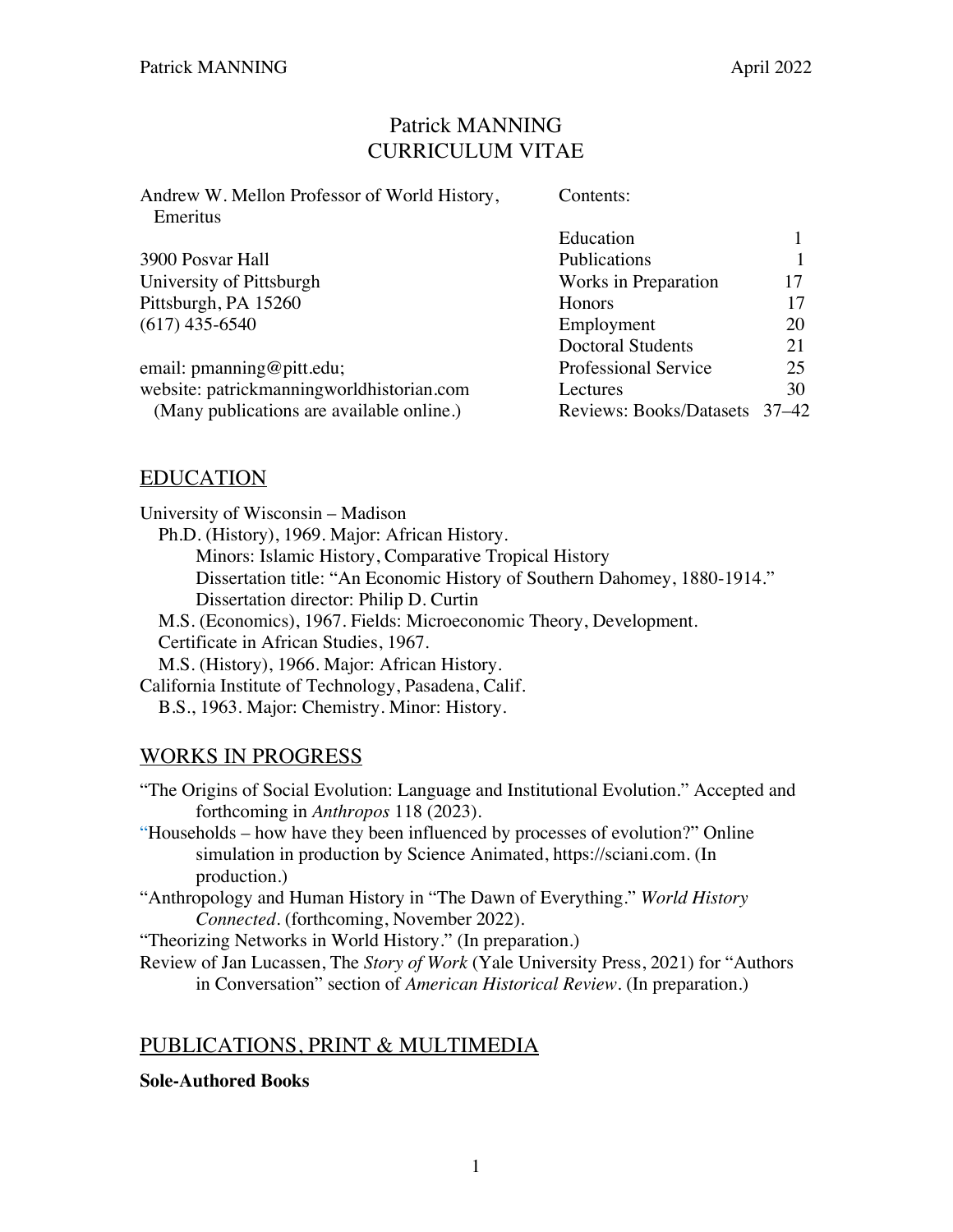- 2020. *A History of Humanity: The Evolution of the Human System.* Cambridge: Cambridge University Press.
- 2020. *Methods for Human History: Studying Social, Cultural, and Biological Evolution.* New York: Palgrave Macmillan (under review).
- 2020. *Migration in World History*, 3rd ed., with Tiffany Trimmer. London: Routledge. Revised and expanded, with new chapters 9 and 10.
- 2013. *Big Data in History*. Basingstoke, UK: Palgrave Macmillan. Print and electronic. A brief electronic book describing the collaborative project for creating a worldhistorical dataset, with support from the National Science Foundation.
- 2012. *Migration in World History*, 2nd ed., with Tiffany Trimmer. London: Routledge. Revised and expanded, including a new appendix on migration theory written with Tiffany Trimmer. Paper and hardcover.
- 2009. *The African Diaspora: A History Through Culture*. New York: Columbia University Press. A survey of African and the African diaspora since 1400, emphasizing cultural expressions of social conflict and change. Paper and hardcover.
- 2004. *Migration in World History*. London: Routledge, 2004. A concise survey of processes of migration in human history from early hominids until today. Paper and hardcover.
- 2003. *Navigating World History: Historians Create a Global Past*. New York: Palgrave Macmillan. A critical overview of the field of world history. Paper and hardcover.
- 1990. *Slavery and African Life: Occidental, Oriental, and African Slave Trades*. Cambridge: Cambridge University Press. A study of the impact of slave exports on African demography, economics, society, and ideology. Paper and hardcover.
- 1988. *Francophone Sub-Saharan Africa, 1880–1985*. Cambridge: Cambridge University Press. Paper and hardcover. *Second edition*, revised and expanded, with a new chapter covering the period 1985 to 1995. Paper and hardcover. Cambridge: Cambridge University Press, 1999.
- 1982. *Slavery, Colonialism, and Economic Growth in Dahomey, 1640–1960*. Cambridge: Cambridge University Press, 1982. Finalist for the Herskovits Prize of the African Studies Association. Hardcover. Paperback edition published by Cambridge University Press, 2004.

#### **Edited Volumes**

- 2018. Co-edited with Abigail E. Owen*, Knowledge in Translation: Global Patterns of Scientific Exchange, 1000–1800 CE* (University of Pittsburgh Press). Edited collection of essays in history of science, 1000–1800 CE.
- 2018. Co-edited with Mathew Savelli, *Global Transformation in the Life Sciences, 1945– 1980* (University of Pittsburgh Press). Edited collection of essays the life sciences, 1945–1980.
- 2016. Co-edited with Jackie Smith, Michael Goodhart, and John Markoff, *Social Movements and World-System Transformations* (London: Routledge).
- 2016. Co-edited with Daniel Rood*, Global Scientific Practice in an Age of Revolution* (Pittsburgh: University of Pittsburgh Press). The first of three edited volumes on world history of science prepared by the World History Center. Hardcover.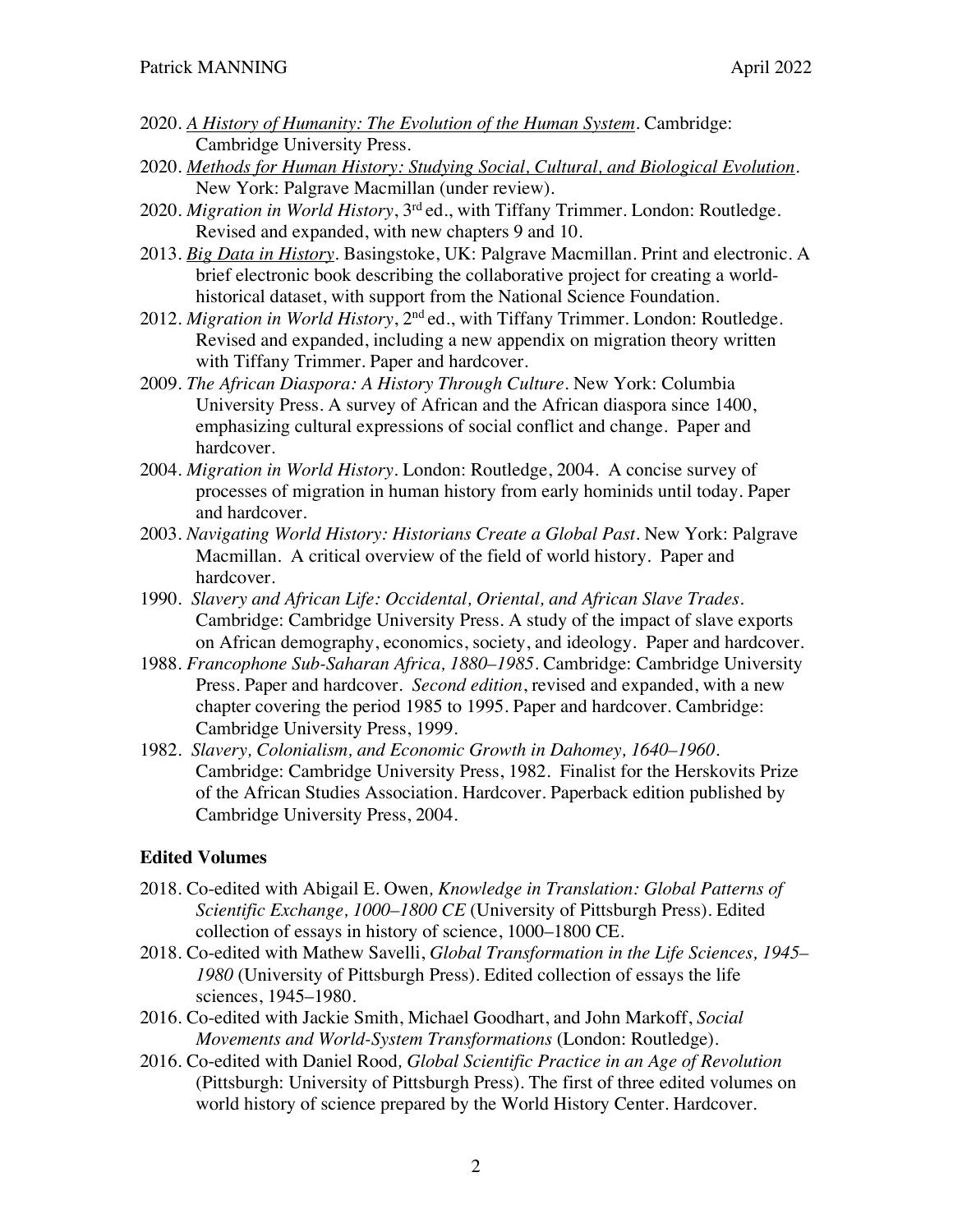- 2011. Co-edited with Barry K. Gills, *Andre Gunder Frank and Global Development: Visions, Remembrances, and Explorations*. An edited collection of essays in honor of Andre Gunder Frank (London: Routledge). Paper and hardcover.
- 2010. Co-edited with Jan Lucassen and Leo Lucassen, *Migration History in World History: Multidisciplinary Approaches* (Leiden: Brill). An edited collection of multidisciplinary approaches to migration. Paper and hardcover.
- 2008. *Global Practice in World History: Advances Worldwide* (Princeton: Markus Wiener Publishers). An edited collection of chapters showing the world-historical practice of scholars around the world. Paper.
- 2006. *World History: Global and Local Interactions* (Princeton: Markus Wiener Publishers). An edited collection with twelve contributions by new scholars in world history. Paper.
- 2000. *Migration in Modern World History, 1500–2000.* CD-ROM, Wadsworth.
- 1996. *Slave Trades, 1500-1800: Globalization of Forced Labour* (Aldershot, U.K.: Ashgate Variorium). Volume 15 of An Expanding World, edited by A. J. Russell-Wood. An edited collection, to which I have written an introduction. Hardcover.
- 1991. Co-edited with Joshua Brown, Karin Shapiro, Jon Wiener, Belinda Bozzoli and Peter Delius, *History from South Africa: Alternative Visions and Practices* (Philadelphia: Temple University Press). Articles mostly by South African authors. Paper and hardcover.

## **Works Translated into Chinese**

## **帕特里克·曼宁著述中文译介目录**

- 一、著作 (BOOKS)
- 1. 《一部人类史: 人类系统的演进》, 刘家峰译, 北京: 中信出版社, 待版。 *A History of Humanity: The Evolution of the Human System*, trans. Jiafeng Liu, Cambridge: Cambridge University Press, 2020.
- 2.《历史学与大数据》,杜宪兵译,杭州: 浙江大学出版社,待版。 *Big Data in History*, trans. Xianbing Du, London: Palgrave Macmillan, 2013.
- 3.《世界历史上的移民》,李腾译,北京:商务印书馆, 2014 年。 *Migration in World History*, New York: Routledge, 2013.
- 4.《世界史导航》,田婧、毛佳鹏译,北京: 商务印书馆,2016 年。 *Navigating World History: Historians Create a Global Past*, New York: Palgrave Macmillan, 2003.
- 二、论文 (ARTICLES)
- 1. 《1756年以来"文明"的概念:世界历史框架的反思》,《全球史评论》第 21辑, 38–57页。

"The Concept of 'Civilization' since 1756: Reflections in the Framework of World History"

2. 《不平等与环境两大危机及其应对——世界史分析的方法论意义及历史学家的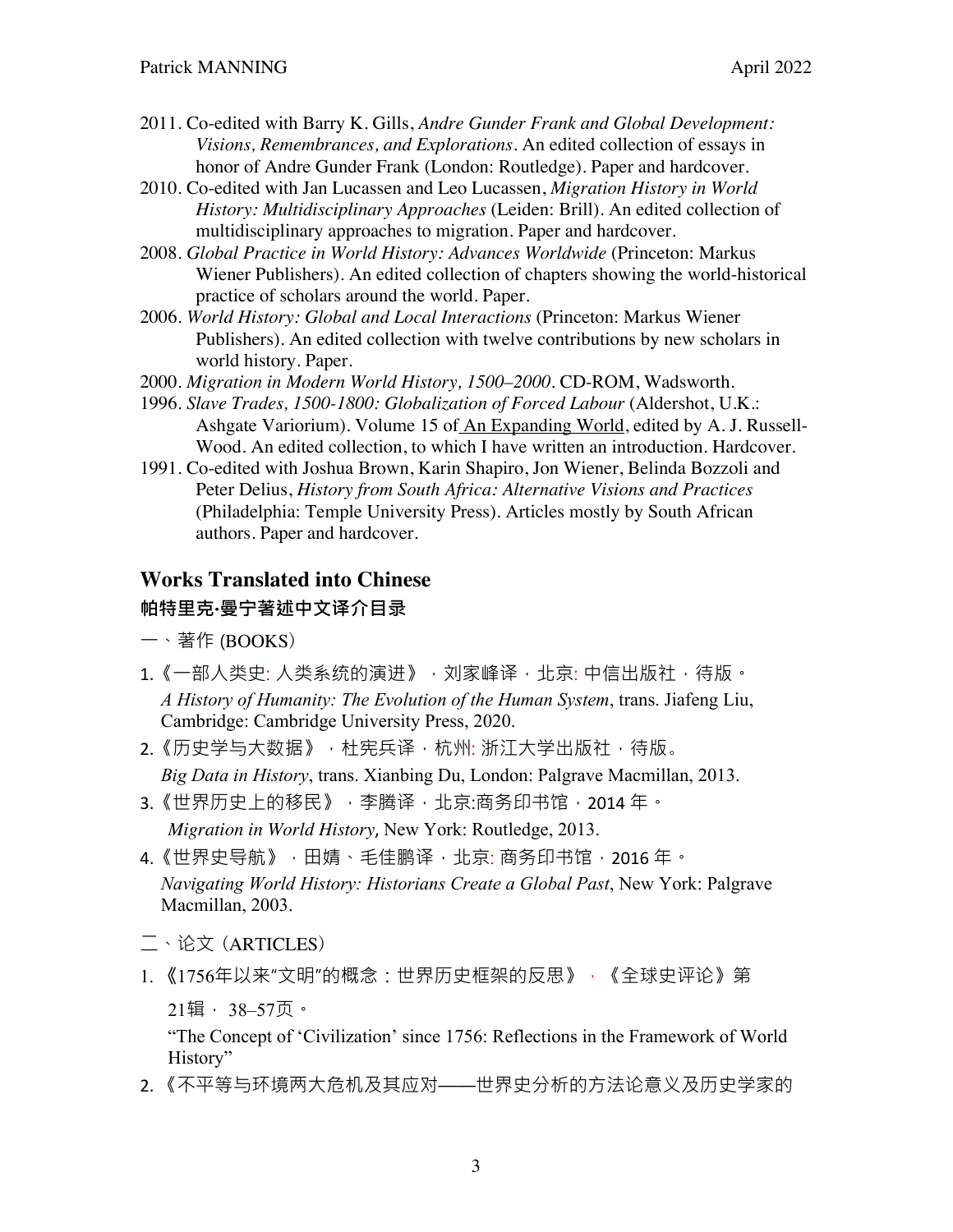任务》,胡爱群译,《学术论坛》2020年第 2 期,第78-90 页。

"Inequality: Historical and Disciplinary Approaches," *American Historical Review*, vol.122, no.1, 2017, pp.1-22.

3. 《在世界舞台上定位非洲人:

一个世界史中的问题》,武逸天译,夏继果、王文生、杜宪兵主编:《全球史研 究读本》,北京: 商务印书馆, 待版。

"Locating Africans on the World Stage: A Problem in World History," *Journal of World History*, vol. 26, no. 3, 2016, pp.605-637.

- 4.《世界史学家、联合国教科文组织与全球研究机构的未来》,陈欣言译,《全球 史评论》第 5 辑, 北京: 商务印书馆, 2012 年, 第 8-27 页。 "World Historians, UNESCO, and the Future of the Global Academy"
- 5. 《美国匹兹堡大学世界史中心简介》,孙岳译,《全球史评论》第3辑,北京: 商务印书馆, 2010年, 第 400-405页。

"Introduction to World History Center at the University of Pittsburgh"

- 6.《世界历史上的互动问题》,侯卫东译,夏继果、杰里·H·本特利主编:《全球史 读本》, 北京: 北京大学出版社, 2010 年, 第145-157 页。 "The Problem of Interactions in World History," *American Historical Review*, vol.
	- 101, no. 3, 1996, pp. 771-782.
- 三、访谈 (INTERVIEWS)
- 1. 刘静、李璐等:《全球史的概念、理论与边界——

 $\bigoplus$ 宁教授访谈录》,《中国研究生》, 2018年第 4 期, 第 23-30 页。

- 2.张江波、陈乙燊采访,刘静、李璐、轩慧芳整理,《帕特里克·曼宁谈全球史、移 民与民族国家》,澎湃新闻、上海书评,2018 年 2 月 4 日。
- 四、书评 (BOOK REVIEWS)
- 1. 田婧:《评曼宁<全球史导航>》, 《全球史评论》2009 年第 1 辑, 第 227-237 页。

#### **Book Translations**

- *Histoire et cultures de la diaspora africaine* (Paris: Présence africaine, 2018). French translation of *The African Diaspora: A History through Culture.*
- Chinese-language translation of *Migration in World History* (Beijing: Commercial Press, 2016).
- Japanese-language translation of *Navigating World History*, trans. Shingo Minamizuka and Akiko Watanabe (Tokyo: Sairyusha, 2016).
- Chinese-language translation of Navigating World History (2015).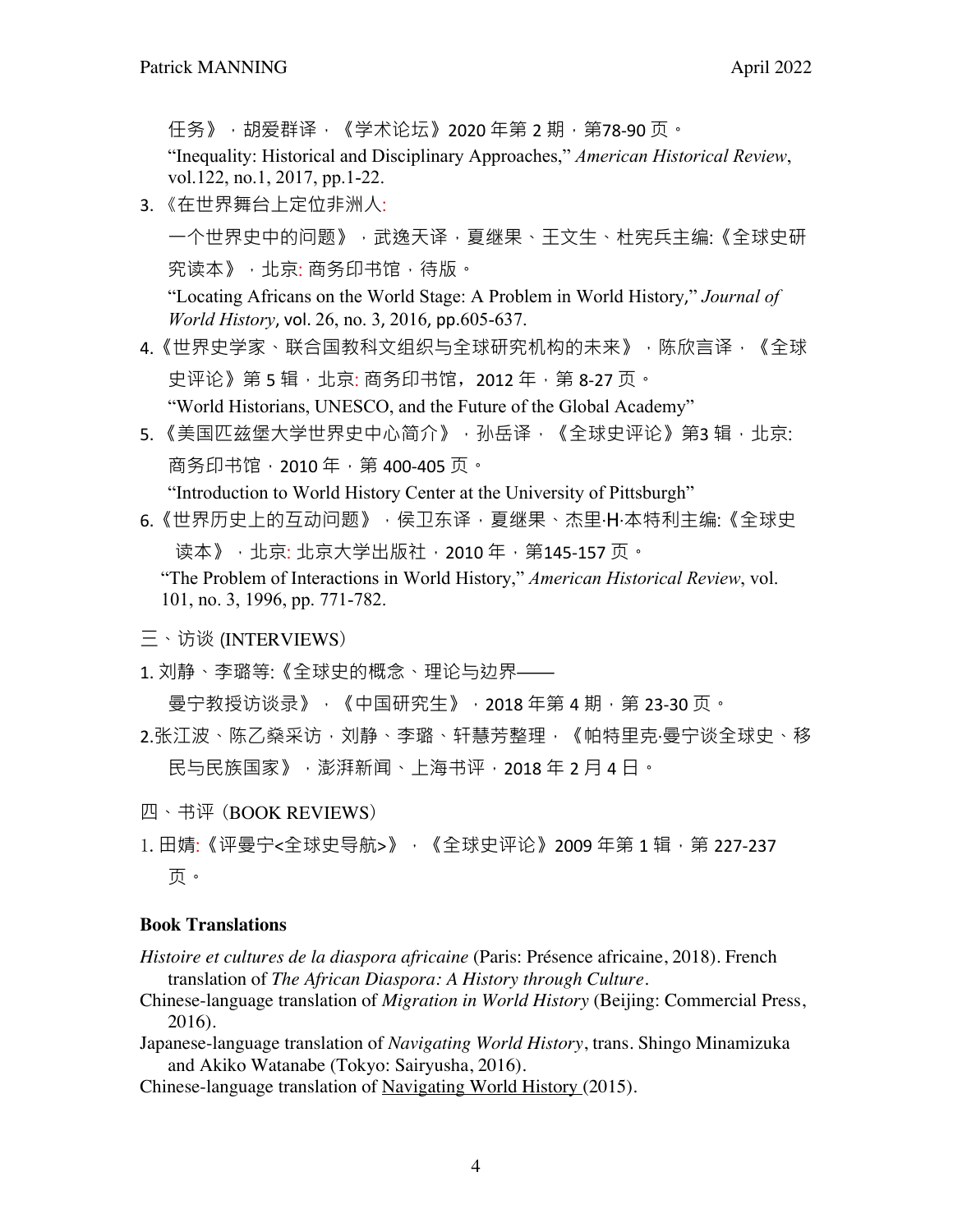*Wanderung Flucht Vertreibung: Geschichte der Migration* (Essen: Magnus Verlag, 2007). German translation of Migration in World History.

### **Articles in Refereed Journals**

- 2022. "Empires and Nations in the Modern World: Shifting Political Orders." *Asian Review of World Histories* 10: 1–32.
- 2021. "The Concept of 'Civilization' since 1756: Reflections in the Framework of World History" (in Chinese). *Global History Review* 21, 2: 38–57.
- 2021. "'Civilization' in History and Ideology Since 1800." *New Global Studies* preprint, 1– 20, accepted October 19, 2021, https://doi.org/10.1515/ngs-2021-0049 .
- 2021. "Education Across the African Diaspora, 1500–2020." *Peabody Journal of Education* 96, 2: 125–134.
- 2020. "Introduction: World History and the Work of Reparations." *Journal of World-Systems Research* 26: 143–50. Co-authored with Michael Warren Murphy, Jackie Smith, and Ruth Mostern. Symposium: Using World History to Inform Work for Reparations.
- 2020. "Choices in Implementing Reparations." *Journal of World-Systems Research* 26: 151– 54. Symposium: Using World History to Inform Work for Reparations.
- 2020. "Research Note on Captive Atlantic Flows: Estimating Missing Data by Slave-Voyage Routes." *Journal of World-Systems Research* 26: 103–25. Co-authored with Yu Liu.
- 2019. "Routes of Atlantic Slave Voyages: Revised Framework and New Insights." *Journal of World-Systems Research* 25 (2019): 449–66. Co-authored with Yu Liu.
- 2019. "Historical Writing in Postcolonial Africa: The Institutional Context." *International Journal of African Historical Studies* 52 (2019): 191–216. Co-authored with Jamie Miller.
- 2018. "The Life-Sciences, 1900–2000: Analysis and Social Welfare from Mendel and Koch to Biotech and Conservation." *Asian Review of World Histories* 6, pp. 185–208.
- 2017. "The Beginnings of a World History of Modern Migration: The Lucassens' Volume on *Globalising Migration History*." *International Review of Social History* 62, 3, pp. 481–494.
- 2017. "Hydrology and World History: Rivers and Watersheds for Students." *Open Rivers: Rethinking Water, Place & Community*, no. 8, 139–145. http://editions.lib.umn.edu/openrivers/11\_manning\_geographies\_fall17.pdf
- 2017. "Inequality: Historical and Disciplinary Approaches." *American Historical Review* 122, 1, pp. 1–22.
- 2017. "Entering a New Era in World History Education." *The History Teacher* 50, 3, pp. 321-329. Co-authored with Michael Lovorn and Molly Annis Warsh.
- 2016–2017. "Silver Circulation Worldwide: Initial Steps in Comprehensive Research." *Journal of World-Historical Information* 3–4, 1, pp. 1–18. Co-authored with Dennis O. Flynn and Qiyao Wang.
- 2016. "The United States in Change: Migration and Other Global Connections." *Journal of American Studies* 48, 3, pp. 335–358.
- 2015. "Locating Africans on the World Stage: A Problem in World History." *Journal of World History* 26, pp. 605–637.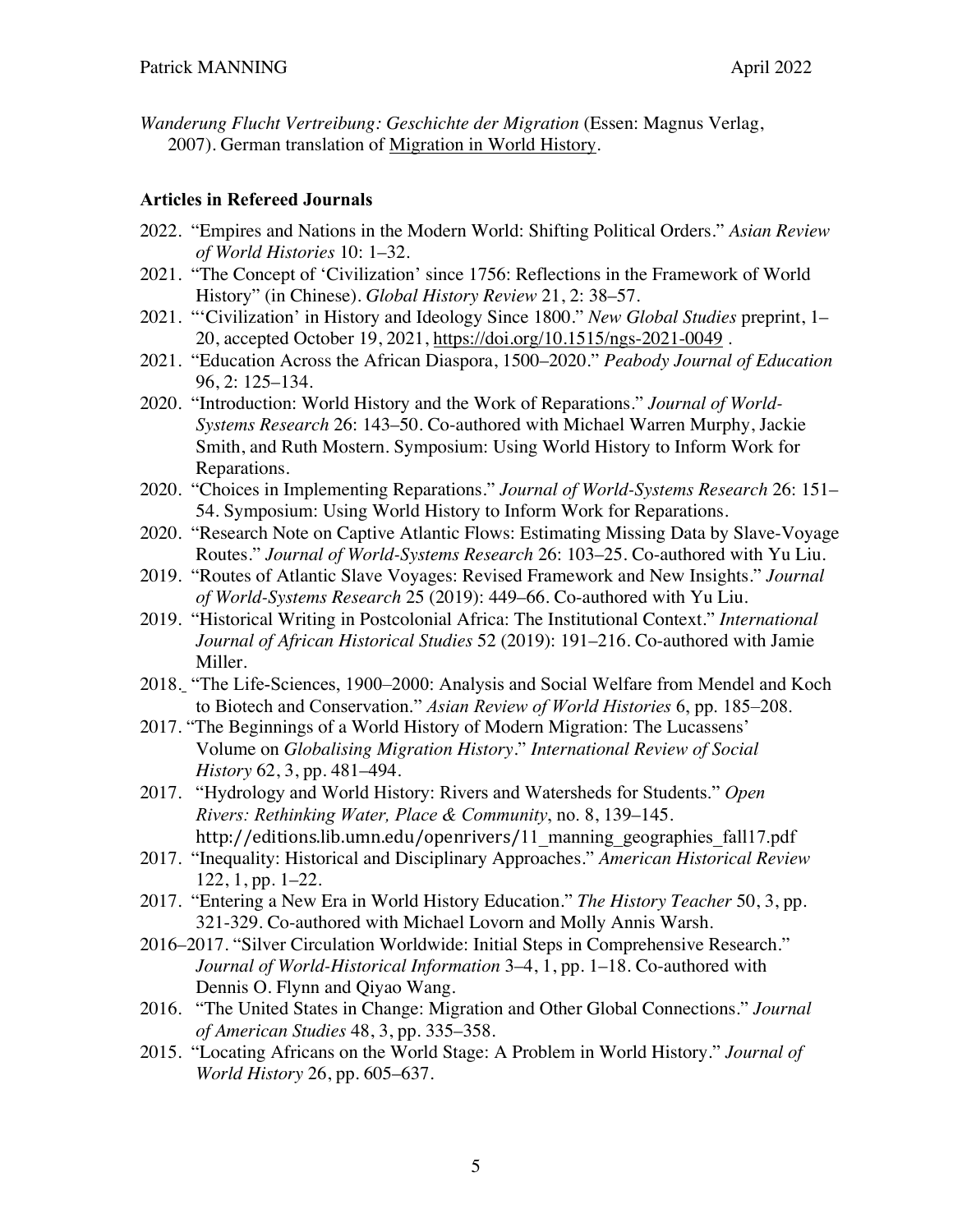- 2015. "Settlement and Resettlement in Asia: Migration vs. Empire in History." *Asian Review of World Histories* 3, 2, pp. 171–200.
- 2014–2015. "Notes Toward a World-Historical Data Resource." *Journal of World-Historical Information* 2–3, 2, pp. iv-x
- 2014–2015. "Volume and Direction of the Atlantic Slave Trade, 1650–1870: Estimates by Markov Chain Monte Carlo Analysis." *Journal of World-Historical Information* 2-3, 2. pp. 127–149. Co-authored with Yun Zhang and Bowen Yi.
- 2014–2015. "Demographic Models for Projecting Population and Migration: Methods for African Historical Analysis." *Journal of World-Historical Information* 2–3, 1, pp. 23-39. Co-authored with Scott Nickleach, Bowen Yi, and Brian McGill.
- 2014. "Mid-Holocene Migrations: Another view of the rise of Civilization." *World History Connected* 11, 3. 45 pars. 11 Oct. 2014 <http://worldhistoryconnected. Press.illinois.edu/11.3/forum\_manning.html>.
- 2014. "Africa's Place in Globalization: Africa, Eurasia, and their Borderlands." *Journal of Globalization Studies* 5, 1, pp. 65–81.
- 2013a. "African and World Historiography." *Journal of African History* 54, 3, pp. 319– 330.
- 2013b. "Global History and Maritime History." *International Journal of Maritime History* 15, 1, pp. 1–22.
- 2013c. "Cross-Disciplinary Theory in Construction of a World-Historical Archive." *Journal of World-Historical Information*. 1, 1, pp. 15–39. Co-authored with Sanjana Ravi.
- 2013d. "World History, UNESCO, and the Future of the Global Academy." *Global History Review* (Beijng, in Chinese language).
- 2012. "Historical Datasets on Africa and the African Atlantic." *Journal of Comparative Economics* 40, pp. 604–607.
- 2011. "Expanding Academic and Popular Debate in World History." *World History Connected* 8, 1.
- <http://worldhistoryconnected.press.illinois.edu/8.1/forum\_manning.html> 2010. "The Global Social Insurance Movement since the 1880s." *Journal of Global*
- *History* 5, 1, pp. 125–148. Co-authored with Aiqun Hu.
- 2009a. "Frontiers of Family Life: Early Modern Atlantic and Indian Ocean Worlds." *Modern Asian Studies* 43, 1, pp. 315–333.
- 2009b. "World History, UNESCO, and the Future of the Global Academy." *Global History Review* (Beijing, in Chinese language).
- 2006a. "Cross-Community Migration: A Distinctive Human Pattern." *Social Evolution and History* 5, 2, pp. 24-54.
- 2006b. "*Homo sapiens* Populates the Earth: A provisional synthesis, privileging linguistic data." *Journal of World History* 17, 2, pp. 115–158.
- 2006c. "Interactions and Connections: Locating and Managing Historical Complexity." *The History Teacher* 39, 2, pp. 1–21.
- 2006d. "Fostering Global Interactions? An Experiment in Teaching World History across National Boundaries." Co-authored with Adrian Carton. *World History Connected*, 4, 2 <http://worldhistoryconnected.org/3.3/carton.html>
- 2005. "1789–1792 and 1989–1992. Global Interactions of Social Movements." *World History Connected* 3, 1 <http://worldhistoryconnected.org/3.1/manning.html>.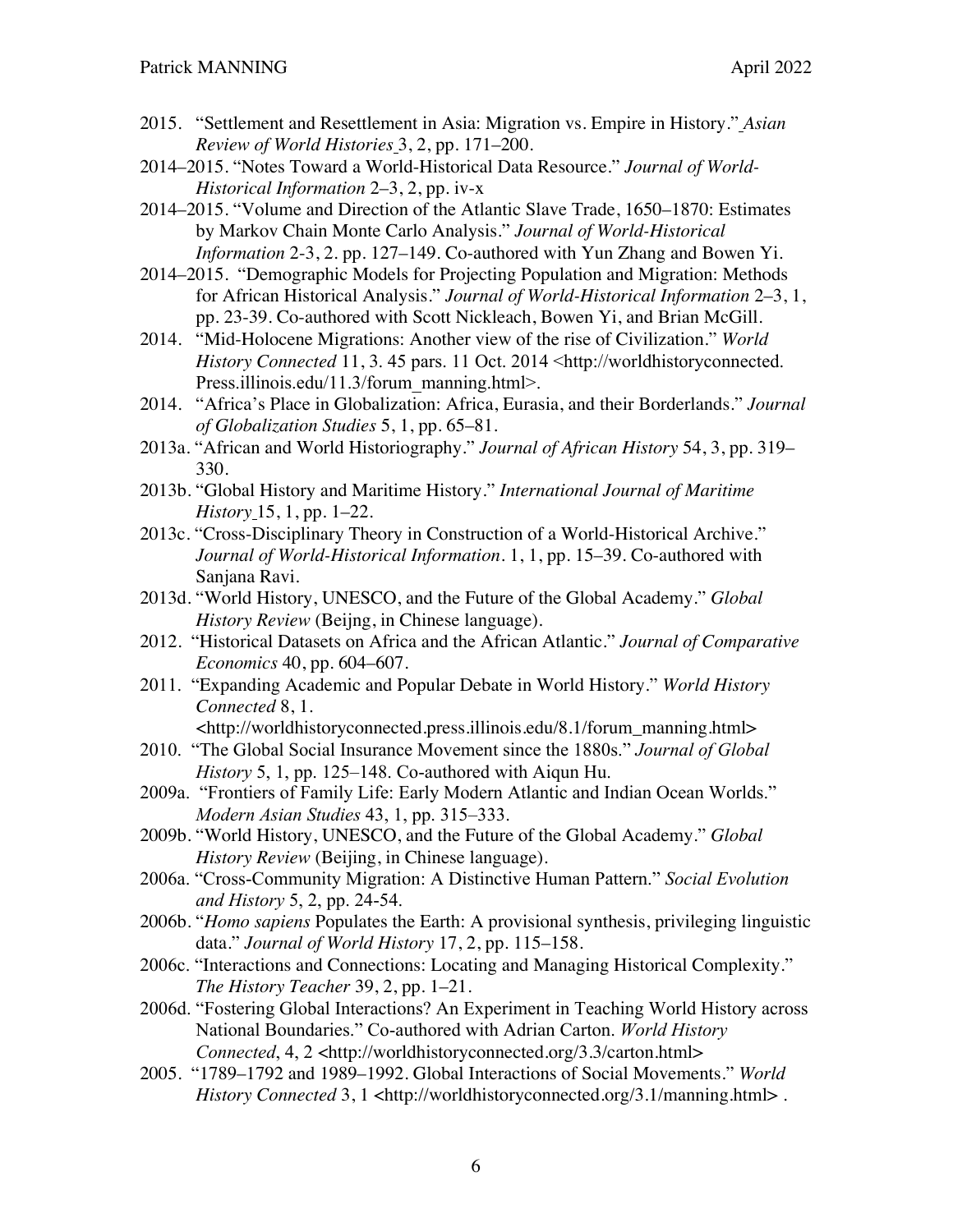- 2004. "Gutenberg-e: Electronic Entry to the Historical Profession." *American Historical Review* 109, 5, pp. 1505–1526.
- 2003a. "Navigating World History: A Synopsis." *World History Connected* November 2003 <http://www.worldhistoryconnected.org/1.1/manning.html> (20 Nov. 2003).
- 2003. "Revolution in Education: China and Cuba in Global Context, 1957–1976." Coauthored with Yinghong Cheng. *Journal of World History* 14, 3, pp. 359-391.
- 2002. "Asia and Europe in the World Economy: Introduction." *American Historical Review* 107, 2, pp. 419–424.
- 1999. "Pedagogy and Historiography in the Migration CD-ROM." *The History Teacher* 32, 3, pp. 329–343.
- 1996. "The Problem of Interactions in World History." *American Historical Review* 101, 3, pp. 771–782.
- 1993. "Migrations from Africa to the Americas: Impact on Africans and on the Americas." *The History Teacher* 26, 3, pp. 279–296.
- 1990–91. "African Economic Growth and the Public Sector: Lessons from Historical Statistics of Cameroon." *African Economic History* 19, pp. 135–170.
- 1990. "Slave Trade: The Formal Demography of a Global System." *Social Science History* 14, 2, pp. 255–279.
- 1989. "Coastal Society in Benin Republic: Reproduction of a Regional System." *Cahiers d'Etudes Africaines* 29, 114, pp. 239–257.
- 1988a. "Divining the Unprovable: Simulating the Demography of African Slavery." *Journal of Interdisciplinary History* 19, 2, pp. 177–201. Co-authored with William S. Griffiths.
- 1988b. "The Prospects for African Economic History: Is Today Included in the Long Run?" *African Studies Review* 30, 2, pp. 49–62.
- 1988c. "Escravidão e mudança social na Africa." *Novos Estudos CEBRAP*, 21, pp. 8–29. This Portuguese translation of my "Contours of Slavery and Social Change in Africa" (1983) appeared in a leading Brazilian journal.
- 1985. "Primitive Art and Modern Times." *Radical History Review* 33, pp. 165–181.
- 1983. "Contours of Slavery and Social Change in Africa." *American Historical Review* 88, 4, pp. 835-57
- 1981. "The Enslavement of Africans: A Demographic Model." *Canadian Journal of African Studies* 15, 3, pp. 499–526.
- 1980a. "The Technology of Production in Southern Dahomey, c. 1900." *African Economic History* 9, pp. 49–67.
- 1980b. "Public Finance and Capital Investment: A National Perspective on Colonial Dahomey." Canadian Journal of African Studies 14, 3, pp. 519–524.
- 1974. "Notes Toward a Theory of Ideology in Historical Writing on Modern Africa." *Canadian Journal of African Studies* 8, 2, pp. 235–253.
- 1969. "Slaves, Palm Oil, and Political Power on the West African Coast." *African Historical Studies* 2, 2, pp. 279–288.
- 1967. "Some Export Statistics for Nigeria, 1880-1905." *Nigerian Journal of Economic and Social Studies* 9, 2, pp. 229–234.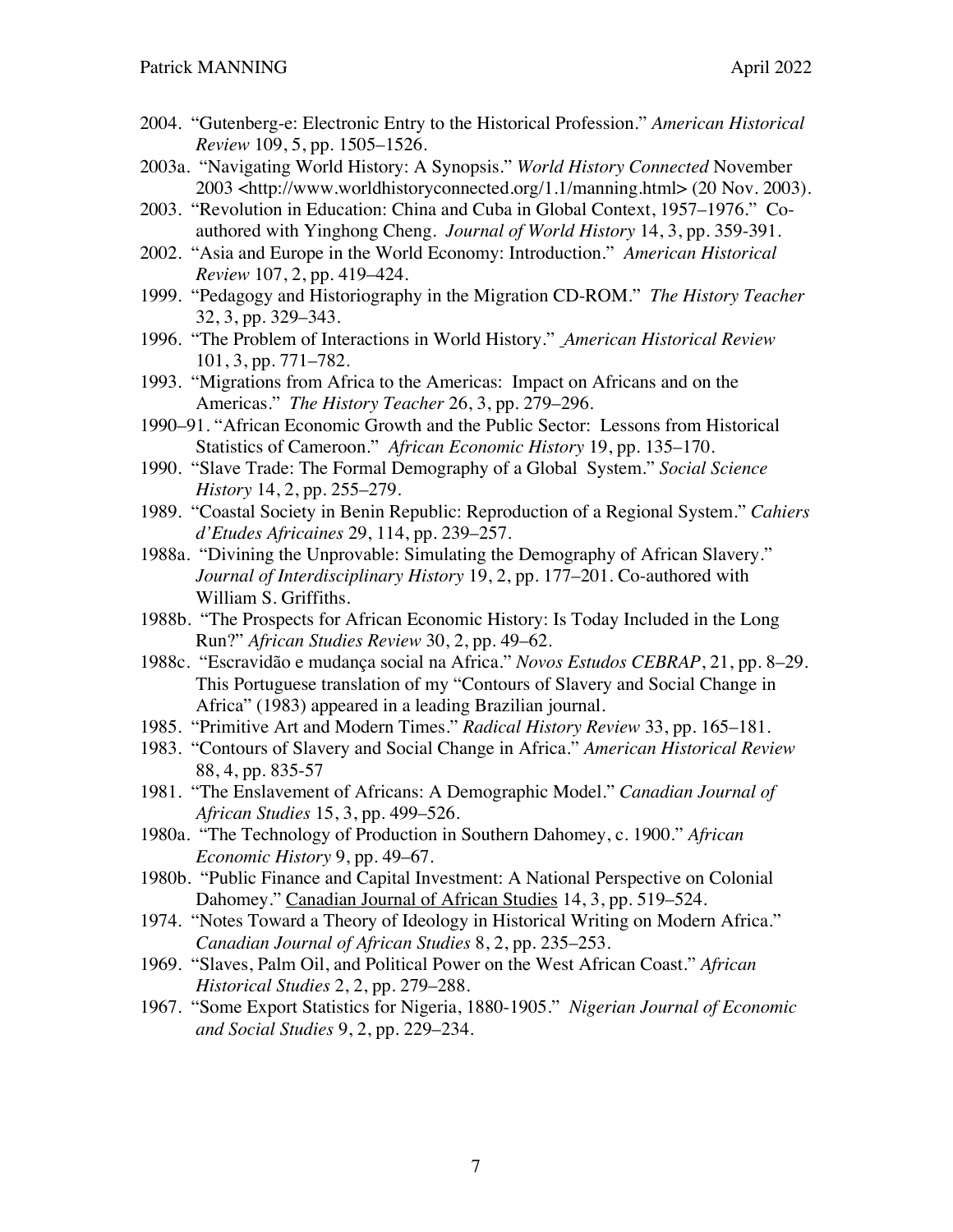## **Chapters in Books**

- 2022. "History of Migration." Mustapha El Alaoui Faris, Antonio Federico, and Wolfgang Grisold, eds., *Neurology in Migrants and Refugees*, 15–28 (Cham, Switzerland: Springer, 2021).
- 2021. "Africa: slavery and the world economy, 1700–1870." Stephen Broadberry, and Kyoji Fukao, eds., *Cambridge Economic History of the Modern World*, I:246–264 (Cambridge: Cambridge University Press).
- 2021. "The 'Second Slavery' in Africa: Migration and Political Economy in the Nineteenth Century." In Dale Tomich and Paul Lovejoy, eds. *The Atlantic and Africa: The Second Slavery and Beyond*, 203–215 (State University of New York Press).
- 2020. "Migration in World History." *In Which Direction is Finland Evolving? The Dynamics of Mobility and Migration*, ed. Elli Heikkilä, 18–39 (Turku: Migration Institute of Finland)
- 2020. "The Indian Ocean: global nexus (1500–1800)." Rila Mukherjee and Radhika Seshan, eds., *Indian Ocean Histories: The Many Worlds of Michael Naylor Pearson* (New York: Routledge), 19–31.
- 2018. "Introduction: Knowledge in Translation." Patrick Manning and Abigail Owen, eds., *Knowledge in Translation: Global Patterns of Scientific Exchange, 1000– 1800 CE* (Pittsburgh: University of Pittsburgh Press), 1–16.
- 2018. "Introduction: Life-Sciences in the Era of Decolonization, Social Welfare and Cold War." Patrick Manning and Mat Savelli, eds., *Global Transformations in the Life Sciences, 1945–1980* (Pittsburgh: University of Pittsburgh Press), 1–14.
- 2018. "Moving Institutions: World History and its Beginnings in Theory." May Hawas, ed., *The Routledge Companion to World Literature and World History* (New York: Routledge), 14–27.
- 2017. "Collaborative Historical Information Analysis." Kai Cao, ed., *Comprehensive Geographic Information Systems*, vol. 3 (Amsterdam: Elsevier, 2017), 119–144. Co-authored with Pieter François, Daniel Hoyer, and Vladimir Zadorozhny.
- 2017. "Slave Labour." Karin Hofmeester and Marcel van der Linden, eds., *Handbook: History of Work* (Berlin: de Gruyter), 377–393.
- 2017. "The Human System—An Introduction." R. Charles Weller, ed., *21st-Century Narratives of World History: Between Shared, Contested and Pluralist* Approaches (New York: Palgrave Macmillan), pp 169–196.
- 2016. "Linking Social Movement Networks, 1989 to 1992: Southeast Asia, Africa, and South America." In Jackie Smith, Michael Goodhart, Patrick Manning, and John Markoff, eds., *Social Movements and World-System Transformation* (London: Routledge), 61–75.
- 2016. "Part II dialogue: Ideology and interactions of social movements." In Jackie Smith, Michael Goodhart, Patrick Manning, and John Markoff, eds., *Social Movements and World-System Transformation* (London: Routledge), 112–117.
- 2016. "The Differences of Inequality in Africa." Pat Hudson and Keith Tribe, eds., *The Contradictions of Capital in the Twenty-First Century: The Piketty Opportunity* (Newcastle upon Tyne: Agenda Publishing), pp. 207–222. Co-authored with Matt Drwenski.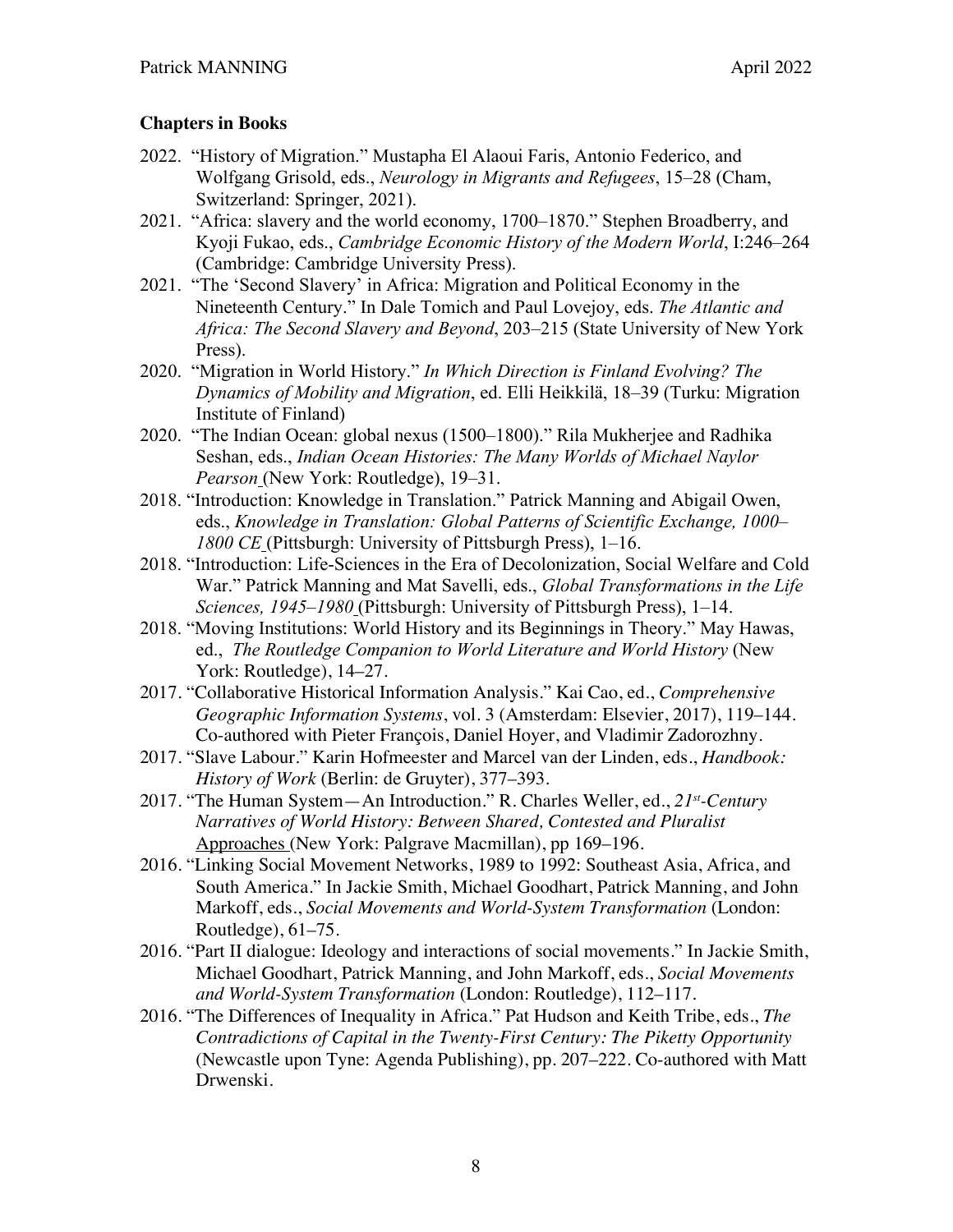- 2016. "Building Global Perspectives in History of Science: The Era from 1750 to 1850." Patrick Manning and Daniel Rood, eds., *Global Scientific Practice in an Age of Revolutions* (Pittsburgh: University of Pittsburgh Press), pp. 1–18.
- 2015. "Migration in human history." David Christian, ed., *Cambridge World History*, vol. 1 (Cambridge: Cambridge University Press), pp. 277-310.
- 2015. "African Encounters with Global Narratives." Pat Hudson and Francesco Boldizzini, eds., *Routledge Handbook of Global Economic History* (London: Routledge), 409–428.
- 2014. "Global Studies: A Historical Approach." Isabella Lohr, ed., *Potentials and Challenges of Global Studies for the 21st Century*, (Global Europe: Basel Papers on Europe in a Global Perspective, No. 105), pp. 17–26. Online at https://europe.unibas.ch/fileadmin/europe/redaktion/PDF\_Vasler\_Schriften/BS10 5.pdf.
- 2014. "African Population, 1650-2000: Comparisons and Implications of New Estimates." Emmanuel Akyeampong, Robert Bates, Nathan Nunn, and James Robinson, eds., *Africa's Development in Historical Perspective* (Cambridge: Cambridge University Press), pp. 131–152.
- 2011a. "Epistemology." Jerry H. Bentley, ed., *Oxford History Handbook: World History*. (New York: Oxford University Press, 2011), pp. 105–121.
- 2011b. "The World Economy in Theory and Practice: The contributions of Andre Gunder Frank in the era of underdevelopment and 'globalization'." Patrick Manning and Barry K. Gills, eds., *Andre Gunder Frank and Global Development: Visions, remembrances, and explorations* (London: Routledge), 1–22.
- 2011c. "Conclusion: Preparing for future analysis." Ibid., 258–267.
- 2011d. "African Empires in the Twentieth Century: Designing Assessments at Global, Imperial, and National Levels." Toyin Falola and Emily Brownell, eds., *Africa, Empire and Globalization. Essays in Honor of A. G. Hopkins* (Carolina Academic Press), pp. 589–607.
- 2010. "African Population: Projections, 1851-1961." Karl Ittmann, Dennis D. Cordell, and Gregory Maddox, eds., *The Demographics of Empire: The Colonial Order and the Creation of Knowledge* (Athens: Ohio University Press), pp. 245-275.
- 2008. "Les gens d'origine africaine en Europe : leurs contributions à la grande diaspora africaine." Dieudonné Gnammankou and Yao Modzinou, eds., *Les Africains et leurs descendants en Europe avant le Xxe siècle* (Toulouse : MAT Editions), pp. 309-315.
- 2007a. "Nordamerikanische Ansätze sur Globalgeschichte" ["North American Approaches to World History"], trans. Tilman Lüdke. Birgit Schäbler, ed., *Area Studies und die Welt: Weltregionen und neue Globalgeschichte* (Vienna: Mandelbaum Verlag), pp. 59–89.
- 2007b. "Legacies of Slavery: Comparisons of Labour and Culture." Maria-Suzette Dias-Fernandes, ed., *Legacies of Slavery: Comparative Perspectives* (Newcastle upon Tyne: Cambridge Scholars Publishing), pp. 16–34.
- 2006a. "Slavery and Slave Trade in West Africa, 1450-1930." Emmanuel Akyeampong, ed, *Themes in West Africa's History* (Oxford: James Currey), pp. 99–117.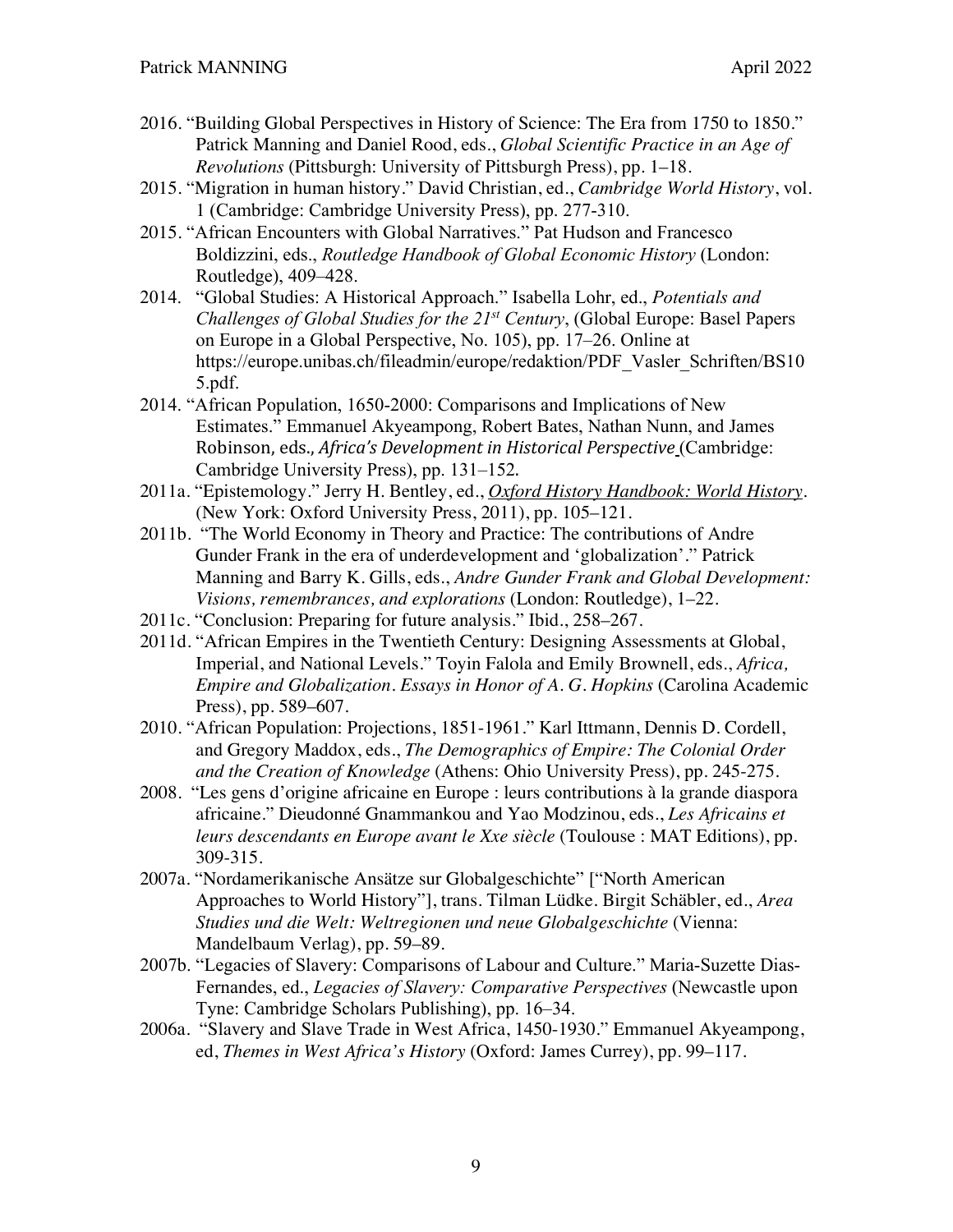- 2006b. "African Connections with American Colonization, 1400-1850." Victor Bulmer-Thomas and John Coatsworth, eds., *The Cambridge Economic History of Latin America* (Cambridge: Cambridge University Press), pp. 43–71.
- 2006c. "Diasporic Streams in PanAfricanism, Capitalism, and Marxism: The Social Sources of Ideology." William A. Little et al., eds., *The Borders in All of Us: New Approaches to Global Diasporic Societies* (Northridge, CA: New World African Press, 2006), pp. 182-200.
- 2006d. "Concepts and Institutions for World History: The Next Ten Years." Patrick Manning, ed., *World History: Global and Local Interactions* (Princeton: Markus Wiener), pp. 229-258.
- 2004a. "Methods and Materials." Marnie Hughes-Warrington, ed., *Palgrave Guide to World Histories* (London: Palgrave Macmillan), pp. 44–63.
- 2004b. "Gender in the African Diaspora: Electronic Research Materials." Sandra Gunning, Tera W. Hunter, and Michele Mitchell, eds., *Dialogues of Dispersal: Gender, Sexuality and African* Diasporas (Oxford: Blackwell), 179–191.
- 1998. "La traite négrière et l'évolution démographique de l'Afrique." Doudou Diène, ed., *La chaine et le lien : Une vision de la traite négrière* (Paris : UNESCO), pp. 153–173.
- 1997. "The Advantages and Limitations of Simulation in Analysing the Slave Trade." Robin Law, ed., Source Material for Studying the Slave Trade and the African Diaspora (Centre of Commonwealth Studies, University of Stirling, Occasional Paper Number 5, December), pp. 69–78.
- 1996a. "Introduction." Patrick Manning, ed., *Slave Trades, 1500-1800: Globalization of Forced Labour* (Ashgate: Variorum), xv-xxxiv.
- 1996b. "History in the Era of Theory, Methodology, and Multiculturalism: New Configurations for the Discipline." Lawrence Dowler, ed., *Gateways to Knowledge: the Role of Academic Libraries in Teaching, Learning and Research* (Cambridge, MA: MIT Press), 19–34.
- 1994a. "The Impact of the Slave Trade on the Societies of West and Central Africa." Anthony Tibbles, ed., *Transatlantic Slavery: Against Human Dignity* (Liverpool: Liverpool University Press), 97–104.
- 1994b. "Cultural History: Paths in Academic Forests." Joseph C. Miller and David Newbury, eds., *Paths Toward the Past: African Historical Essays in Honor of Jan Vansina* (Atlanta: African Studies Association Press), 439–454.
- 1994c. "The Place of Africa and African Scholars in Global Studies." Merrick Posnansky, ed., *Proceedings: Japanese/American Workshop for Cooperation in Africa* (Los Angeles: UCLA), 1–11.
- 1990. "Slave Trade: The Formal Demography of a Global System." Joseph E. Inikori and Stanley L. Engerman, eds., *Slavery in the Atlantic* (Durham: Duke University Press, 1990), 117–141.
- 1988. "The Impact of Slave Trade Exports on the Population of the Western Coast of Africa, 1700–1850." Serge Daget, ed., *De la Traite a l'esclavage*, 2 vols. (Paris, Societe francaise d'histoire d'Outre-Mer), II :111–34.
- 1987. "Local versus Regional Impact of Slave Exports on Africa." Dennis D. Cordell and Joel W. Gregory, eds., *African Population and Capitalism: Historical Perspectives* (Boulder, CO: Westview), 35–49.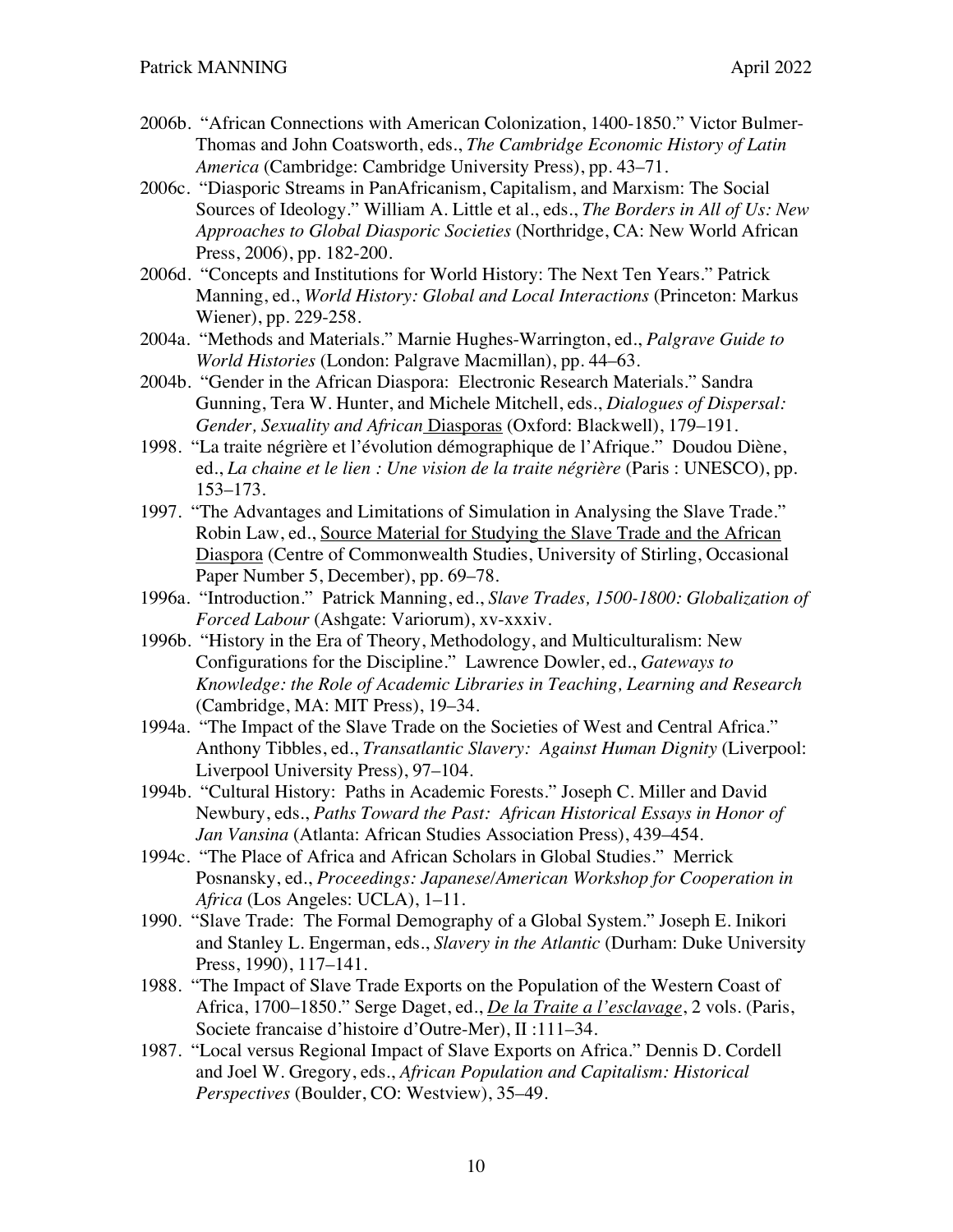- 1986. "Slave Trade, 'Legitimate' Trade, and Imperialism Revisited: The Control of Wealth in the Bights of Benin and Biafra." Paul E. Lovejoy, ed., *Africans in Bondage: Essays in Honor of Philip D. Curtin* (Madison: University of Wisconsin Press), 203–233.
- 1985. "Merchants, Porters, and Canoemen in the Bight of Benin: Links in the West African Trade Network." Paul E. Lovejoy and Catherine Coquery-Vidrovitch, eds., *The Workers of African Trade* (Beverly Hills: Sage), 51–74.
- 1983. « L'Affaire Adjovi : la bourgeoisie foncière naissante au Dahomey, face à l'administration. » Catherine Coquery-Vidrovitch, ed., *Entreprises et entrepreneurs en Afrique*, 2 vols. (Paris: Harmattan), I:241–262.
- 1982. "A Demographic Model of African Slavery." Christopher Fyfe and David McMaster, eds., *African Historical Demography*, Vol. 2 (Edinburgh: African Studies Centre), 371–384.
- 1981. « Le Mouvement national au Dahomey. » Catherine Coquery-Vidrovitch, ed., *Mutations économiques et sociales à la campagne et à la ville* (Paris : Laboratoire Connaissance du Tiers-Monde).
- 1979. "The Slave Trade in Southern Dahomey, 1640-1890." Henry A. Gemery and Jan S. Hogendorn, eds., T*he Uncommon Market: Essays in the Economic History of the Atlantic Slave Trade* (New York: Academic Press), 109–141.
- 1978. "The Economy of Early Colonial Dahomey." Joseph Smaldone, ed., *Explorations in Quantitative African History* (Syracuse, NY: Maxwell School of Citizenship and Public Affairs, Syracuse University), 25–52.

#### **Review Articles**

- 2007. "William H. McNeill: Lucretius and Moses in World History." *History and Theory* 46, 3, pp. 428–445.
- 2005. "A New Compendium of the African Past." *South African Historical Journal* 54, pp. 127-136. Published July 2006.
- 2004. "Gutenberg-e: Electronic Entry to the Historical Professoriate." *American Historical Review* 109, 5, pp. 1505–1526.
- 2003a. "Africa and the African Diaspora: New Directions of Study." *Journal of African History* 44, 3, pp. 487-506.
- 2003b. "Gender in the African Diaspora: Electronic Research Materials." *Gender and History* 15, 3, pp. 575-587.
- 1996. "African Economic History, A View from the Continent." *Comparative Studies of South Asia, Africa and the Middle* East 16, 1, pp. 117–121.
- 1994. "Cultural History: Paths in Academic Forests." Joseph C. Miller and David Newbury, eds., *Paths Toward the Past: African Historical Essays in Honor of Jan Vansina* (Atlanta: African Studies Association Press), 439–454.
- 1990. "Slavery and the Slave Trade in Colonial Africa." *Journal of African History* 31, 1, pp. 135–140.
- 1988. "The Anthropology of Slavery." *African Economic History* 17, pp. 147–152.
- 1986. "Hegelian Dialectics in Benin Kingdom Historiography." *Canadian Journal of African Studies* 20, 3, pp. 431–435.
- 1985. "Religion and Factionalism in the Asante Hinterland: The Non-Peasant Politics of a Peasant Society." *Peasant Studies* 12, 2, pp. 137–149.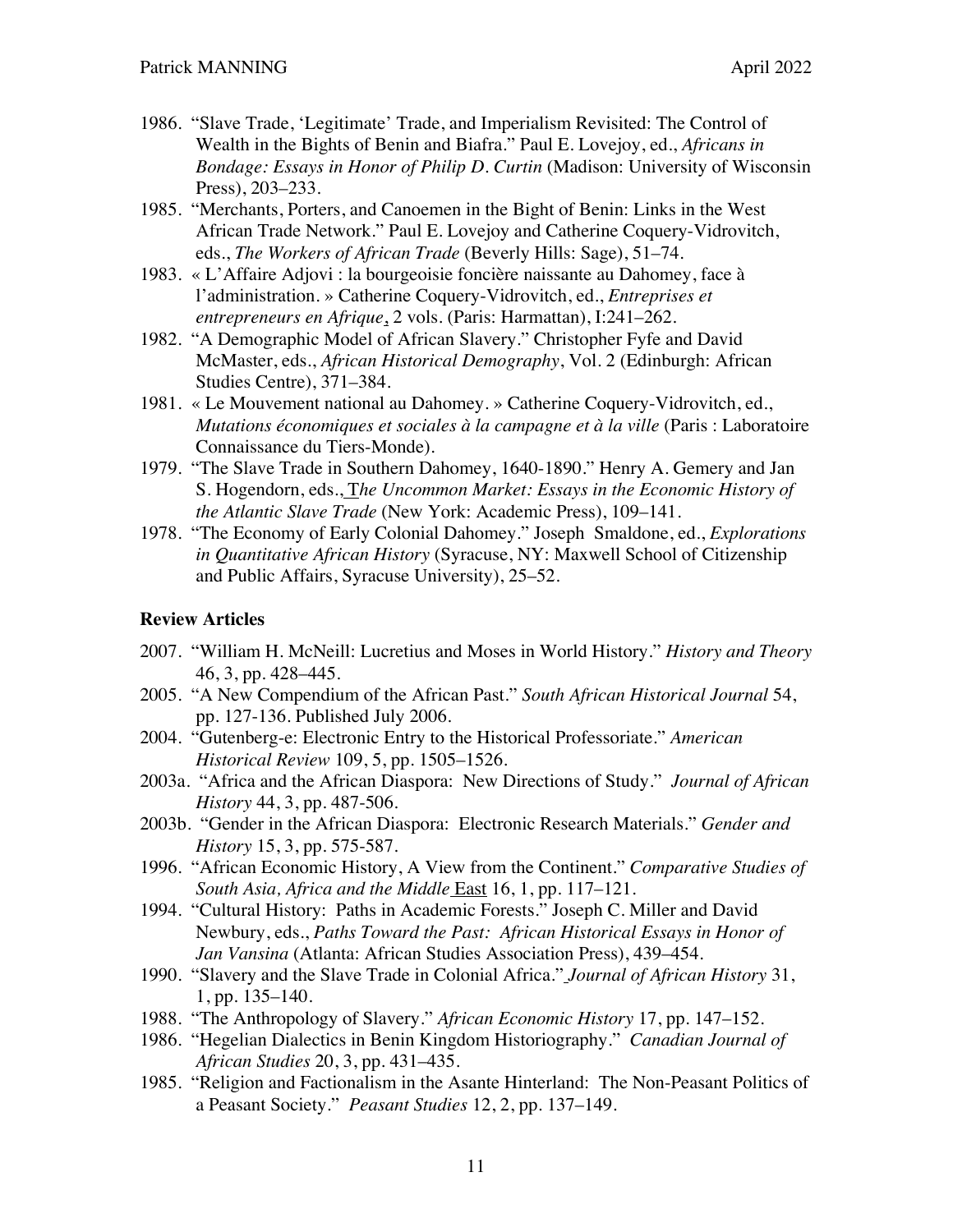1976. "Problems of Ineffective Government in Post-Colonial Dahomey." *Canadian Journal of African Studies* 10, 3, pp. 525–528.

### **Curriculum Materials**

- 2020. "Teaching World History based on A History of Humanity." *World History Bulletin* 36, 2: 45–63.
- 2017. "The African Diaspora." Course materials for an AP Seminar course, prepared in association with the African Diaspora Consortium, with the support of the College Board. Co-authored with Ernest Morrell and Kassie Freeman.
- 2014. "Standards in World History." I am co-editor of these standards of the Alliance for Learning in History, which address curriculum, professional development, and educational research: http://www.alliance.pitt.edu.
- 2003. *AP World History Teaching Units*. Published on demand by the College Board. I am general editor, with Deborah Smith Johnston, of this set of thirteen teaching units for the AP World History course. Each unit averages 60 pages in length.
- 2002a. *AP World History Best Practices Guide*. New York: College Board. I am coeditor, along with Deborah Smith Johnston, and principal author of this 150-page pamphlet.
- 2002b. "AP World History Web Guide." Published on-line by the College Board. I am supervising editor of this guide to 500 websites, written by Marc Jason Gilbert and Peggy McKee.

### **Interviews**

- 2018. "Q&A with Patrick Manning." Rila Mukherjee, *Asian Review of World Histories*  $7: 4-11.$
- 2016. "Interview: Patrick Manning." Interview with Kate Frederick, Felix Meier zu Selhausen, and Michiel de Haas. African Economic History Network Blog, https://www.aehnetwork.org/blog/. Posted 21 June 2016.
- 2014. "Entrevista Patrick Manning. Buenos Aires, 10 de agosto de 2013." Interview with Alexandre Fortes, *Revista Briasileira de História* 34, no.68: 305–319.
- 2012. "Pour une histoire mondiale de la diaspora africaine. Entretien avec Patrick Manning." Interview with Stéphane Dufoix. Tracés: Revue de Sciences Humaines 23, pp. 199–220.
- 2010. Marshall Poe and Patrick Manning. "Patrick Manning, "The African Diaspora: A History Through Culture"" *New Books in History* (2010). Available at: http://works.bepress.com/marshall\_poe/225
- 2009. The Page 99 Test, Tuesday, June 30, 2009, on *The African Diaspora: A History through Culture* < http://page99test.blogspot.com/2009/06/patrick-manningsafrican-diaspora.html >
- 2009. "Migration." Video production prepared for television by Thomas Gonschior (Thomas Gonschior Productions, Munich). I am the principal person interviewed in this half-hour video on migration in world history, along with Klaus Bade. It was broadcast on German television in 2009.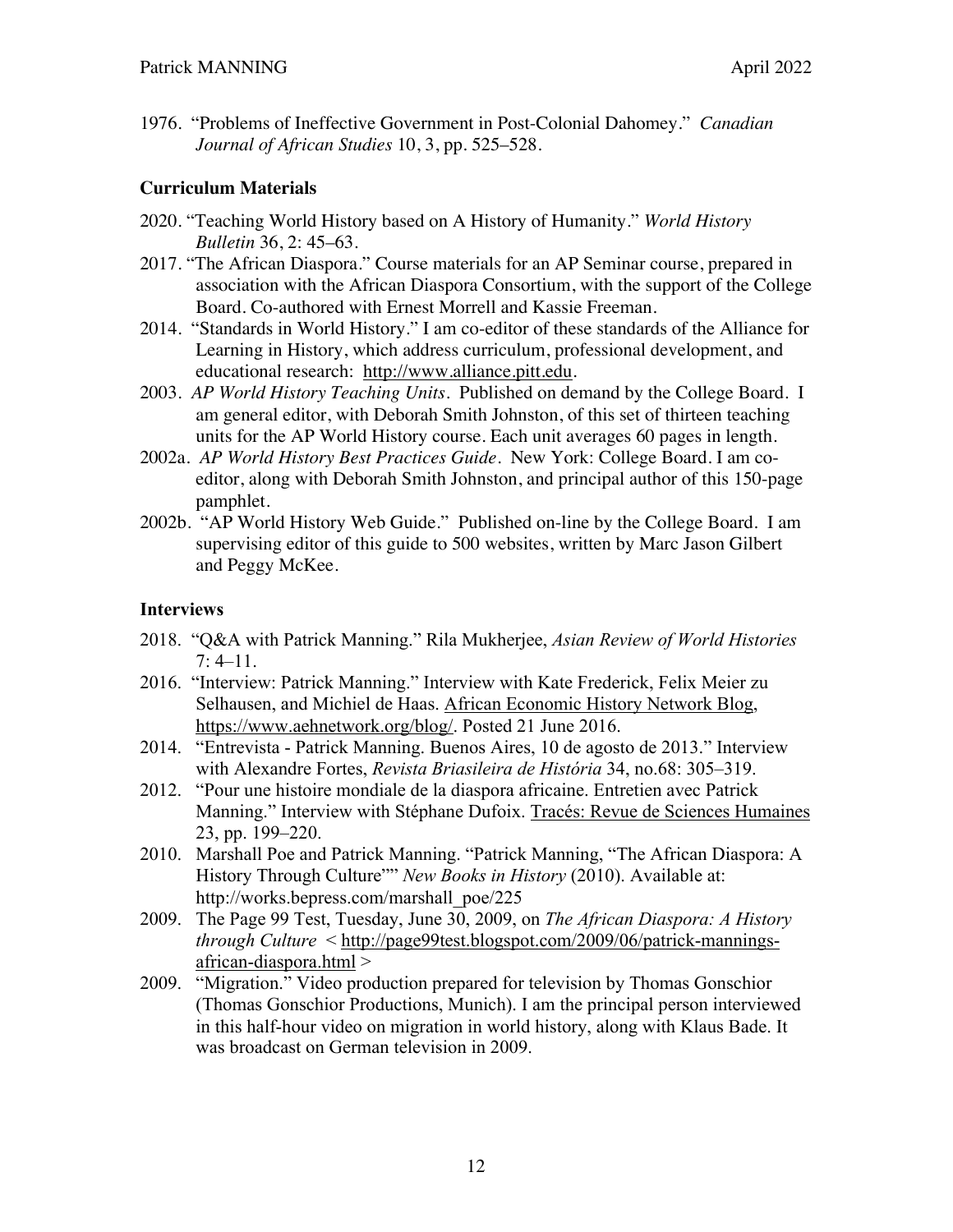### **Multimedia Publication**

I have directed the construction and update of these electronic resources:

#### **2021–2022**

Website: Patrick Manning, world historian https://patrickmanningworldhistorian.com.

### **2006–2017**

- These websites are administered by CSSD at the University of Pittsburgh and are maintained by the staff of the University Library System.
- Website: Patrick Manning manning.pitt.edu (2013–18). Personal website.
- Website: "Alliance for Learning in World History" www.alliance.pitt.edu (2014–16)
- Website: "Journal of World-Historical Information." http://www.jwhi.pitt.edu (2013– 18). Journal of the Collaborative for Historical Information and Analysis.
- Website: "Collaborative for Historical Information and Analysis (CHIA)" chia.pitt.edu (2012–16). Site of the collaborative project for creation of a worldhistorical archive.
- Website: "World-Historical Dataverse—the universe of world-historical data," www.dataverse.pitt.edu (2009–16). Website of the University of Pittsburgh group working to prepare global historical statistics for the period since 1600.

Website: "World History Center." www.worldhistory.pitt.edu (2008–2015). Official site of the World History Center at the University of Pittsburgh.

### **Prior to 2006**

- CD-ROM: Migration in Modern World History (Belmont, CA: Wadsworth Thomson Learning, 2000). An educational CD-ROM, for which I was project director. It contains 400 documents, 60,000 words of narrative, and 1001 questions.
- Website: "World History Network," www.worldhistorynetwork.org (2004–2013). I directed the production and maintenance of materials for this comprehensive gateway to world history on the Internet, supported by the National Endowment for the Humanities.
- Website: "Demographic Simulation of Migration," www.worldhistorynetwork.migrationsim. I directed work on this site from 1997 to 2008. It displayed simulation of the demography of the Atlantic slave trade, comparing it with the demography of European trans-Atlantic migration.
- Website: "World History Center," www.worldhistorycenter.org. I directed work on this large site 1996–2004; it remains online as an archive. Its focus is on research, multimedia production, curriculum development, and professional development in world history.

## **Shorter Publications**

- 2021. "Women Still Face Cruelty. That's Why They're Still Fighting Back: Stories from 2021." Blog, *Contending Voices*, 5 September 2021.
- 2021. "Capitalism and Socialism: the Ying and Yang of Our Industrial World." Blog, *Contending Voices,* 20 July 2021.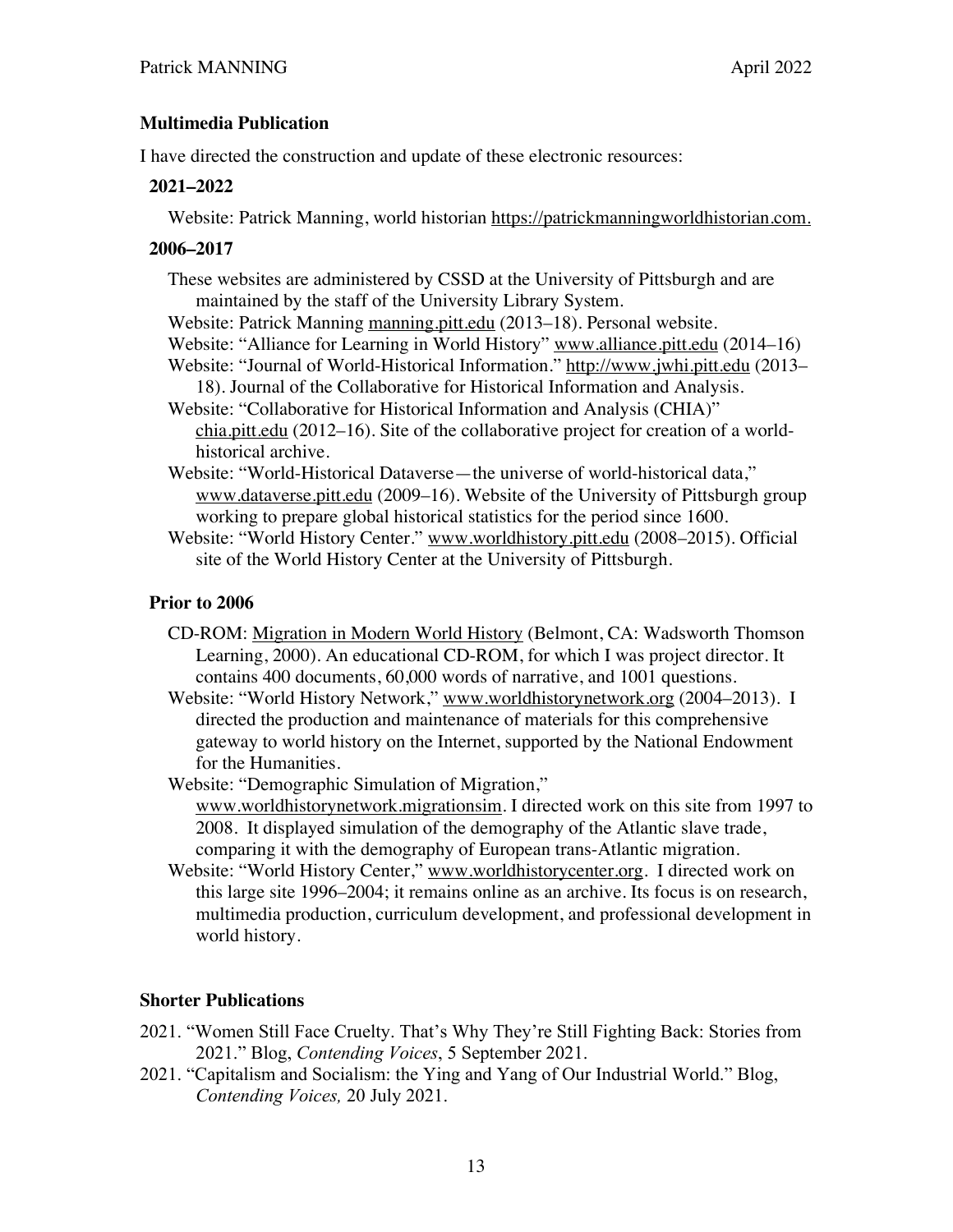- 2021. "To Limit Pollution and Improve Social Welfare, Stop Focusing on Growth." Blog, *Contending Voices,* June 22, 2021.
- 2021. "In Pursuit of Freedom." Blog, *Contending Voices*, 23 May 2021.
- 2021. "Should the U.S. Rejoin UNESCO?" Blog, *Contending Voices*, 23 April 2021.
- 2021. "COVID-19: Success and Failure in a Worldwide Health Crisis." Blog, *Contending Voices*, 10 January 2021.
- 2020. "Let's Revive the Economy Like We Contained COVID." *global-e*, 12 June 2020.
- 2018. "Presentation of the English-language Edition." In Luiz Felipe de Alencastro, trans. Gavin Adams and Luiz Felipe de Alencastro, The Trade in the Living: The Formation of Brazil in the South Atlantic, Sixteenth to Seventeenth Centuries (Albany: State University of New York Press), ix–xvi.
- 2018. "Conference Report—'Creating Historical Knowledge Socially: New Approaches, Opportunities, and Epistemological Implications of Undertaking Research with Citizen Scholars.'" Journal of World-Systems Research 24, 1, pp. 188–192.
- 2018. Foreword to Bantu Africa: 3500 BCE to Present, by Catherine Cymone Fourshey, Rhonda M. Gonzales, and Christine Saidi (New York: Oxford University Press), xiii–xv.
- 2016–2017. "Projects in Documenting World History and Next Steps for JWHI." Journal of World-Historical Information 3–4, 1, pp. iv-v. Co-authored with Ahmet Izmirlioglu, Ruth Mostern, and Vladimir Zadorozhny.
- 2016. Foreword to the Japanese Edition of Navigating World History.
- 2016. "Historical Dynamics in Global Studies," global-e (October). http://21global.ucsb.edu.
- 2016. "Highlights of the 2017 AHA Annual Meeting Program: Scale and Presidential Sessions." Perspectives in History (December).
- 2016. "An African Diaspora Curriculum." Perspectives in History (November).
- 2016. "History, Science, and Community: Native American Pasts." Perspectives in History (October).
- 2016. "Democracy and Its Variations." Perspectives in History (September).
- 2016. "Diversity: Among Historical Practitioners, in Research, and in Teaching." Perspectives in History (May).
- 2016. "UNESCO and Scholarly Communication." Perspectives in History (April).
- 2016. "Historians Worldwide: Global Links among Historians, Past and Present." Perspectives in History (March).
- 2016. "A Strong and Diverse Historical Profession, a Strong AHA" Perspectives in History (February).
- 2016. "Scale in History." Perspectives in History (January).
- 2015. "In Memoriam: Ji-Hyung Cho, 1663–2015." Asian Review of World Histories, 3, 2, pp. 167–170.
- 2014-15. "A World-Historical Data Resource: The Need is Now." *Journal of World-Historical Information* 2–3, 2, pp. iv-x.
- 2014-15. "Summary of work on silver production data 1870–1900."Journal of World-Historical Information 2–3, 2, pp. 160-162.
- 2014-15. "Editorial: Where have we been?" Journal of World-Historical Information 2- 3, 1, pp. v-vii.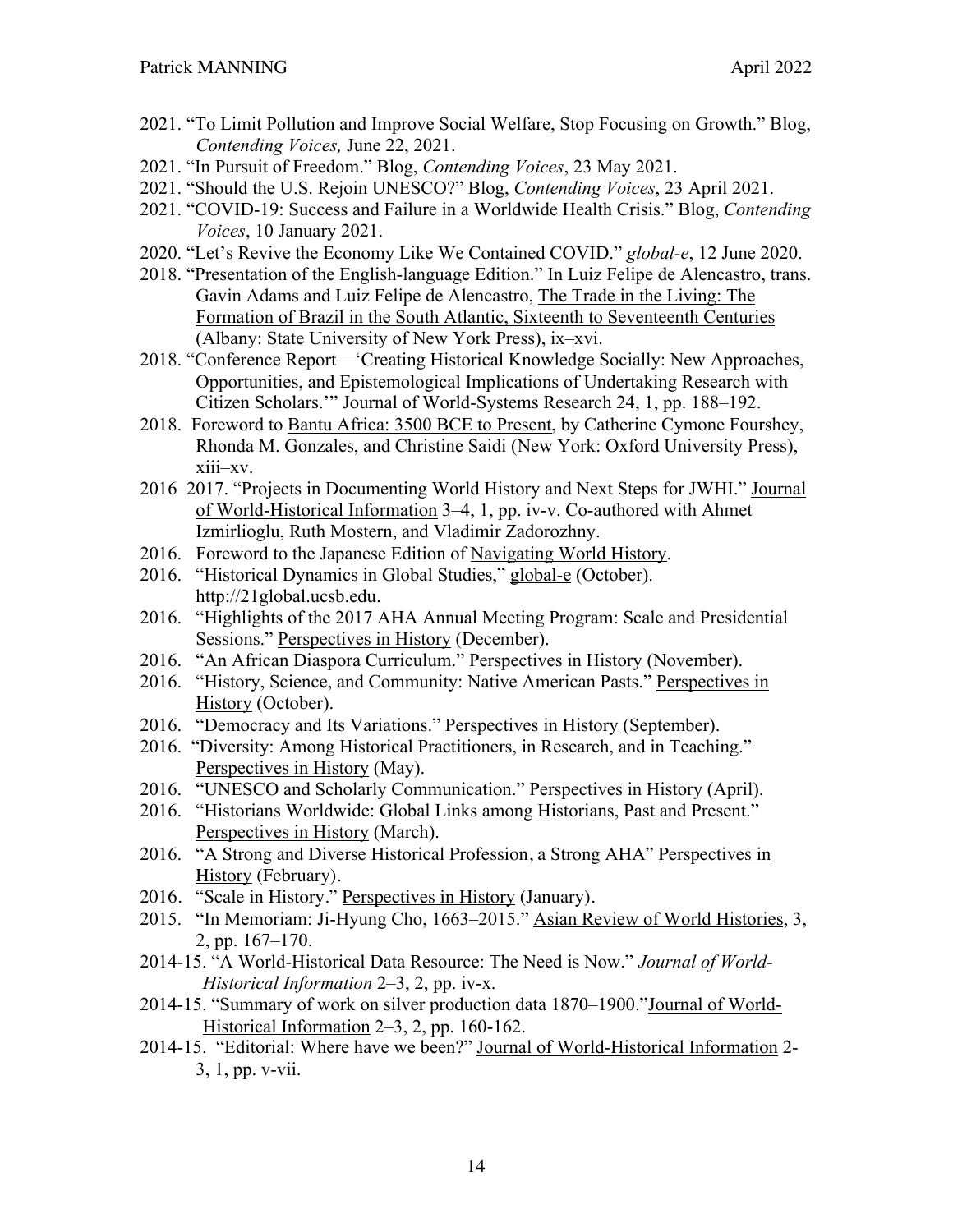- 2014-15. "Research Report: World-Historical Gazetteer." Journal of World-Historical Information 2–3, 1, pp. 110–111.
- 2014. "City States: A Continuing Global Phenomenon." Occasional Papers No. 3, New York University Abu Dhabi History Program (June 2014). http://nyuad.nyu.edu/content/dam/nyuad/departments/artshumanities/documents/history-occasional-papers/nyuad-op-03-Manning.pdf .
- 2014. "Introduction to the Forum on Studies in Migration Worldwide." World History Connected 11, 3. (5 paragraphs) http://worldhistoryconnected.press.illinois.edu/ 11.3/ forum\_manning\_introduction.html
- 2012. "Jerry H. Bentley: In Memoriam." Perspectives [American Historical Association] 50, 6 (September).
- 2011. "World History Center." Global History Review, Beijing (in Chinese).
- 2011. "Migration." Encyclopedia of World History. Alfred J. Andrea, ed. ABC-CLIO.
- 2010. "World Historians Launch New Global Organization." Perspectives 48, 6 (September) 20.
- 2009. "Forced Migration." Palgrave Dictionary of Transnational History. Akira Iriye and Pierre-Yves Saunier, eds.
- 2009. "African Spirituality: Transformations and conflicts in the twentieth century." History Matters! (Fall).
- 2009. "Migration." Oxford Encyclopedia of World History.
- 2009. "Philip Curtin and History, Broadly Conceived." History in Africa 36, pp. 11–13.
- 2008. "Africa in World History and Historiography." Donald A. Yerxa, ed., Recent Themes in the History of Africa and the Atlantic World: Historians in Conversation (Columbia: University of South Carolina Press, 2008), 25–28.
- 2007. "Teaching Digital World History." Historically Speaking 8, pp. 37-38.
- 2006b. "Commentary: A Comparison of Comparisons." Afrika Zamani, nos. 11 & 12 (2003-2004), pp. 162–168.
- 2006a. "Presenting History to Policymakers: Three Position Papers." Perspectives 44, 3 (March).
- 2005. "History Doctoral Programs Web Site Updated to Provide Improved Information for Applicants." Perspectives 43, 6 (September).
- 2004a. "AHA Opens Pilot Web Pages on History Doctoral Programs." Perspectives 42, 7 (November).
- 2004b. "Africa in World History and Historiography." Historically Speaking 6, pp. 14– 15.
- 2004c. "Slavery, Historical." Dinah L. Shelton, ed., Encyclopedia of Genocide and Crimes Against Humanity (Macmillan Reference).
- 2004d. "The Past is Another Planet: The Absence of Funding for Global Historical Research." World History Connected 1, 2, 12 pars. <http://worldhistoryconnected.press.uiuc.edu/1.2/manning.html>.
- 2003a. "Slavery, Demography of." Paul Demeny and Geoffrey McNicoll, eds., Encyclopedia of Demography, 2 vols. (New York: Gale), II: 895–898.
- 2003b. "Preaching and Practicing Global (Contemporary) History." Erwägen Wissen Ethik, 14, pp. 101–102.
- 1999a. "Doctoral Training in World History: The Northeastern University Experience." Perspectives 37, 3 (March), pp. 35–37.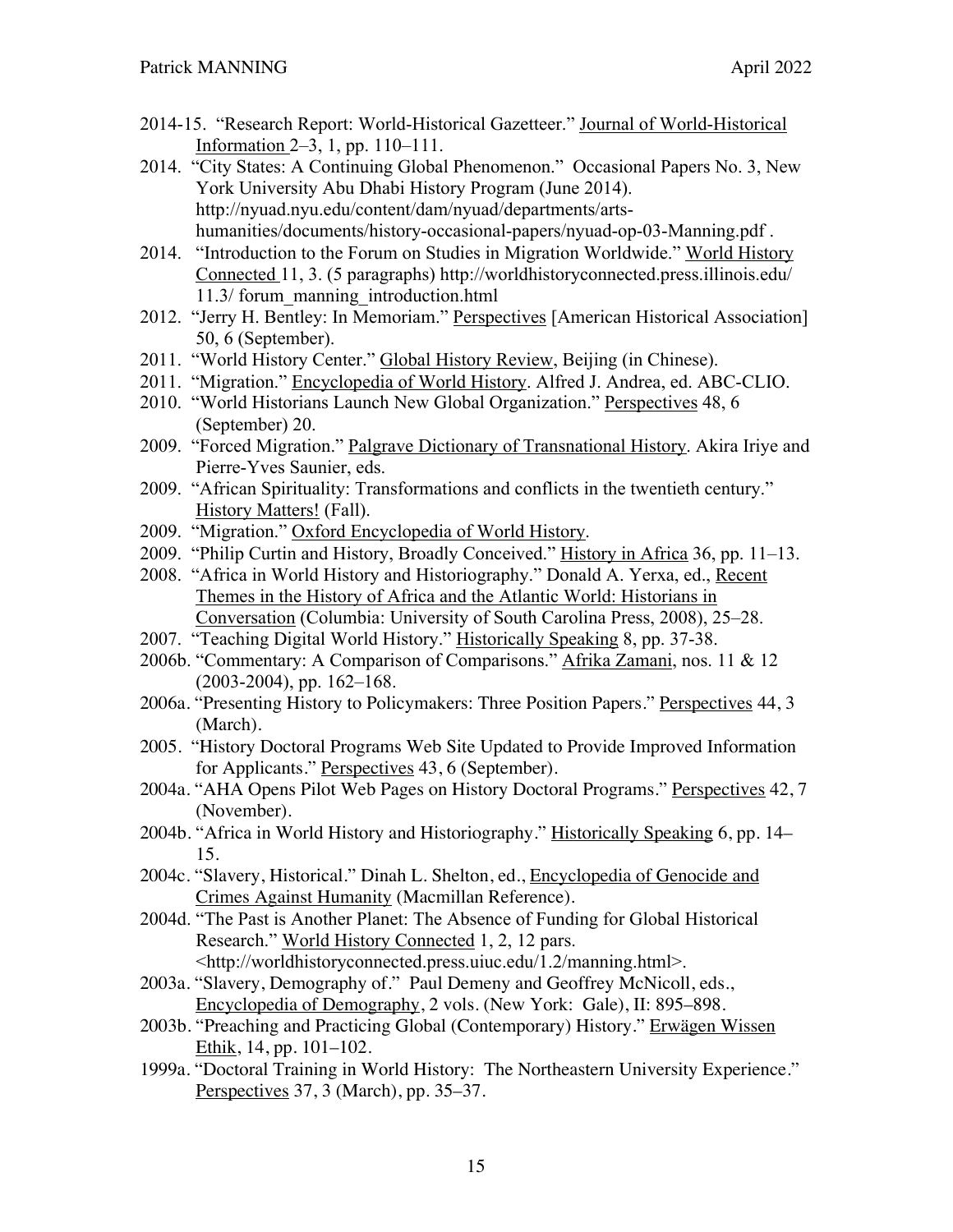- 1999b. "Slavery in Africa." Kwame Anthony Appiah and Henry Louis Gates, Jr., eds. Africana: The Encyclopedia of the African and African American Experience (New York: Basic Books), pp. 1720–1722.
- 1999c. "The Monograph in World History: Philip Curtin's Comparative Approach." World History Bulletin (Spring), 12–17.
- 1999d. "African Kingdoms During the Middle Ages." Footsteps: African-American History (September/October 1999), 34–37.
- 1998. "Demographic Analysis of Slaves and Slavery." Paul Finkelman and Joseph C. Miller, eds., Macmillan Encyclopedia of World Slavery (New York: Macmillan Reference USA), I: 241–248.
- 1998. "Preparing Your Proposal for the Year 2000 Annual Meeting." Perspectives (September).
- 1996. "Preparing your proposal for the 1998 annual meeting." Perspectives (September).
- 1995a. "The Bought and Sold People: The Forced Migration of Africans, 1650–1800," and "Chained to the Colonies: Africans and Indians in Louisiana, 1768–1800," in Helen Hornbeck Tanner, ed., *The Settling of North America: The Atlas of the Great Migrations into North America from the Ice Age to the Present*, pp. 50-51 and 54-55 (New York: Macmillan, 1995).
- 1995b. "Preparing your proposal for the 1997 annual meeting." Perspectives (September), p. 12.
- 1992a. "Methodology and World History in a Ph.D. Program." Perspectives (April), pp. 23, 25.
- 1992b. « Francophone Africa. » Entry in the Oxford Companion to World Politics
- 1990-91. "The Warp and Woof of Precolonial African Industry." African Economic History 19, pp. 25-30. Response to an article by John Thornton.
- 1990a. "Editors' Introduction." Radical History Review 46-47, pp. 3–15. Co-authored with Joshua Brown, Karin Shapiro and Jon Wiener.
- 1990b. "African Studies." Paul Buhle, ed., The Encyclopedia of the American Left (London: St. James Press)
- 1989. "Joel Gregory: An Appreciation." Canadian Journal of African Studies 23, 1, pp.  $1-4.$
- 1987. "Editors' Introduction." Radical History Review 39, pp. 3–10. Co-authored with Allen Howard and Peter Weiler.
- 1987. "South African History: A Radical's Introduction." Radical History Newsletter 52, p. 3.
- 1985. "History of Three Worlds—Africa, America, Europe," course syllabus in Kevin Reilly, ed., World History: Selected Reading Lists and Course Outlines from American Colleges and Universities (New York), 167–171. Co-authored with Arthur P. Dudden.
- 1984. "Editors' Introduction." Radical History Review 31, pp. 2–4. Co-authored with Richard Yeselson.
- 1982. "Response to Comments by Caldwell and Inikori." Canadian Journal of African Studies 16, 1, pp. 138–139.
- 1980. "Things Fall Together: The Use of Literature in Teaching African History." Bulletin of the Southern Association of Africanists 8, 3, pp. 24–31.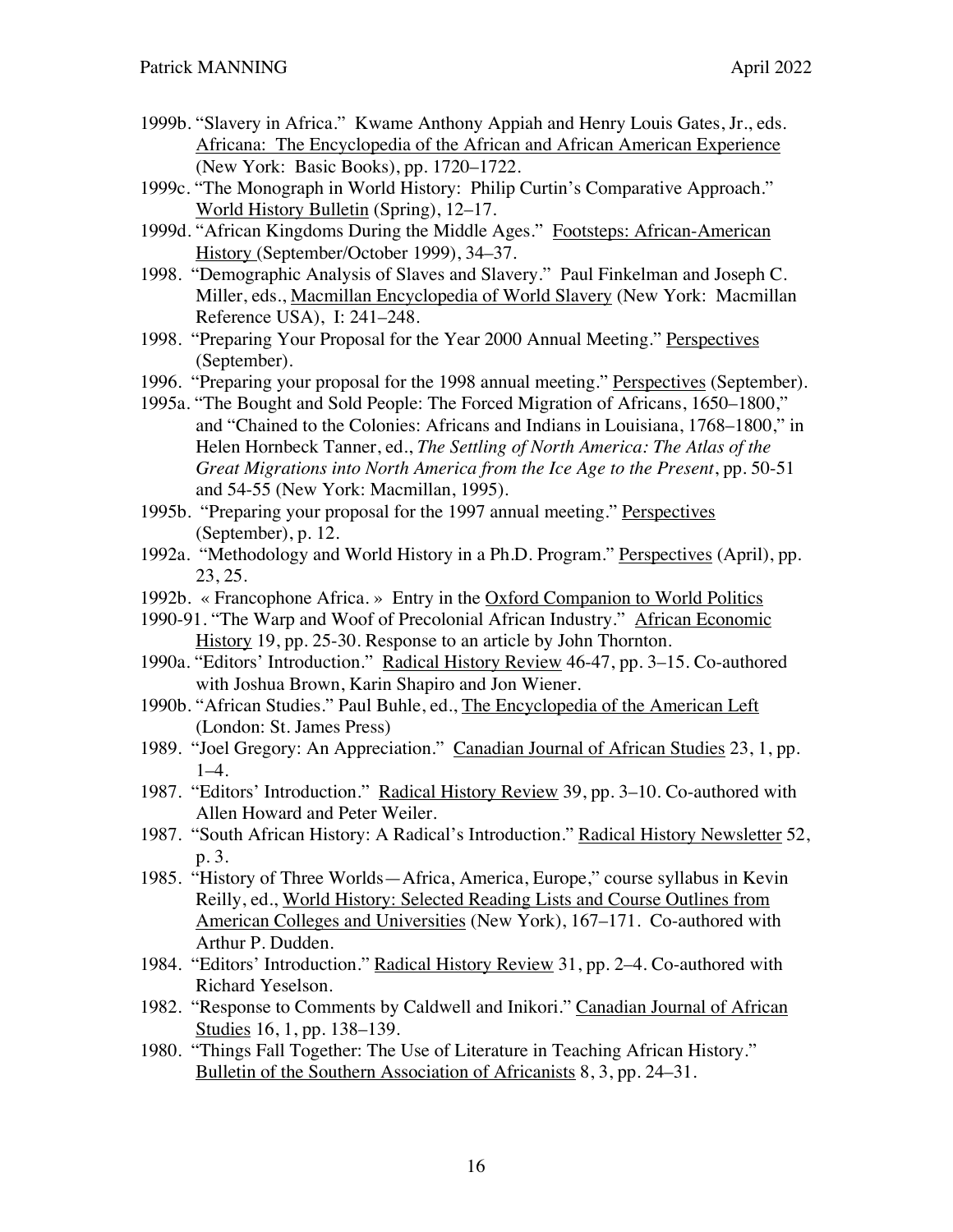- 1975. « Un Document sur la fin de l'esclavage au Dahomey. » Notes africaines 147, pp. 88–92.
- 1974. "Analyzing the Costs and Benefits of Colonialism." African Economic History Review 1, 2, pp. 15–22.

**Reviews of Books and Datasets:** Listed at the conclusion of this curriculum vitae

## WORKS IN PREPARATION

- "Homeland: African Population and Migration Through Time." A concise survey of African population from the rise of *Homo sapiens* to 2100.
- "1989-1991: A World History of Democracy in Our Time." A global and interactive interpretation of democratization movements. A detailed narrative of the democratization movements of 1989-91, based on field research in the U.S., Haiti, Brazil, South Africa, Congo, Benin, Czechoslovakia, Germany and France. In preparation.

# HONORS AND AWARDS

- 2016. President, American Historical Association. Elected as President-Elect of this 12,000-member professional association in July 2014. Served as President-Elect (calendar 2015), President (calendar 2016), and Past President (from 2017).
- 2014. Researching World History in the Schools: Nationwide and Worldwide. Project director (along with co-directors Ashley Woodson and Michael Lovorn) for an international conference held in May 2015, focusing on the development of educational research on the learning of world history in schools of the U.S., Japan, England, and the Middle East. Supported by an award of \$20,000 from the Global Academic Partnership program of the Global Studies Center at Pitt, with additional support from the Japan Iron and Steel Foundation.
- 2014. World-Historical Gazetteer. Co-project director, along with Ruth Mostern of Univ. of California – Merced, of a project supported by the National Endowment for the Humanities Digital Humanities Start-up Initiative. The award provided \$28,300 for an international conference in 2014 to launch a world-historical gazetteer.
- 2013. Pioneer in World History 2013 Award, World History Association.
- 2012. Collaborative Research: Center for Historical Information and Analysis (CHIA). Principal investigator for a set of five institutional awards from the National Science Foundation (to Harvard Univ., Boston Univ., Michigan State Univ., Univ. of California – Merced, and Univ. of Pittsburgh). The award provided \$606,000 in total (\$285,000 for Univ. of Pittsburgh) for the calendar years 2013–2015, for development of numerous aspects of a world-historical archive to document human society for the past four centuries.
- 2012. Alliance for Curriculum and Professional Development in World History (later Alliance for Learning in World History). Co-principal investigator, along with Tobias Higbie (UCLA), Ross Dunn (San Diego State University), and Tim Keirn (California State University – Long Beach), of a project supported by the Social Science Research Council for creating a national alliance to facilitate professional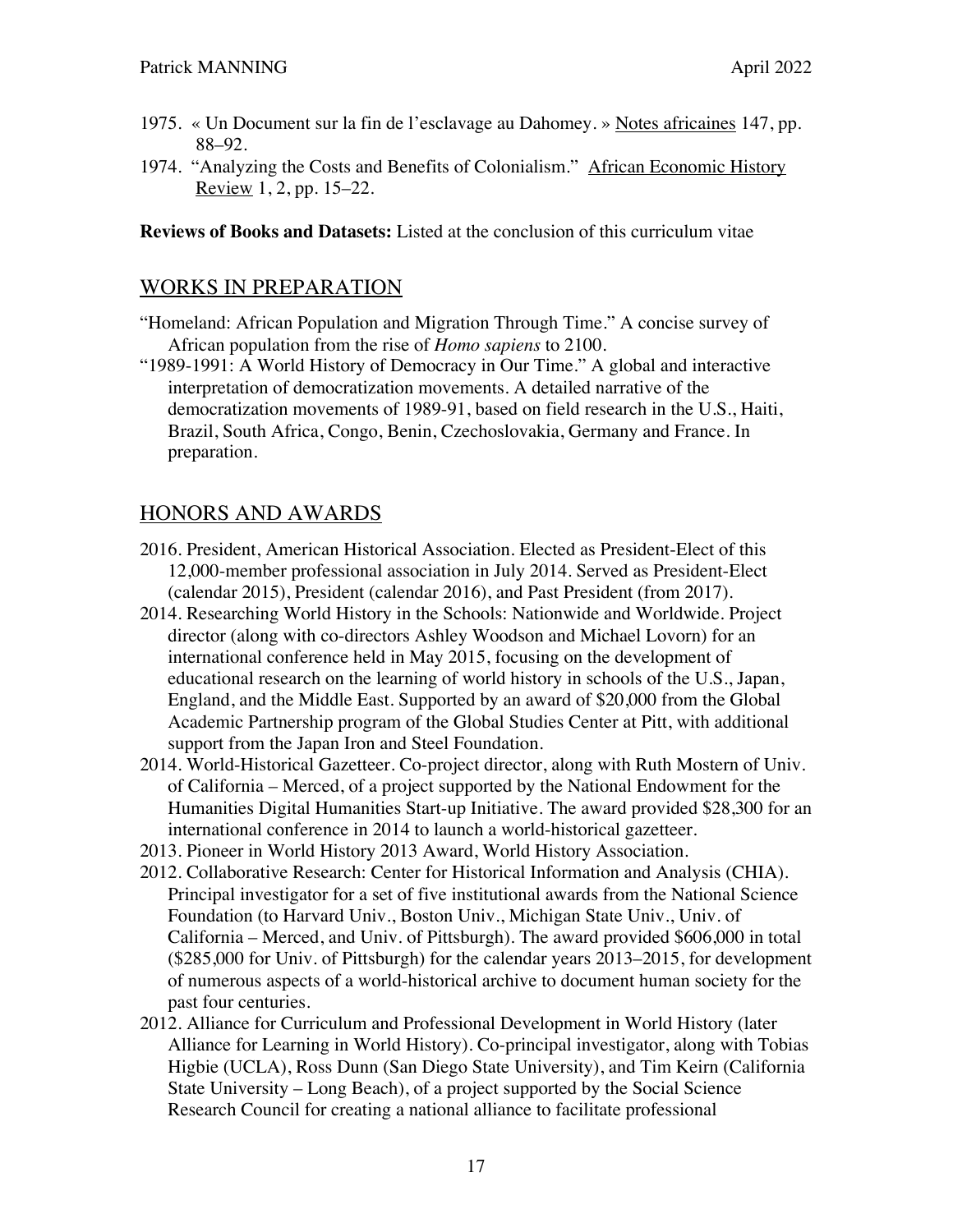development for secondary teachers of world history: \$75,000 for a project from September 2012 through August 2013.

- 2009. World History of Science. Co-principal investigator, along with James Lennox of History and Philosophy of Science, of a project supported by Andrew Mellon Foundation for conferences and publication (through University of Pittsburgh Press) of works on history of science and world history of science. Total award \$746,000; World History Center allocation \$179,000.
- 2007. Visiting Research Scholar. Humanities Research Centre, Australian National University, Canberra.
- 2005. Visiting Research Scholar. Macquarie University, Sydney.
- 2004. Selected as president and chair of the board of the World History Network, Inc., an independent nonprofit corporation dedicated to advancing research in world history through worldwide connections.
- 2004. Global Economic History Network. Participation in a worldwide network of economic historians, based at London School of Economics, with funding from the Leverhulme Foundation.
- 2003. Elected Vice President (Teaching) of the American Historical Association, to serve a three-year term from 2004 through 2006.
- 2002. College Board. AP World History Curriculum. Supplementary grant, to cover additional costs of developing curricular materials for AP World History. \$11,000.
- 2001a. College Board. AP World History Curriculum Workshop, to prepare materials for publication by the College Board. \$88,000.
- 2001b. National Endowment for the Humanities. "World History Network" website for research and teaching. \$240,000.
- 2001c. National Endowment for the Humanities. Ten national teaching workshops in world history. \$156,000.
- 2001d. Leften Stavrianos Fund. Seven national teaching workshops in world history. \$25,000.
- 2001e. Massachusetts Foundation for the Humanities. "World History Symposium III," a collaborative teaching conference. \$15,000.
- 2001f. Boston Public Schools. Prototype grant for preparation of world history "kits" for classroom use. \$10,000. (This award was declined.)
- 2000a. College Board. AP World History National Training Workshop, to train 36 nationally selected teacher-presenters. \$70,000.
- 2000b. Massachusetts Department of Education. Summer institute for teaching World History, in association with Georgetown Public Schools. \$25,000.
- 1999a. Wadsworth Thomson Learning. Programming and production of the Migration in Modern World History CD-ROM. \$90,000.
- 1999b. Massachusetts Department of Education. Summer institute for teaching World History, in association with Boston Public Schools. \$35,000.
- 1998a. Boston-Annenberg Challenge. Professional development for teachers at Dorchester High School in Boston. \$25,000.
- 1998b. Mass. Dept. of Education. Summer institute for teaching World History: \$45,000.
- 1997. Encyclopaedia Britannica. Design of World History Timeline: \$15,000.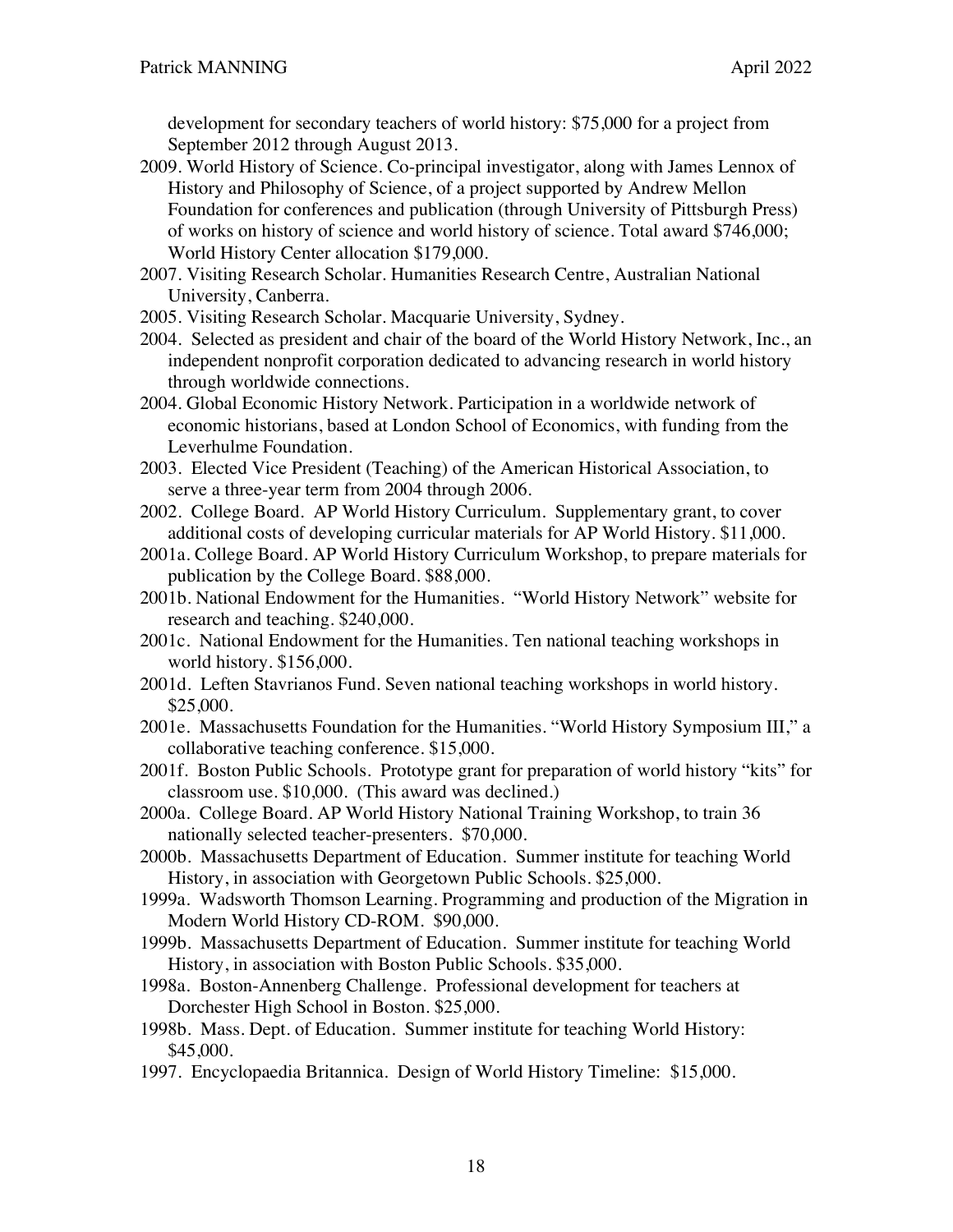- 1996. Annenberg/CPB. \$620,000 for production of "Migration in Modern World History," a CD-ROM for a comprehensive, semester-long, introductory college course in world history.
- 1995. Annenberg/CPB Prototype grant. \$72,800 for preparation of a World Wide Web prototype, "Migration: The Americas, 1500–1800."
- 1994. National Endowment for the Humanities, Higher Education Division, award for a 1994-96 lecture-workshop series entitled "Mainstreaming Methodology and World History for Undergraduates in History." \$130,000.
- 1993-1996. College of Arts and Sciences Distinguished Professor, Northeastern University. This award includes a stipend and research funds for work on revising the undergraduate curriculum in history.
- 1993. National Endowment for the Humanities Research Award. A two-year award for research on Africans in Spanish and Early American Louisiana, renewing the grant initially awarded in 1991. Principal investigator is Gwendolyn M. Hall of Rutgers University; I am co-investigator.
- 1991. National Endowment for the Humanities Research Award. A two-year award for research on Africans in Spanish and Early American Louisiana. Principal investigator is Gwendolyn M. Hall of Rutgers University; I am co-investigator.
- 1991. Research and Scholarship Development Fund, Northeastern University. For travel and research in ten countries on democratization movements of 1989–90.
- 1989. Academic Specialist, U.S. Information Agency. Presented seven lectures on historical method and history of Benin at the American Cultural Center, Cotonou, Benin.
- 1988. ACLS Travel Award Recipient. To present a paper on Benin economic history, and to make plans for a 1990 international conference on Benin history.
- 1986-1987. John Simon Guggenheim Fellowship. For a year's research on the demography of slavery in Africa, 1740–1850, at the Population Studies Center, University of Pennsylvania.
- 1986. Instructional Development Fund Grant, Northeastern University. Support for writing a textbook on Francophone Africa, including travel to Central Africa.
- 1985. Research and Scholarship Development Fund Grant, Northeastern University. For six weeks of research in Europe and West Africa on the economics of slave supply in Africa.
- 1983. National Endowment for the Humanities Feasibility Grant. For one month of work in preparing a new introductory history course, entitled "History of Three Worlds: Africa, America, Europe."
- 1981a. American Council of Learned Societies Travel Grant. To present paper on Adjovi family of Dahomey at Paris conference.
- 1981b. Social Science Research Council Grant. For six months of research in Baltimore on the political economy of African slavery.
- 1980. Social Science Research Council Grant. For six months of research in France on the public finance of French West Africa.
- 1973-1974. African Economic History Research Grant (Ford Foundation). For research in West Africa, 1973, and participation in African Economic History Workshop, University of Wisconsin-Madison, summer 1974.
- 1968. Hoover Institution Research Grant. For bibliography of African economic history.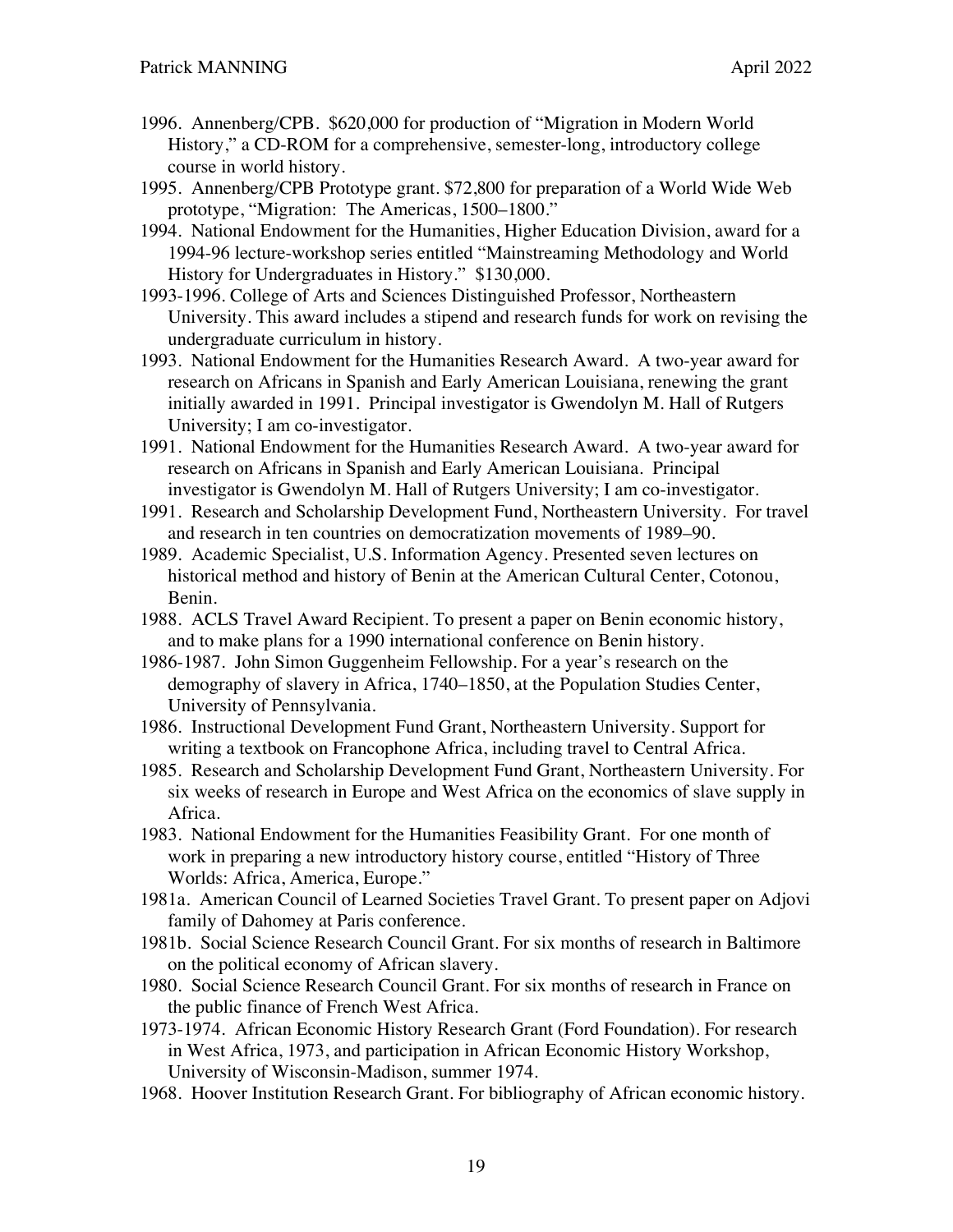- 1966–1967. Foreign Area Fellow. For dissertation research in France and West Africa.
- 1965–1966. NDFL Fellow. University of Wisconsin Madison.
- 1963–1965. Carnegie Fellow. University of Wisconsin Madison.

## EMPLOYMENT AND AFFILIATIONS

Shandong University, Jinan, China. (Visiting Scholar, September–October 2017.)

- University of Pittsburgh, Pittsburgh, PA. Andrew W. Mellon Professor of World History, Emeritus, 2016–; Research Associate, World History Center, 2017–.
- University of Pittsburgh, Pittsburgh, PA. (Andrew W. Mellon Professor of World History, 2006-2016; Director, World History Center, 2008–2015; Director, World-Historical Dataverse, 2008-; Director, Collaborative for Historical Information and Analysis, 2011–)
- Australian National University, Canberra, Australia. (Visiting Research Fellow at the Humanities Research Centre, July–August 2007.)

Macquarie University, Sydney, Australia. (Visiting Research Fellow, July–August 2005.)

- Northeastern University, Boston, MA. (Director of the World History Center, 1997– 2004. College of Arts and Sciences Distinguished Professor of History and African-American Studies, 1993–96. Interim Chair of African-American Studies Department, 1994–96, 1986–87. Professor, 1989-2006; Associate Professor, 1987-89; Assistant Professor, 1984–87.)
- École des Hautes Études en Sciences Sociales, Paris. (Professeur affilié, through election by the faculty, April–May 1996.)
- University of Pennsylvania. (Guggenheim Fellow, affiliated with the Population Studies Center, 1987-88.
- Columbia University. (Adjunct Professor of History, Spring 1988, teaching a graduate course in African history.)
- The New School of Music, Philadelphia, PA. (Visiting Associate Professor of History, Winter 1984 and Spring 1985.)
- Bryn Mawr College, Bryn Mawr, PA. (Lecturer in History, 1982–84).
- Newberry Library, Chicago. (Fellow and Instructor, Summer 1981 and Summer 1982.)
- Cañada College, Redwood City, CA. (Instructor of History and Economics, 1968–82, with leaves as indicated by other entries here.)
- The Johns Hopkins University. (Visiting Fellow, Fall 1981.)

Université – Paris VII. (Chercheur affilié, Spring 1980.)

University of California, Berkeley. (Visiting Scholar, 1978–79.)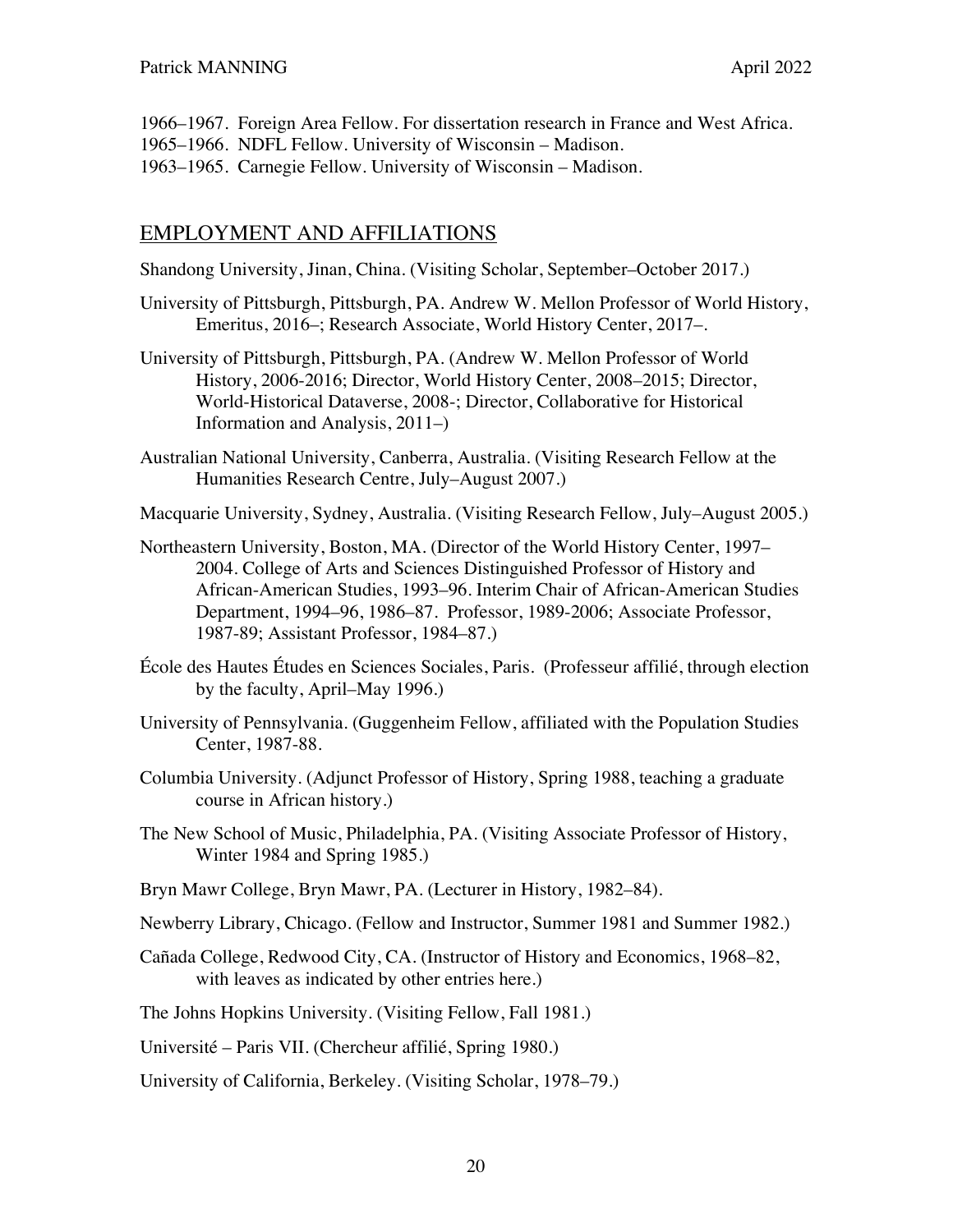California Federation of Teachers, Burbank, CA. (Staff Representative, 1973–74.

McGill University, Montreal, Quebec. (Visiting Assistant Professor of History, 1972–73.)

University of California, Berkeley. (Visiting Assistant Professor of History, Winter 1968–69.)

## DOCTORAL STUDENTS SUPERVISED

### **Students supervised 2006 to present**

Doctoral students at the University of Pittsburgh for whom I serve or served as major professor:

- Bennett Sherry. Ph.D. 2018. Specialization in World History, focus on international organizations. Dissertation, "Refugees, Rights, Restrictions: Human Rights and the Evolution of the UNHCR in Turkey, 1960–1994." MA, University of Montana, 2012; matriculated at Pitt 2013.
- Rachel Miller. Ph.D. 2016. Specialization in Global Art and Art History. "Patron Saint of a World in Crisis: Early Modern Representations of St. Francis Xavier in Europe and Asia." I was a member of this committee, directed by Kirk Savage and Ann Sutherland Harris of History and Art and Architecture, University of Pittsburgh.
- Titas Chakraborty. Ph.D. 2016. Indian Ocean History. Co-director Marcus Rediker. Dissertation, "Trade, Work, and Society in the Factory Towns and Port Cities of the Northern Bay of Bengal, 1632–1710."
- Madalina Veres. Ph.D.2015. Specialization in European and World History. Codirector Pinar Emiralioglu. Dissertation, "Constructing Imperial Spaces: Habsburg Cartography in the Second Half of the Eighteenth Century." Focus in European history, history of science, and world history.
- Ahmet Izmirlioglu. Ph.D. 2015. Dissertation, "Clashes of Imperial Authority: Commercial Tribunals in the Ottoman Provinces and Istanbul, 1847–1880." Specialization in World History with focus on empires in history.
- Matt Drwenski, Matriculated at Pitt 2013. Specialization in World History with interest in world-historical data, including historical silver flows and global economic inequality.

MA supervisor at University of Pittsburgh.

Daniel Bisbee. Matriculated 2009, MA 2011 in Empires in World History. Now ABD in Pitt Graduate School of Public and International Affairs.

Doctoral students on whose committees I now serve, working under the direction of other faculty members, at the University of Pittsburgh except as noted.

Jack Bouchard, Atlantic History. Major professor Marcus Rediker. Research interest: North Atlantic maritime history, fifteenth to seventeenth centuries.

Stanford University, Palo Alto, CA. (Visiting Acting Assistant Professor of History, 1967–69.)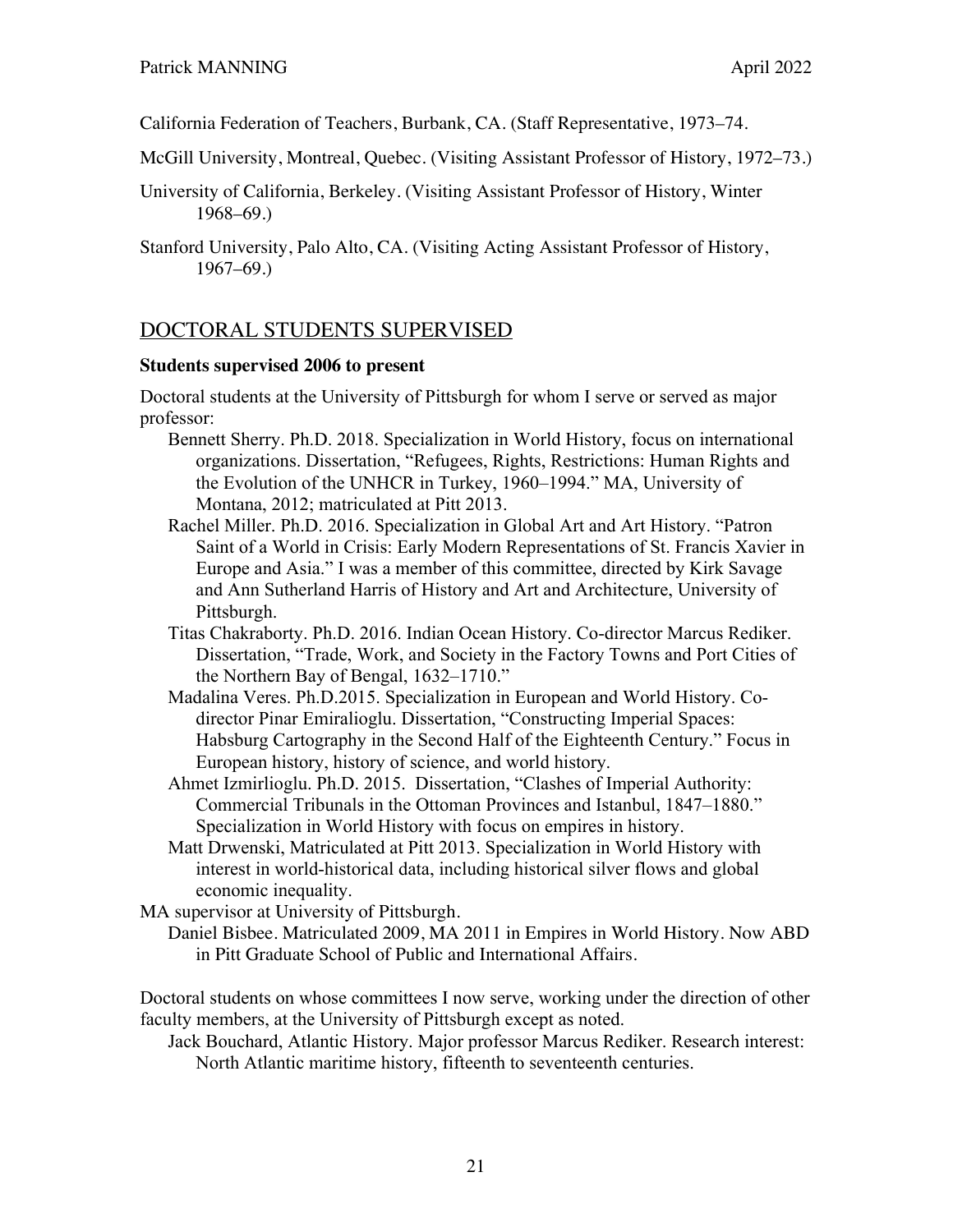In addition, I served as a member of the doctoral committee of students working under the direction of other faculty members, at University of Pittsburgh except as noted.

- Christopher Myers. European History. Ph.D. 2016. Major professor Seymour Drescher. Dissertation project, "Implementing 'Professional Nationality': Scottish Education, Tropical Medicine and Scientific Reform of the Royal Navy, 1815–1860."
- Steven Pitt. Atlantic History. Ph.D. 2015. Major professor Marcus Rediker. Dissertation project, "Seafarers, Commerce, and War: The Rise and Decline of Boston as an Atlantic Port City, 1689–1763."
- James Hommes. Japanese History. Ph.D. 2014. Major professor Richard Smethurst. Dissertation project, "Verbeck of Japan: Guido F. Verbeck as Missionary, *oyatoi*, and Hero."

Nicole Magie (History, Michigan State University). Ph.D. 2014. Major professor Leslie Moch. Dissertation, "Italians and Brazilians in a World on the Move: Caxias, Brazil, 1870 – 1910." Assistant Professor of History at Olivet College.

- Tamara Meisner. Ph.D. 2014. Geology & Planetary Science. Major professor Daniel Bain. Dissertation, "Geochemical and lithologic response of an upland watershed over the past 800 years to landscape changes in Saône-et-Loire, France." Instructor of Geology at Community College of Allegheny County.
- Lars Peterson. Ph.D. 2014. Latin American History. Major professor George Reid Andrews. Dissertation, "In the Shadow of Batlle: Workers, State Officials, and the Creation of the Welfare State in Uruguay, 1900–1920."
- Fan, Xin. Ph.D. 2013. History. Indiana University. Dissertation, "The Value of the Alienated Past: The Study of Ancient World History in Twentieth-Century China." Assistant Professor of History, State University of New York at Fredonia.
- Sardana Nikolaeva, Ph.D. 2013. Education. Major professor John Weideman. Dissertation, "'Not Tainted By The Past:' Re-Constructions and Negotiations of Coloured Identities Among Coloured University Students in Post-Apartheid South Africa."

Kenyon Zimmer. Ph.D. 2010. U.S. History. Major Professor Richard Oestreicher. Assistant Professor of History, University of Texas – Arlington.

#### **Students supervised prior to 2007**

Doctoral students at Northeastern University. From 1994 to 2006, I served as major professor for the Northeastern doctoral candidates in World History listed below.

- Joshua Weiner. Admitted 2000; MA thesis 2003; PhD 2009. Advanced to candidacy in July 2003, with passage of comprehensive exams and approval of dissertation topic: "'Discoveries are not to be called Conquests': Narrative, Empire, and the Ambiguity of Conquest in Spain's American Empire." Professor History at American River College.
	- Aiqun Hu. Admitted 2000, matriculated 2001; PhD 2007. Advanced to candidacy in November 2003, with passage of comprehensive exams and approval of dissertation topic: "Social Insurance: Modern China in Global Context." I became her major professor in June 2004. Associate Professor of History at Arkansas State University.
	- Tiffany Trimmer. Admitted 1998, completed MA degree 2000; PhD 2007. Took leave in 2000 and returned to doctoral study in 2002. Advanced to candidacy in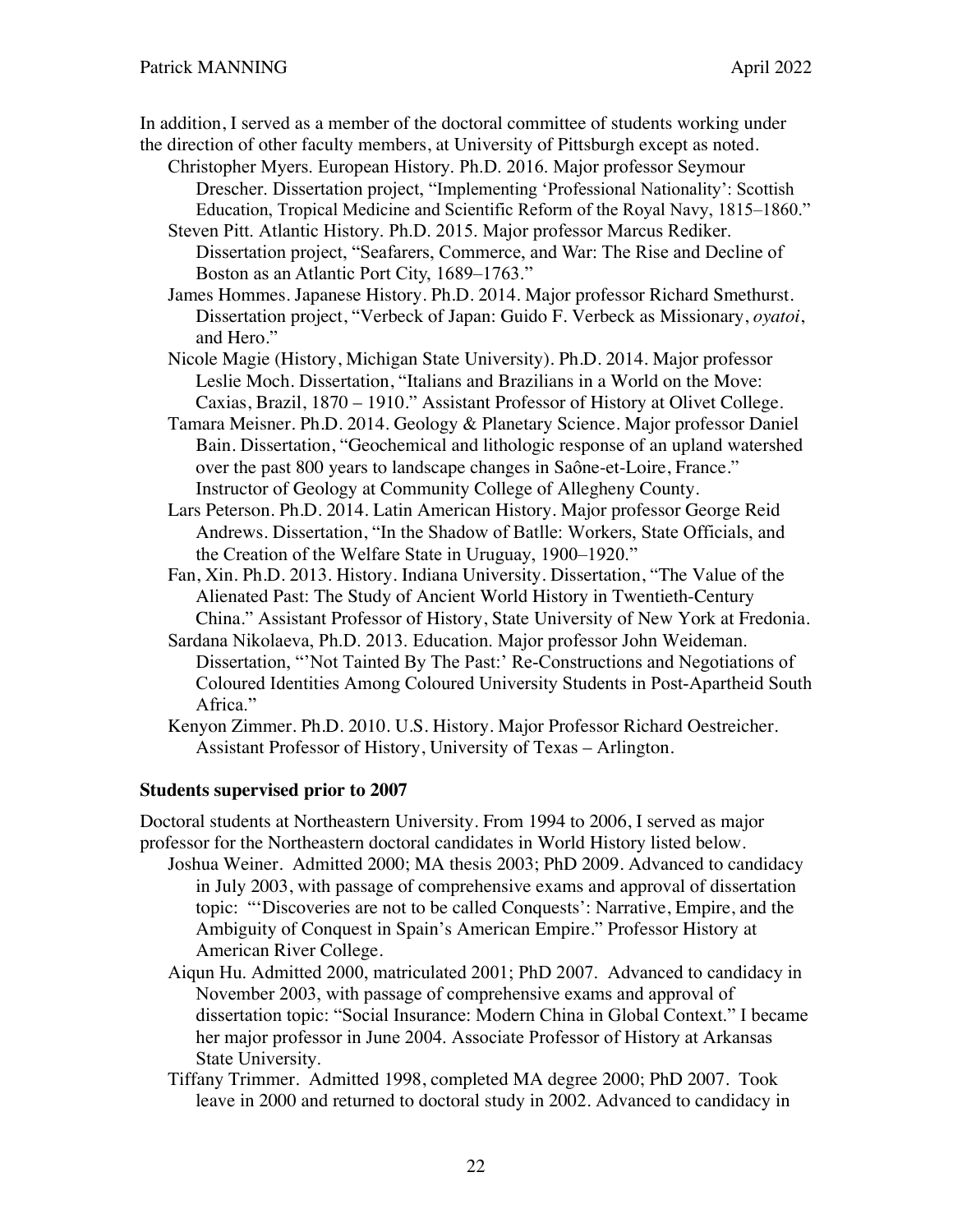July 2003, with passage of comprehensive exams and approval of dissertation topic: "'Hubs' of Migration Traffic." Associate Professor of History at University of Wisconsin La Crosse.

- Stacy Tweedy. Admitted 2000; MA thesis May 2002, degree awarded 2004. Advanced to candidacy in January 2003, with passage of comprehensive exams and approval of dissertation topic: "Staging the Nation, Engaging the World: The Making of a Prism Place in the African Diaspora. Sophiatown in Twentieth-Century South African Politics and Popular Thought." Law degree (2007) Washington University of St. Louis. Now employed as an educational consultant in Baltimore.
- Whitney Howarth. Admitted 1997, degree awarded 2004. Advanced to candidacy in June 1999, with passage of comprehensive exams and approval of dissertation topic: "Communalism in South Asia in Global Context." Now Associate Professor of History at Plymouth State University.
- Hector E. Melo. Admitted 1997. Advanced to candidacy in October 1998, with passage of comprehensive exams and approval of dissertation topic: "Latin American Migrations in the Twentieth Century: A Survey of Trends, Relationships, and Development." Deceased in August 1999.
- Deborah S. Johnston. Admitted 1997, degree awarded 2003. Advanced to candidacy in October 2000, with passage of comprehensive exams and approval of dissertation topic: "Reconceptualizing World History: A Curriculum for Secondary and College Students." Now teacher of history at Lakeside School, Seattle.
- Jeffrey Sommers. Admitted 1996, degree awarded 2001. Advanced to candidacy in June 1998, with passage of comprehensive exams and approval of dissertation topic: "'The Business Point of View': Democracy and Hegemony in the World System, Capital's Public Relations and Propaganda Agenda." Now Professor of Political Economy and Public Policy at University of Wisconsin – Milwaukee, in Departments of History and African and African-American Studies.
- Eric L. Martin. Admitted 1996, degree awarded 2001. Advanced to candidacy in August 1996, with passage of comprehensive exams and approval of dissertation topic: "Twentieth-century Decolonization: A Connected Global Process." Now Professor of History at Lewis and Clark State University.
- David Kalivas. Admitted 1996, degree awarded 2000. Advanced to candidacy in August 1996, with passage of comprehensive exams and approval of dissertation topic: "Global Perceptions, Eurasian Realities: The World of Owen Lattimore." Now Professor of History at Middlesex Community College
- Desiree Evans. Admitted 1995. Two years of course work, with focus on Caribbean history. Took leave from the program.
- Yinghong Cheng. Admitted 1994, degree awarded 2001. Advanced to candidacy in June 1996, with passage of comprehensive exams and approval of dissertation topic: "Western Intellectuals and Eastern 'New People' – Western Left-Wing Intellectuals' Response to the Emergence of the Communist 'New Man'." Now Associate Professor of History at Delaware State University.
- Pamela E. Brooks. Admitted 1994, degree awarded 2000. Advanced to candidacy in August 1996, with passage of comprehensive exams and approval of dissertation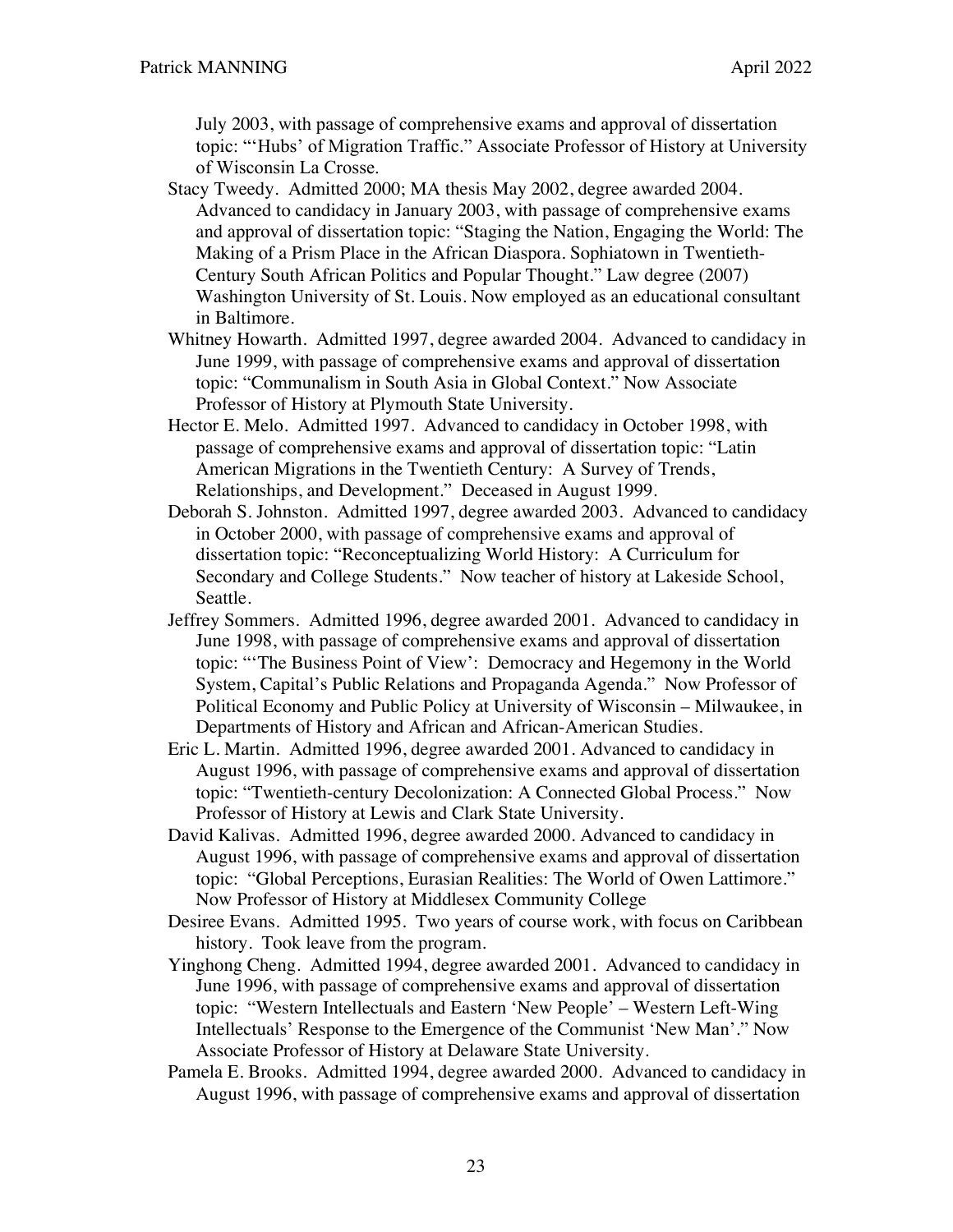topic: "Boycotts, Buses, and Passes: Black Women's Resistance in Montgomery, Alabama and Johannesburg, South Africa, 1946–1960." Now Jane and Eric Nord Associate Professor of Africana Studies at Oberlin College

In addition, I served as a member of the doctoral committee of students working under the direction of other faculty members, at Northeastern University except as noted.

- Armand Garcia (Washington State University). Admitted 2000, major professor John Kicza; dissertation completed December 2006. Now Lecturer in History at University of the West Indies, St. Augustine.
- Linda Black (Texas A&M University). Admitted to doctoral program in Education in 2002 for dissertation work on learning in world history classrooms; major professor Lynn Burlbaw. Degree completed 2008. Now Associate Professor of Education at Stephen F. Austin University.
- George Dehner. Admitted 1998, major professor Anthony Penna. Degree completed 2004. Advanced to candidacy in May 2001, with passage of comprehensive exams and approval of dissertation topic. Now Associate Professor of History at Wichita State University.
- Jeremy Neill. Admitted 1998, major professor Laura Frader. Degree completed 2004. Advanced to candidacy in May 2001, with passage of comprehensive exams and approval of dissertation topic. Now a member of the professional staff at Educational Testing Service.
- Bin Yang. Admitted 1998, major professor Christina Gilmartin. Degree completed 2004. Advanced to candidacy in May 2001, with passage of comprehensive exams and approval of dissertation topic. Winner of a Gutenberg-e award in 2005 for his dissertation. Now Professor of History and Head of the Department of History at the University of Macau.
- George Reklaitis. Admitted 1998, major professor Jeffrey Burds; dissertation completed May 2003. Now Assistant Professor and Chair of History at Brookdale Community College.
- John Bernhart (Temple University). Ph.D. awarded 2001 at Temple University, under the direction of Peter Gran.
- H. Parker James (Tufts University). Ph.D. awarded 2001 at Tufts University, under the direction of Lynda N. Shaffer. He served as Associate Director of the World History Center, 2002–2004.
- Rosalie Haines (Bryn Mawr College). Ph.D. in Anthropology awarded 1990 at Bryn Mawr College, under the direction of Judith Shapiro.

Further, I have advised numerous M.A. students in History, several of whom have gone on to do doctoral work at major universities. In years before 1994, at various times I have had primary or secondary responsibility for supervising the work of doctoral students in History at Stanford University, McGill University, and Columbia University.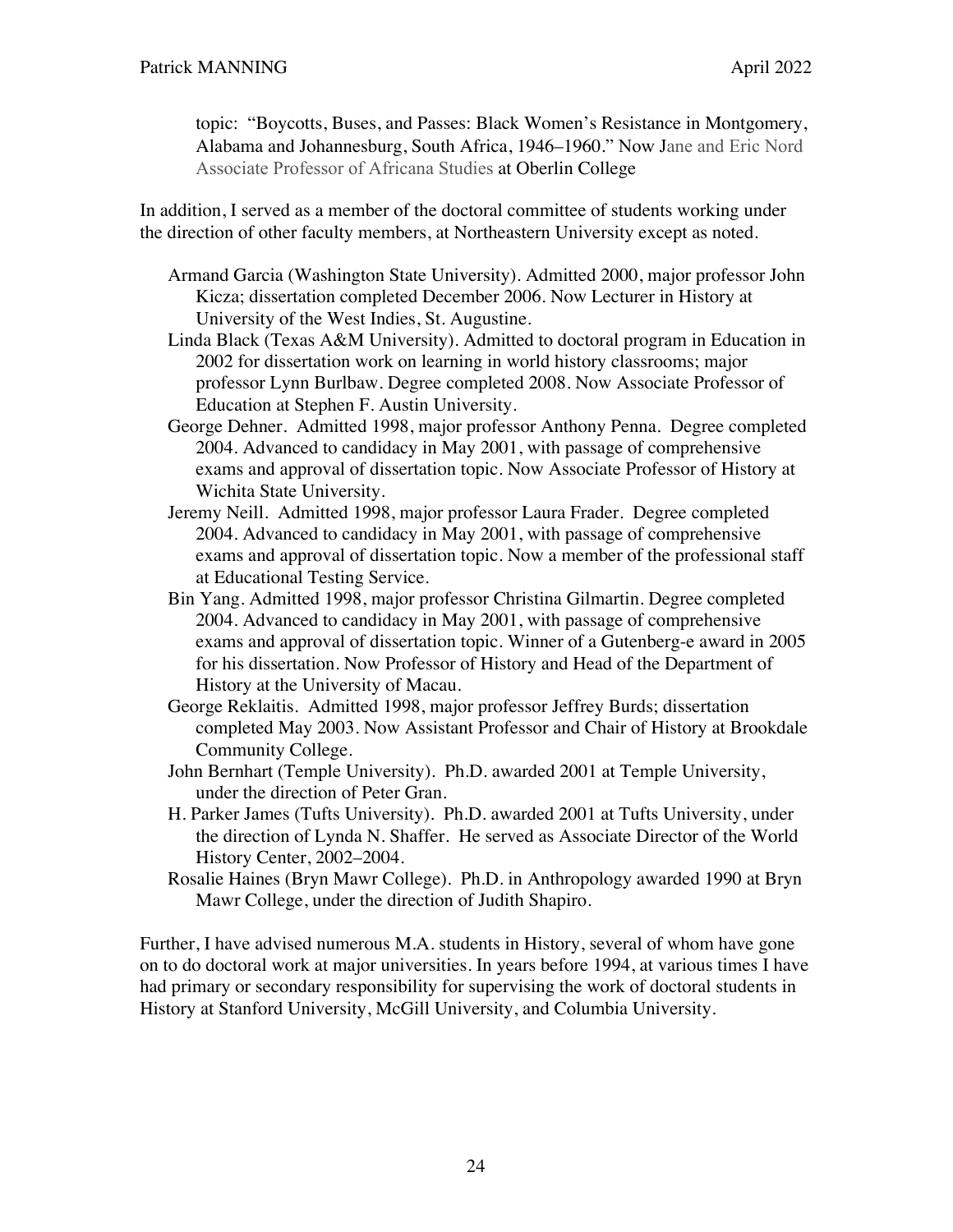## PROFESSIONAL SERVICE

#### **Professional Organizational Service**

- 2010–2018. Member of the Steering Committee of NOGWHISTO, the Network of Global and World History Organizations.
- 2013–2018. Executive Secretary of the African Network in Global History / Réseau africain d'histoire mondiale. This continental organization of world historians based in Africa is one of six affiliates in the Network of Global and World History Organizations.
- 2011–2018. Director, Collaborative for Information and Analysis in History. This multiinstitutional collaborative is building a World-Historical Archive.
- 2011–2018. Member of the Board of Directors, Asian Association of World Historians. This continental organization of world historians based in Asia is one of six affiliates in the Network of Global and World History Organizations.
- 2004–2018. President and chair of the board of World History Network, Inc., an independent nonprofit corporation dedicated to advancing research in world history through worldwide connections.
- 2017. Immediate Past President of the American Historical Association.
- 2016. President of the American Historical Association.
- 2015. President-Elect of the American Historical Association.
- 2012–2016. Co-principal investigator and Chair of Steering Committee, Alliance for Learning in World History. This collaborative group, supported by an award from the Social Science Research Council and British Council, facilitates professional development and curriculum development in world history for middle and high schools.
- 2009–2014. Member of the Board of Trustees, National Council for History Education.
- 2009–2013. Member of the Board, Association for the Worldwide Study of the African Diaspora (ASWAD).
- $2007-2008$ . Program Chair,  $50<sup>th</sup>$  annual meeting of the African Studies Association (Chicago, November 2008).
- 2004–2007. Vice President of the American Historical Association for the Teaching Division.
- 1996–1997. Evaluator, Social Science Research Council International Dissertation Research Fellowship.
- 1995. Panelist, National Endowment for the Humanities program in Education Development and Dissemination.
- 1986-1988. Member, African History Advisory Committee for the Fulbright Scholar Program.

## **Conferences Directed and Co-Directed, since 2010**

These are conferences I directed or, where noted, co-directed. They are also mentioned separately in cases where I presented a paper.

"Global Social Science Research." July 22–23, 2016, University of Pittsburgh. Meeting of social science research groups to establish broader research collaboration.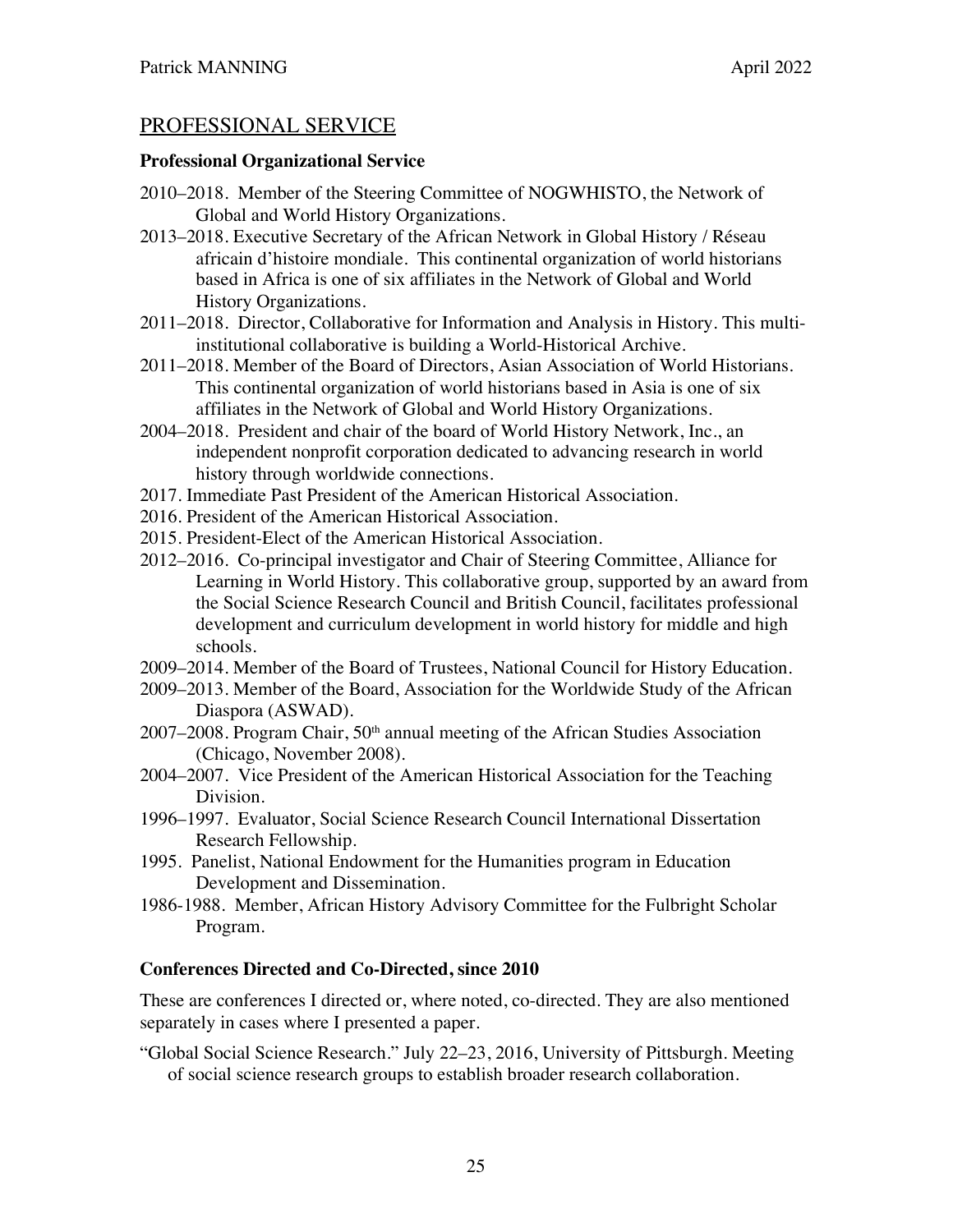"Found in Translation: World History of Science, 1200–1600 CE." Oct. 9–12, 2015, University of Pittsburgh. Third conference on world history of science, supported by Andrew W. Mellon Foundation. Co-directed with Abigail Owen.

"Researching World History in the Schools; Nationwide and Worldwide" Supported by GAP award from Global Studies Center and the Japan Iron and Steel Foundation, May 8–9, 2015. Co-directed with Ashley Woodson and Michael Lovorn.

"World-Historical Gazetteer." Sept. 4–5, 2014, University of Pittsburgh. Supported by National Endowment for the Humanities Digital Humanities Start-up Award.

"Flying University of Transnational Humanities: Globalization and Health in East and West." June 22–26, 2014. The Fifth Flying University summer school for graduate students and young scholars. Co-directed with Urmi Engineer.

"The Life Sciences after World War II: Institutional Change and International Connections." May 15–17, 2014, University of Pittsburgh. Second conference on world history of science, supported by Andrew W. Mellon Foundation. Co-directed with Mat Savelli.

"Red Latinoamericana de Historia Global." August 19–20, 2013, Universidad San Andrés, Buenos Aires. Founding meeting of the Latin American affiliate of NOGWHISTO. Co-directed with Diego Holstein, Sergio Serulnikov, and Andrea Lluch.

- "African Network in World History / Réseau africain d'histoire mondiale." August 11– 13, 2013, Ouagadougou, Burkina Faso. Second congress of the African affiliate of NOGWHISTO. Co-directed with Lazare Ki-Zerbo.
- Alliance for Curriculum and Professional Development in World History. May 31–June 1, 2013, Pittsburgh. Supported by the Social Science Research Council and the British Council.
- Alliance for Curriculum and Professional Development in World History. November 9- 10, 2012, at UCLA. Supported by the Social Science Research Council and the British Council. Co-directed with Kelly Hernandez of UCLA.
- "Linnaean Worlds: Global Scientific Practice during the Great Divergence." May 4–5, 2012, University of Pittsburgh. First conference on world history of science, supported by Andrew W. Mellon Foundation. Co-directed with Daniel Rood.

Association for the Study of the Worldwide African Diaspora (ASWAD). November 4–6, 2011, Pittsburgh. I was principal organizer of this sixth biennial conference.

- World History Dissertation Workshop, June 13–25, 2011, Pittsburgh. A week-long workshop for six world history doctoral students. Co-directed with Adam McKeown and Heather Streets-Salter.
- World History Dissertation Workshop. June 7–19, 2010, Pittsburgh. A week-long workshop for ten world history doctoral students. Co-directed with Adam McKeown and Heather Streets-Salter.

## **Editorial Boards**

Editor, World-Historical Information section of the Journal of World-Systems Research, from 2018.

Member, editorial board of the Journal of World History, from 2017. Member, editorial board of the Asian Review of World Histories, from 2013.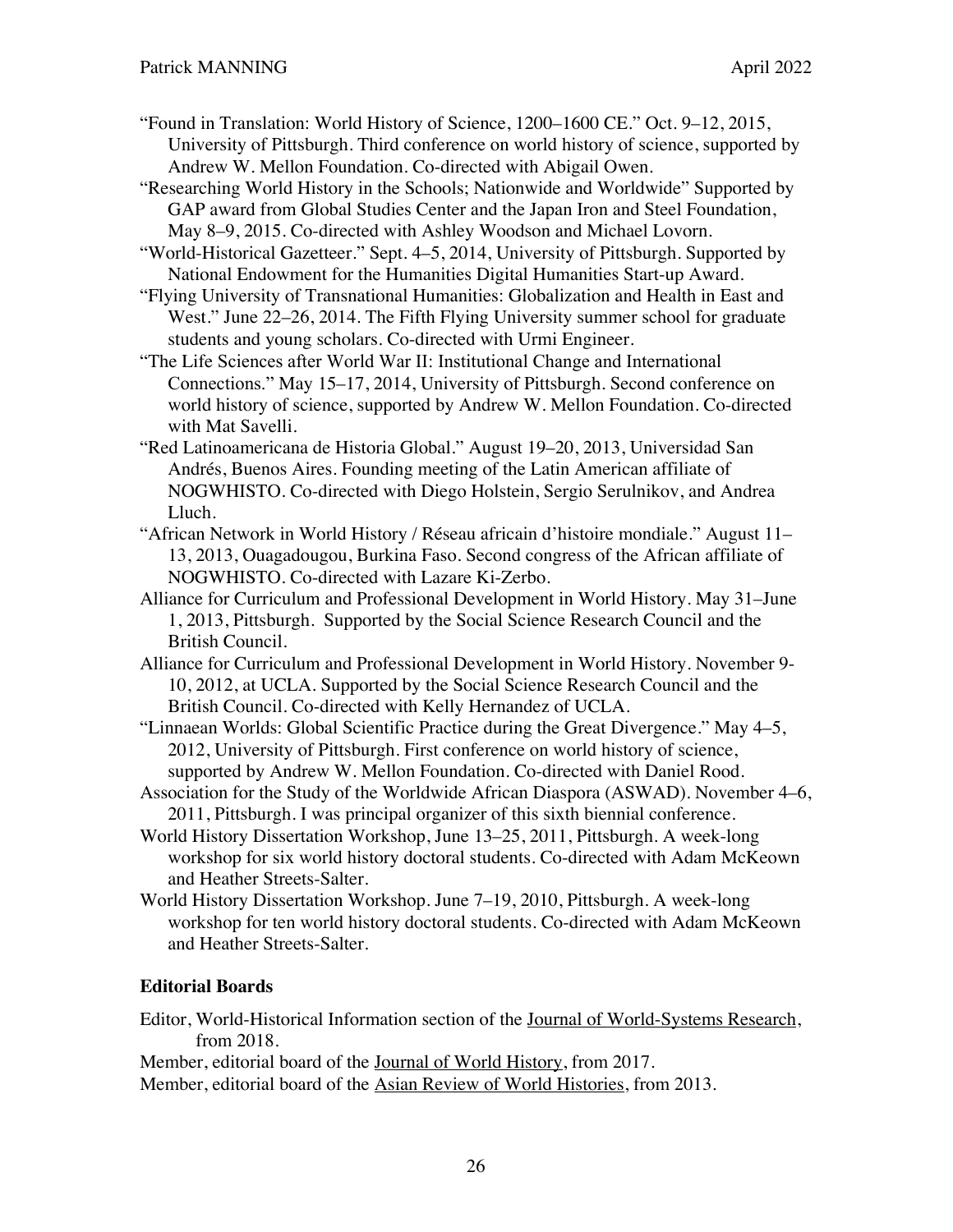- Co-editor, Journal of World-Historical Information, 2013–2017 (with Ruth Mostern, University of California – Merced; Vladimir Zadorozhny, University of Pittsburgh; Ahmet Izmirlioglu, University of Utah; and David Ruvolo, University of Pittsburgh). This electronic journal, published by the University Library Service at the University of Pittsburgh, entered publication in January 2013. Its cross-disciplinary articles address world-historical data from the perspective of information science, history, and social sciences. This journal merged into the Journal of World-Systems Research in 2018.
- Co-moderator, H-WORLD, 1994–2002 (with Daniel Segal, Pitzer College, Kenneth Pomeranz, University of California - Irvine, Whitney Howarth, Northeastern University, Patricia O'Neill, College of Central Oregon; and David Kalivas, Middlesex Community College). H-WORLD is an electronic discussion list on the Internet; it is one of 130 such lists in the H-NET group of lists centered at Michigan State. H-WORLD had roughly 1,500 subscribers in this era; the number of subscribers has now grown to 2,500.
- Co-editor, "The World History of Slavery, Abolition and Emancipation," 1994–1996 (with John Saillant, Western Michigan University, and Anthony Henderson-Whyte, Princeton University). This electronic journal, distributed via the Internet, was oriented toward scholars all around the Atlantic, with particular emphasis on Africa and Latin America.
- Member, editorial board of the American Historical Review, 2000–2004. Reviewing especially in world history.
- Member editorial board of the African Studies series, Cambridge University Press, 1992– 2003. From 1999 to 2003 I served as chair of the editorial board of this major series, which has published over seventy volumes.
- Member, editorial board, Northeastern University Press, 1992–1994.

Member, editorial board, Social Science History, 1989–1993.

- Member, editorial board, African Studies Review, 1981–1988.
- Member, editorial collective, Radical History Review, 1983–1992. Issue Coordinator for Issue No. 31 (1984), Issue No. 39 (1987), Issues No. 46–47 (1990).

Review editor, African Economic History Review, 1974–1976.

Contributing Editor, The Marcus Garvey and UNIA Papers (Robert A. Hill, General Editor).

## **Manuscript Review**

Reviews of scholarly manuscripts for American Historical Review, Journal of Economic History, Economic History Review, Journal of Interdisciplinary History, Journal of African History, International Journal of African Historical Studies, Canadian Journal of African Studies, African Economic History, Agricultural History, African Studies Review, Africana Journal, Comparative Politics, Canadian Social Science Research Council, Cambridge University Press, Routledge, University Press of Virginia, University of Wisconsin Press, University Presses of Florida, University of Rochester Press, Bloomsbury Press, Cornell University Press, and Lynne Rienner Press. Reviews of multimedia and textbook manuscripts for Wadsworth, McGraw-Hill, D. C. Heath, West Publishing, Pearson, McDougal-Little, and Harcourt Brace Jovanovich.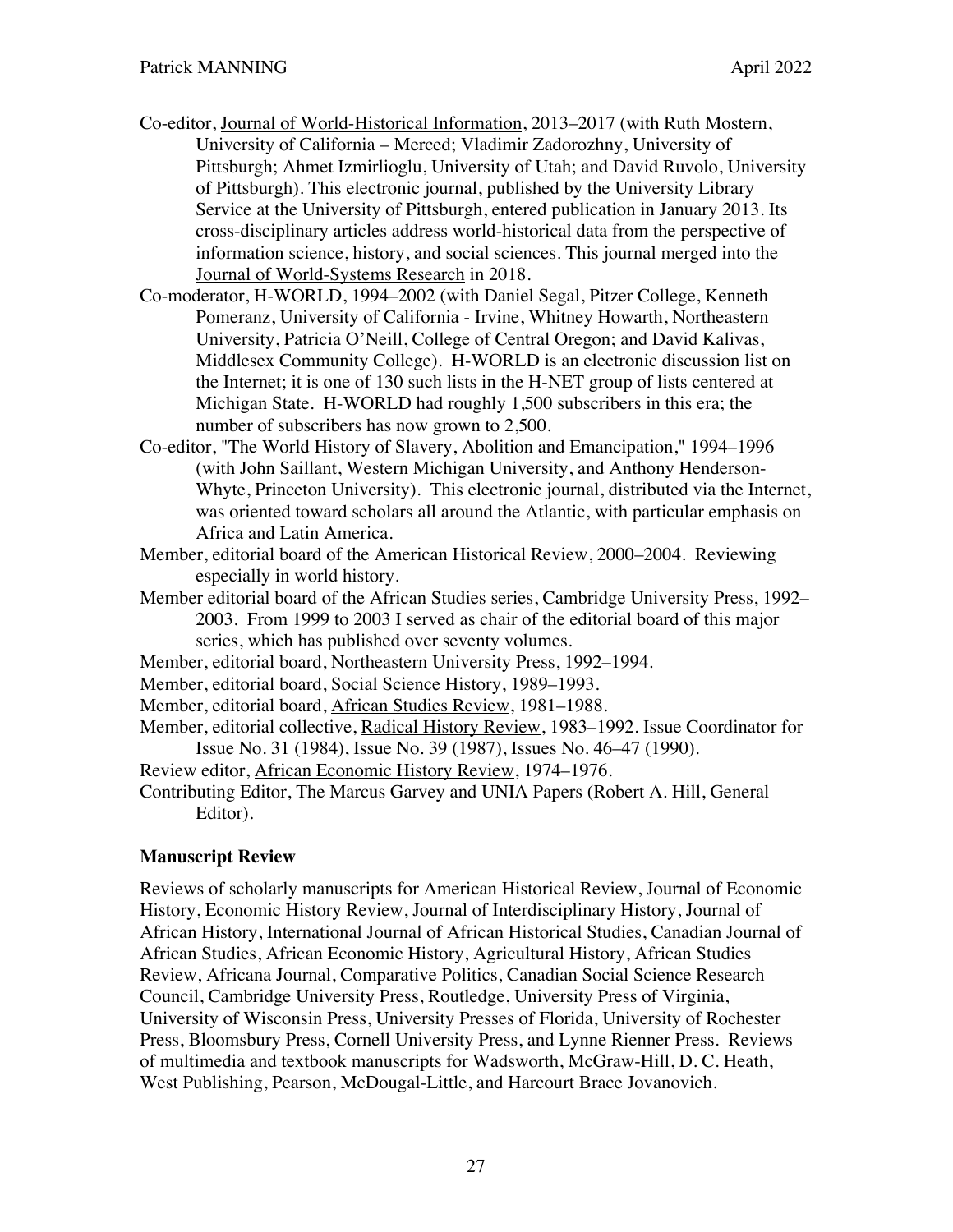### **Consulting**

- 2017. Shandong University, Jinan, China. Consulting on development of graduate studies in global and transnational history.
- 2013. Central Connecticut State University. Consulting on undergraduate education in world history.
- 2008. The College of New Jersey. Consulting on undergraduate education in world history.
- 2007. College of William & Mary. Consulting on graduate education in world history.
- 2005. University of California, Riverside. External review of the graduate program in history.
- 2004. Salem State University. External review of the Department of History.
- 2003. Delaware State University. Consulting on undergraduate education in world history.
- 2003. University of Pittsburgh. Consulting on graduate education in world history.
- 2003. Concordia University, Montreal. Consulting on undergraduate education in world history.
- 2003. Reader of AP World History exams for College Board in Lincoln, Nebraska.
- 2003. University of Tennessee. Consulting on graduate education in world history.
- 2003. Arizona State University. Consulting on graduate education in world history.
- 2003. University of Florida Gainesville. Consulting on graduate education in world history.
- 2003. University of Massachusetts Amherst. Program review.
- 2003. Wabash College. Program review.
- 2002. Salem State College. Consulting on undergraduate study and teacher preparation in world history.
- 2002. Georgia State University. Consulting on graduate education in world history.
- 2002. University of Kentucky. Consulting on graduate education in world history.
- 2002. Howard University. Consulting on graduate education in world history.
- 2002. Florida International University. With the AHA Committee on Graduate education
- 2002. Rice University. Consulting on graduate education in world history.
- 2001–2002. Miles College. Program review.
- 2001. California State University, Northridge. Consultation on undergraduate and graduate study in world history; lecture.
- 2000–2001. Digital Learning Interactive. Preparation of web modules in world history.
- 2000–2002. College Board. Direction of workshop for teacher-presenters, preparation of curriculum on AP World History for publication by College Board.
- 1999–2002. Member of AP World History Development Committee, supported by Educational Testing Service.
- 2000. Hawaii Pacific University. Program review.
- 1999. Brooklyn College. Program review.
- 1997. Southwestern University. Program review.
- 1996. University of Virginia. Presentation on graduate study in world history.
- 1996. College of Charleston. Program review.
- 1996. James Madison University. Program review.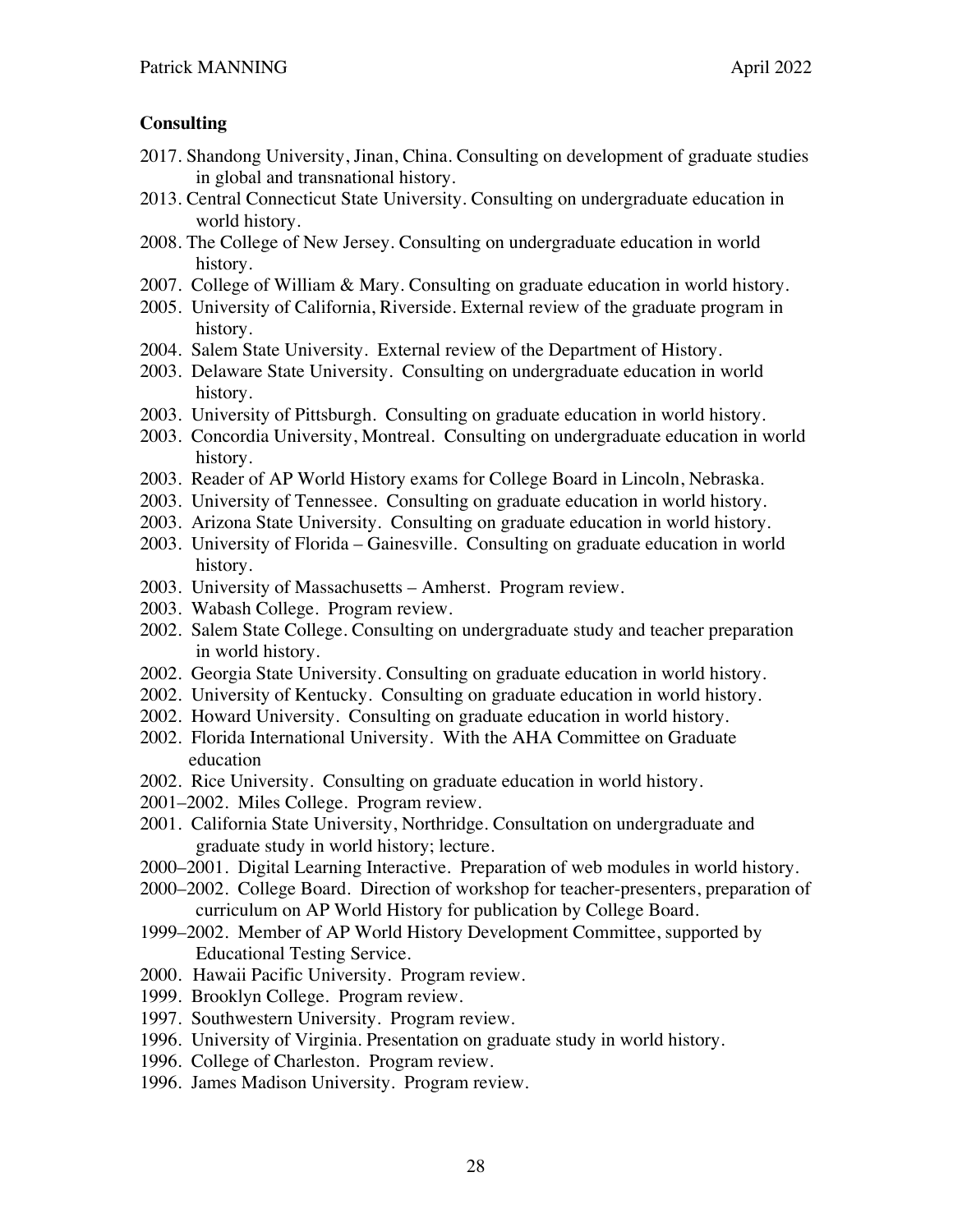- 1996–1997. Houghton-Mifflin Co. and WGBH. Advisory Board member for historical video series, "The People's Century."
- 1992–1994. Merseyside Maritime Museum, Liverpool, England. Preparation an exhibit on the Atlantic slave trade at the museum, opening October 1994.
- 1992–1993. WGBH-TV, Boston. Advice on script and graphics for programming in proposed "Africans in America" series.

### **World History Activities prior to 2006**

- 2001–2004. Project director, "World History Network," supported by the National Endowment for the Humanities. With co-director Heidi Roupp, I developed a comprehensive gateway for research, teaching, and curriculum in world history on the Internet (http://www.worldhistorynetwork.org).
- 1999–2003. "World History Databank." A collaborative effort to collect data on issues in economic, demographic, and social history on a global basis for the past four centuries. Initial proposals for support were submitted to the National Science Foundation in 1999 and 2000.
- 1994–2004. Director of the World History Center at Northeastern University. This center supported research, curriculum development, and instructional outreach in world history. Its website (http://www.whc.neu.edu, online as an archive) includes significant resources in world history, and links to other resources.
- 1998–2002. Director of the World History Resource Center. The Resource Center included a unique library of world-historical teaching materials. It directed over thirty multi-day teacher workshops on world history in Massachusetts from 1998 to 2001 and administered fifty multi-day workshops nationally in 2001 and 2002.
- 1994–2002. Co-editor of H-WORLD (with Kenneth Pomeranz and Whitney Howarth), the H-Net electronic discussion group in world history. Provides daily postings to over 1,500 subscribers and includes a substantial website.
- 1995–2000. Project director, "Migration in Modern World History CD-ROM," supported by The Annenberg/CPB Project. This instructional CD-ROM, intended for use as the base of a survey course in modern world history, was published in 2000 by Wadsworth Publishing Co.
- 1994–1997. Member of steering committee of Globalizing Regional Histories initiative, sponsored by the American Historical Association. This initiative, headed by Renate Bridenthal and Sandria Freitag, launched an attempt to link historians working in various area-studies traditions, and to elicit a wider dialogue on global themes in history. It resulted in research conferences in 2001 and 2003 at the Library of Congress, and conferences of community college faculty at the Library of Congress in 2001–2003.
- 1994–1996. Graduate Coordinator, Department of History. Primary responsibility for the graduate program as the Ph.D. program was established.
- 1989–1993. I was active in the Northeastern History Department's efforts to establish a Ph.D. program, with particular interest in the proposed program's innovations in methodology and world history. The program was approved in 1993, and I became Graduate Coordinator.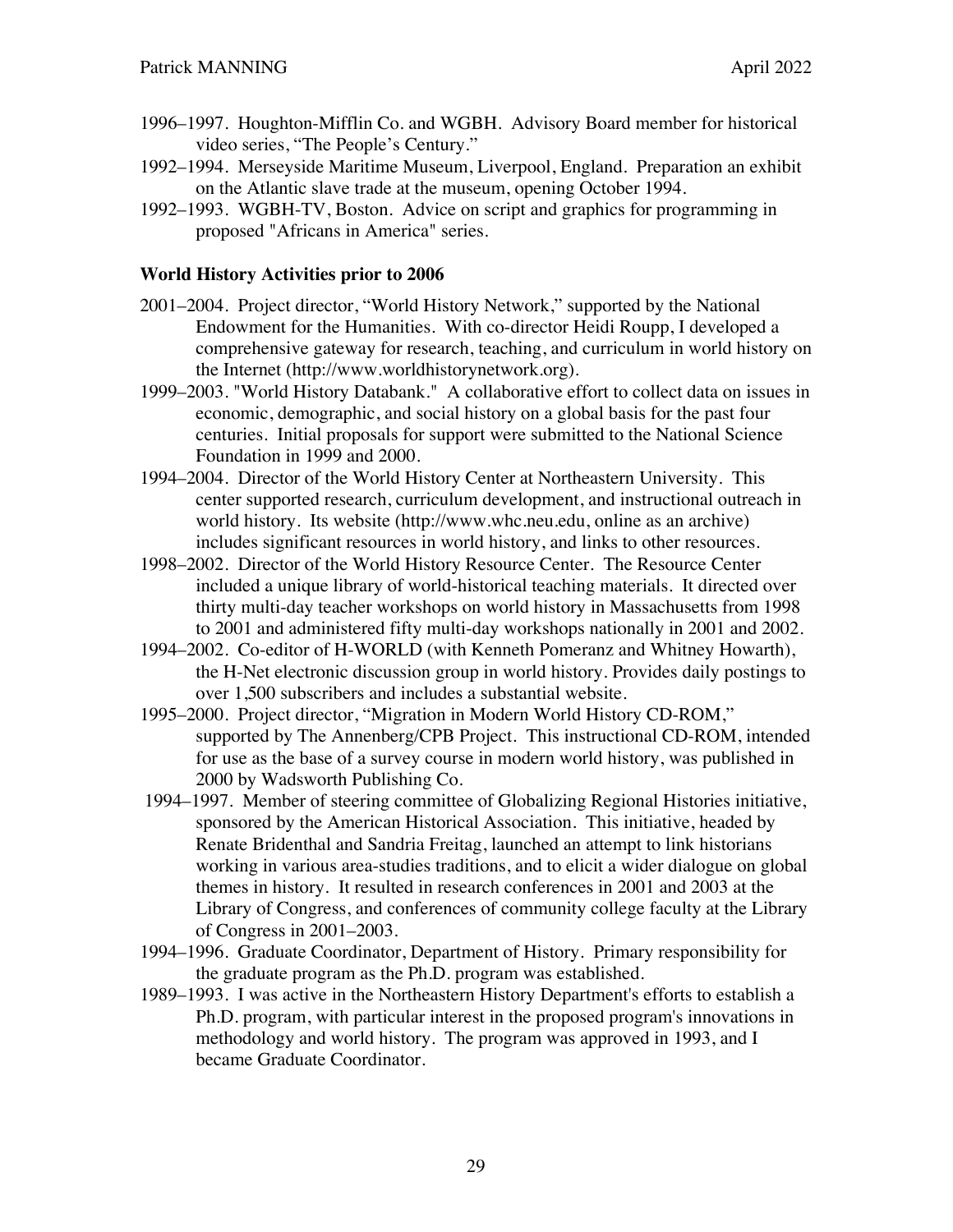#### **Memberships in Professional Organizations**

American Historical Association, World History Association, African Studies Association, Economic History Association, Social Science History Association, African Network in World History, Asian Association of World History, European Network In Universal and Global History, Red Latinoamericana de Historia Global.

# UNPUBLISHED LECTURES, CONFERENCE PRESENTATIONS, and STUDIES, SINCE 2009

#### **2022**

Zoom presentation. Discussant, "Addressing the Legacies of Colonialism in Africa," Harvard University African Studies Center, April 27, 2022.

- Zoom presentation. "Theorizing Networks in World History." Lecture to World History Center, University of Pittsburgh, in series on The Limits of Networks in World History, March 16, 2022.
- Zoom Presentation. "Slave Trades, African Demography, and Economic History." Lecture to the Wheeler Institute (London Business School), International course on "African History through the Lens of Economics," February 23, 2022.

#### **2021**

Zoom Presentation. "La Diaspora africaine de l'Océan indien." International conference on The State of the African Diaspora. July 3, 2021; conference based in Réunion.

Zoom Presentation. "Counting and categorizing African migrants 1980–2020: Global, continental and national perspectives." IUSSP – BIEA conference, "Looking backward, looking forward: African demography in historical perspective," November 30, 2021; conference based in Kenya.

#### **2020**

#### **2019**

Conference presentation. "Migration in World History." Plenary presentation at the Migration Institute of Finland biennial conference, Turku, Finland. October 17, 2019.

- Conference Presentation. "The 'Second Slavery' in Africa: Migration and Political Economy in the Nineteenth Century." Conference: "Capitalism and Slavery: The Atlantic, Africa, and Beyond," Fernand Braudel Center, Binghamton University, 24 March 2018.
- Conference Presentation. "African Growth: Long-term strengths and hindrances, domestic and external." Appalachian Spring Conference in World History & Economics," Appalachian State University, 14 April 2018.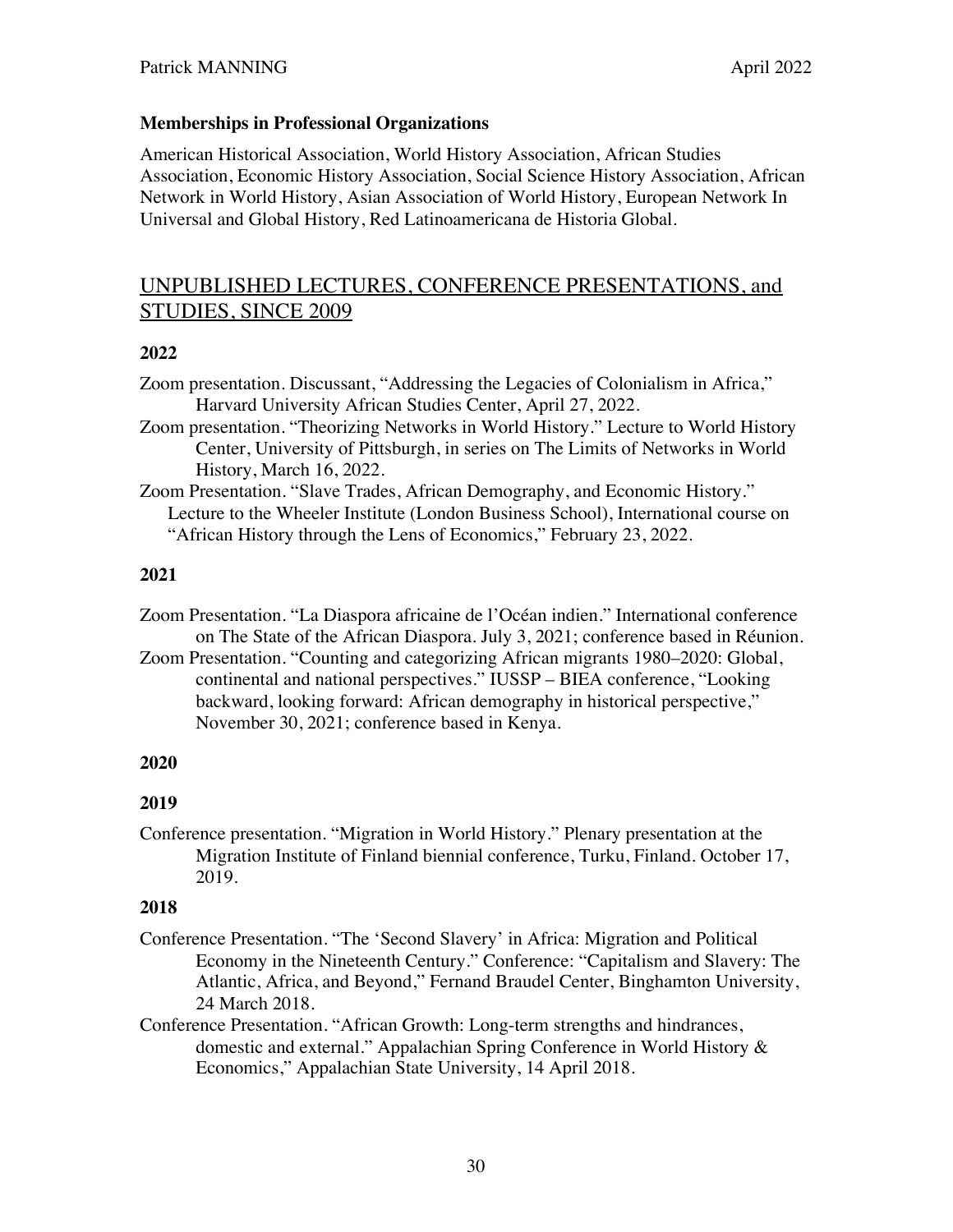- Conference Presentation. "The Human System: Main Lines of a Narrative." World History Association, Milwaukee, 23 June 2018.
- Roundtable Comment. "Plenary Roundtable: In Memory of William H. McNeill." World History Association, Milwaukee, 22 June 2018.
- Conference Presentation. "Natural and Social Science in Human Evolution." Conference: "Global History and the Shared Future of the Human Community." Global History Center, Capital Normal University, Beijing, 28 June 2018.
- Invited Presentation. "African Population and Migration: Statistical Estimates, 1650– 1900." Carnegie Mellon University, 9 October 2018.
- Conference Presentation. "Adam McKeown as Institution Builder." Conference: "How International, Transnational, and Global History Conquered the World: A Conference in Honor of Adam McKeown." Columbia University, 1 December 2018.

- Presidential Address. "Inequality: Historical and Disciplinary Approaches." American Historical Association, Denver, 6 January 2017.
- Keynote Address. "The Deccan in Global Context: Eclectic Links and Comparative Views." Conference, "Networks in the Deccan," Maulana Azad Urdu University, 30 January 2017.
- Invited Presentation. "The African Diaspora: Teaching about the Black Experience Worldwide." Stephen F. Austin State University, 23 March 2017.
- Joint Invited Presentation. "African Diaspora Consortium: African Diaspora AP Capstone Seminar." With Kassie Freeman, Michael Nettles, and Ernest Morrell. National Academies of Science, Washington, DC. 3 April 2018.
- Invited Presentation. "Social Inequality and Environmental Degradation: What Can Historians Do?" California State University – Channel Islands. 14 April 2018.
- Invited Presentation. "Social Inequality and Environmental Degradation: A Research Campaign." Conference, "Global Inequality: A Divided History." Global History and Culture Centre, University of Warwick. 19 April 2018.
- Conference Presentation. "African Population and Migration, 1650–1900." World History Association, Boston. 23 June 2017.
- Conference Roundtable Presentation. "21st-Century Narratives of World History: Global and Multidisciplinary Perspectives." World History Association, Boston. 24 June 2017.
- Chapter Presentation. "Africa: Slavery and the World Economy, 1700–1870." Conference in preparation of Cambridge Economic History of the Modern World, Oxford. 8 July 2017.
- Conference Presentation. "Long-term causes of early modern regimes: A response to G. Parker, *Global Crisis.*" European Network in Universal and Global History, Budapest. 1 September 2017.
- Invited Lectures: Shandong University Lectures in Global History. Institute for Global and Transnational History.
	- 10 September 2017. "What is Global History?"
	- 15 September 2017. "Asian Migration: A Persistent Pattern"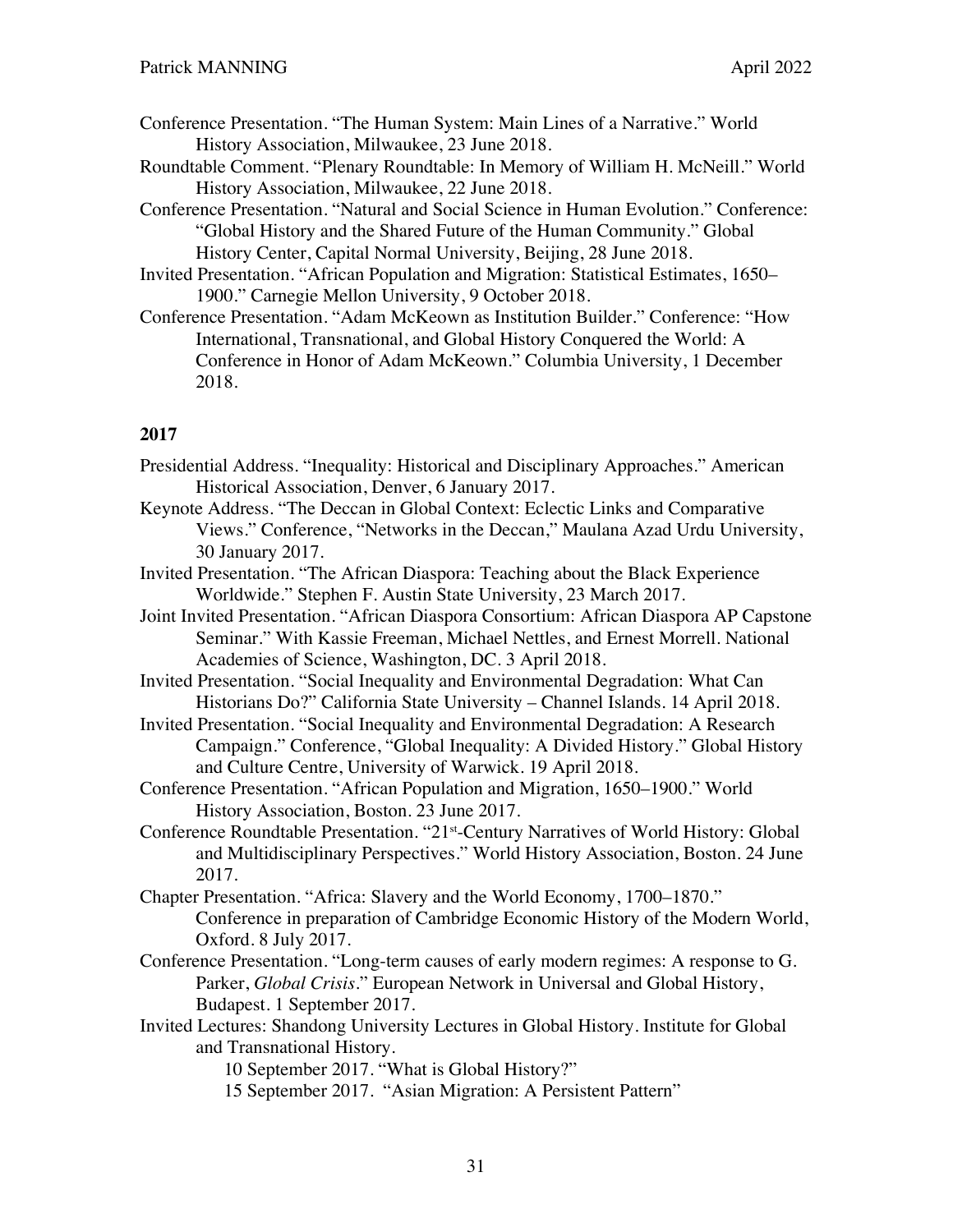- 22 September 2017. "Religion Then and Now"
- 28 September 2017. "Democracy: A global phenomenon since 1800"
- 13 October 2017. "Science from 1000 CE"
- 20 October 2017. "The Human System Then and Now"
- Invited Lecture. "What is an educated person?" College of Foreign Languages, Beijing. 19 September 2017.
- Invited Lecture. "The Human System: Then and Now." Capital Normal University, Global History Center. 20 September 2017.
- Invited Lecture. "The Human System: Then and Now." Shanghai Jiaotong University, Shanghai. 26 September 2017.
- Invited Lecture. "Democracy in the Human System, 1800 to the present." Center for History of Global Development, Shanghai University. 26 September 2017.
- Invited Keynote Address." Frontiers of Digital History: Citizen Scholars, New Knowledge, and Public Debate." Conference, "Creating Historical Knowledge," German Historical Institute, Washington DC, 26 October 2017.

- Participant and Chair. American Historical Association Annual Meeting, Atlanta, January 6–10, 2–16.
- Invited Presentation. "Shifts in Sustainability, seen through Multidisciplinary World History." Sustainability Seminar, Mascaro Center for Sustainable Innovation, University of Pittsburgh, February 1, 2016.
- Conference Presentation. "Africa and the Central System." "Systemic Boundaries: IROWS-ISA Workshop," University of California–Riverside, March 5, 2016.
- Invited Presentation. "Africa: City Life and Education, 1750 to the present," U.S. Naval Academy, Annapolis, March 7, 2016.
- Commentary. Remarks in response to "Symposium: Patrick Manning," University of Pittsburgh, March 31, 2016.
- Invited Presentation. Harvard. April 11, 2016.
- Invited Presentation. "Implementation: Big Data and Global History." Conference, "From Underground to End-users: Global Monetary History in Scientific Context," University of the Pacific, May 18, 2016.

Invited Presentation. "19<sup>th</sup>-Century Silver and the Collaborative for Historical Information and Analysis." Conference, "From Underground to End-users: Global Monetary History in Scientific Context," University of the Pacific, May 18, 2016.

- Participant and Chair. Council of the American Historical Association, Washington, DC, June 2–4, 2016.
- Conference Presentation. "Methodology, interdisciplinarity, and field-specific skills." Ninth Annual Global Studies Consortium, University of Pittsburgh, June 25, 2016.
- Invited Keynote. "The Evolution of River Transport: Watercraft and Migration; Portage and Canals." "Grasping Water: Rivers and Human systems in China, Africa, and North America," University of Minnesota, June 14, 2016.
- Invited Keynote. "The United States in Change: Migration and Other Global Connections." American Studies Association of Korea, Yongin, South Korea, September 30, 2016.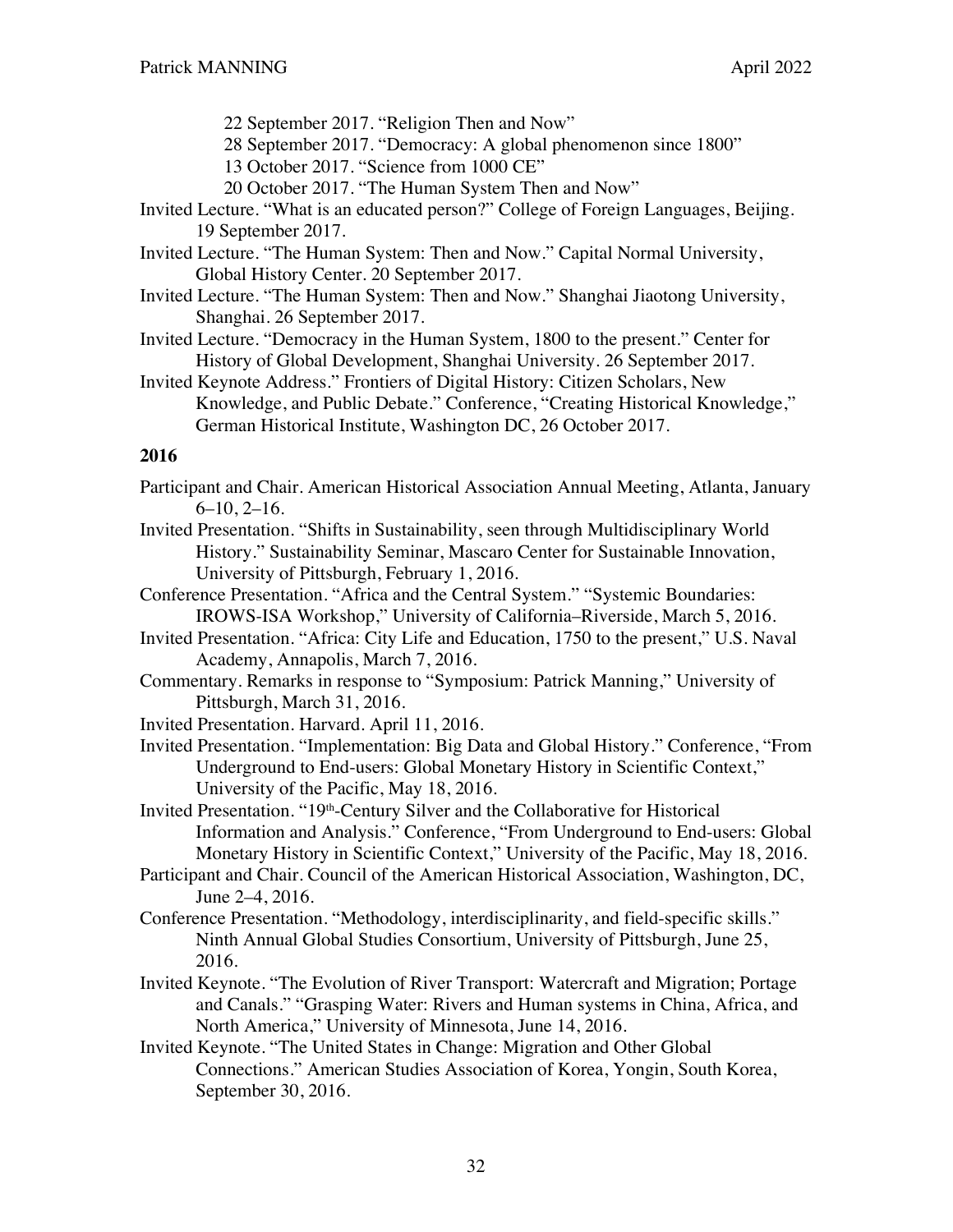- Participant. 51<sup>st</sup> Deutscher Historikertag, biennial meeting of the Verband der Historiker and Historikerinnen Deutschlands, Hamburg, September 20–22, 2016.
- Conference Presentation. "AP Capstone Seminar in Preparation: The African Diaspora." AP Symposium on History, Philadelphia, October 22, 2016.
- Invited Lecture. "Inequality: Historical and Disciplinary Approaches." University of Memphis, November 3, 2016.
- Participant. Social Science History Association, Chicago, November 17–20, 2016.

Participant. African Diaspora Consortium, New York, December 15, 2016.

- Participant, "Big Ideas, Big Data." International Institute of Social History, Amsterdam. November 5–6, 2015.
- Invited Lecture. "'Rerum novarum': Leo XIII and global social change." Department of History, Catholic University, Washington DC. October 14, 2014.
- Seminar Presentation. "Language in History." World History Seminar, University of Pittsburgh. September 30, 2015. The second of my six-lecture series.
- Seminar Presentation. "Synthesis: the Human System." World History Seminar, University of Pittsburgh. September 16, 2015. The first of my six-lecture series.
- Participant, American Council of Learned Societies, conference for income organizational presidents, New York, September 11, 2015.
- Presenter. African Diaspora Consortium second organizational meeting. I am the codeveloper of a curriculum for a College Board-supported AP course. New York, September 10, 2015.
- Discussant on "History and Ethics" lecture by Matthias Middell. International Committee of Historical Sciences, Jinan, China, August 28, 2015.
- Commentator of Poster Session, International Committee of Historical Sciences, Jinan, China, August 27, 2015.
- Chair, NOGWHISTO General Assembly, International Committee of Historical Sciences, Jinan, China, August 28, 2015.
- Discussant on "History and Ethics" lecture by Matthias Middell. International Committee of Historical Sciences, Jinan, China, August 28, 2015.
- Conference Paper. "Datasets on the History of Slavery: Creating, Exchanging, and Preserving an Electronic Record for Study Worldwide." International Committee of Historical Sciences, Jinan, China, August 26, 2015.
- Conference Paper. "Approaching Empires: Towards a World Historical Perspective on Researching Empires." World History Association, Savanna Georgia. Copresented with Dan Bisbee.
- Invited Keynote Address. "World History, Civilizational History, and Social History in Asia." Keynote address, Asian Association of World Historians, Singapore, 31 May 2015.
- Conference Presentation. "Introduction: in memoriam, Ji-Hyung Cho." Asian Association of World Historians, Singapore, 29 May 2015.
- Invited Lecture. "African Diaspora as a Metaphor for the World." Annual Lecture, African Studies Program, University of Leeds. May 14, 2015.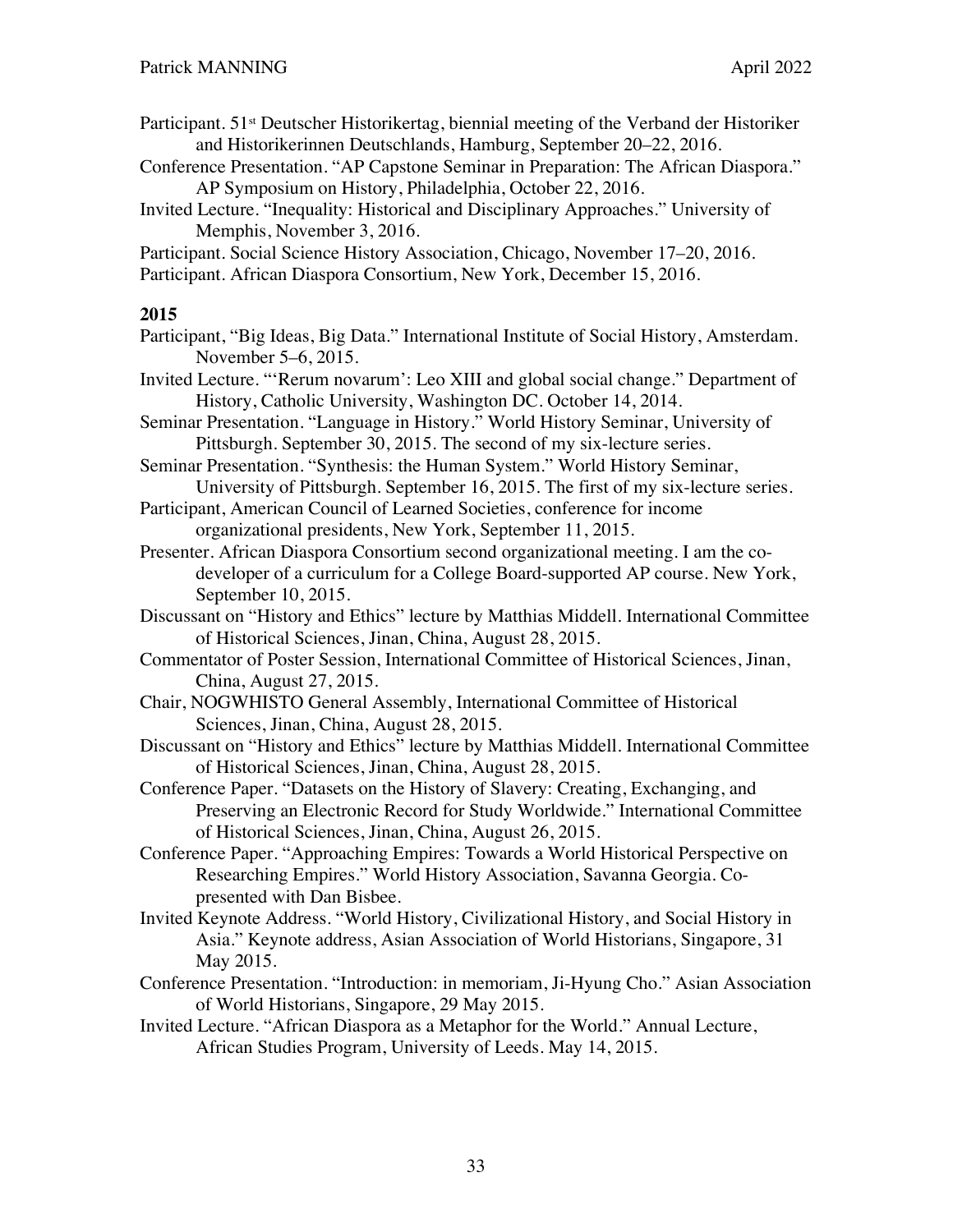- Invited Lecture. "Locating Africans on the World Stage: A Problem in World History." Invited keynote at the New England Regional World History Association, Northeastern University, Boston, March 28, 2015.
- Conference Paper. "Economic Divergence: Global Interconnections, African Consequences," International Studies Association, New Orleans. February 18, 2015.
- Commentary. Gavin Steingo, "Kwaito's Promise: Freedom and Aesthetic Experience in Post-Apartheid South Africa." Humanities Center. February 12, 2015.

- Conference Paper. "Dennis Cordell and Population History in Africa." African Studies Association, Indianapolis, November 21, 2014.
- Conference Paper. Commentary on Broad is my Native Land (on Russian migration). Social Science History Association, Toronto. November 6, 2014.
- Conference Paper. "A World-Historical Archive: The CHIA Project." Social Science History Association, Toronto. November 6, 2014.
- Project Directors Meeting. "World-Historical Gazetteer." National Endowment for the Humanities Digital History Project Directors Meeting. Washington, DC. September 5, 2014.
- Invited Lecture. "Big Data in History." Warwick, UK, 23 May 2014. International Workshop, "The Future of World and Global History," Global History & Culture Centre.
- Conference Paper. "Linking Social Movement Networks, 1989 to 1992: Southeast Asia, Africa, and South America." Political Economy of World-Systems (PEWS) 38th Annual Conference, Pittsburgh, 12 April 2014.
- Invited Lecture. "A Global History of the African Diaspora." Abu Dhabi, 9 March 2014. Public lecture in the New York University Abu Dhabi "Globalizing Histories" lecture series.
- Invited Lecture. "A World-Historical Archive: A means to link humanities and socialscience disciplines." Keynote address at conference, "Interdisciplinarity in History: An Old Method in a New World Context," Qatar University, 6 March 2014.
- Invited Lecture. "Jerry Bentley and the Institutions for Study of World History." Keynote address at joint conference of California and Northwest World History Associations, Berkeley, 1 March 2014.
- Conference Paper. "African Diasporas, Old and New: Materiality and Vision." Materialities: Santa Barbara Global Studies Conference 2014, 28 February 2014.

- Invited Lecture. "Diasporas and Nations in Explaining the Modern World." Keynote address, Southeast World History Association, Norfolk, VA, 18 October 2013.
- Conference Paper. "African Population, 150–1950: Methods for New Estimates by Region." Global Historical Population Conference, International Institute of Social History, Amsterdam, 25 October 2013.
- Invited Lecture. "Hommage à Joseph Ki-Zerbo: l'Histoire générale de l'Afrique et l'histoire mondiale." Ouagadougou, Burkina Faso, 19 August 2013. Plenary address at the Réseau Africain d'Histoire Mondiale.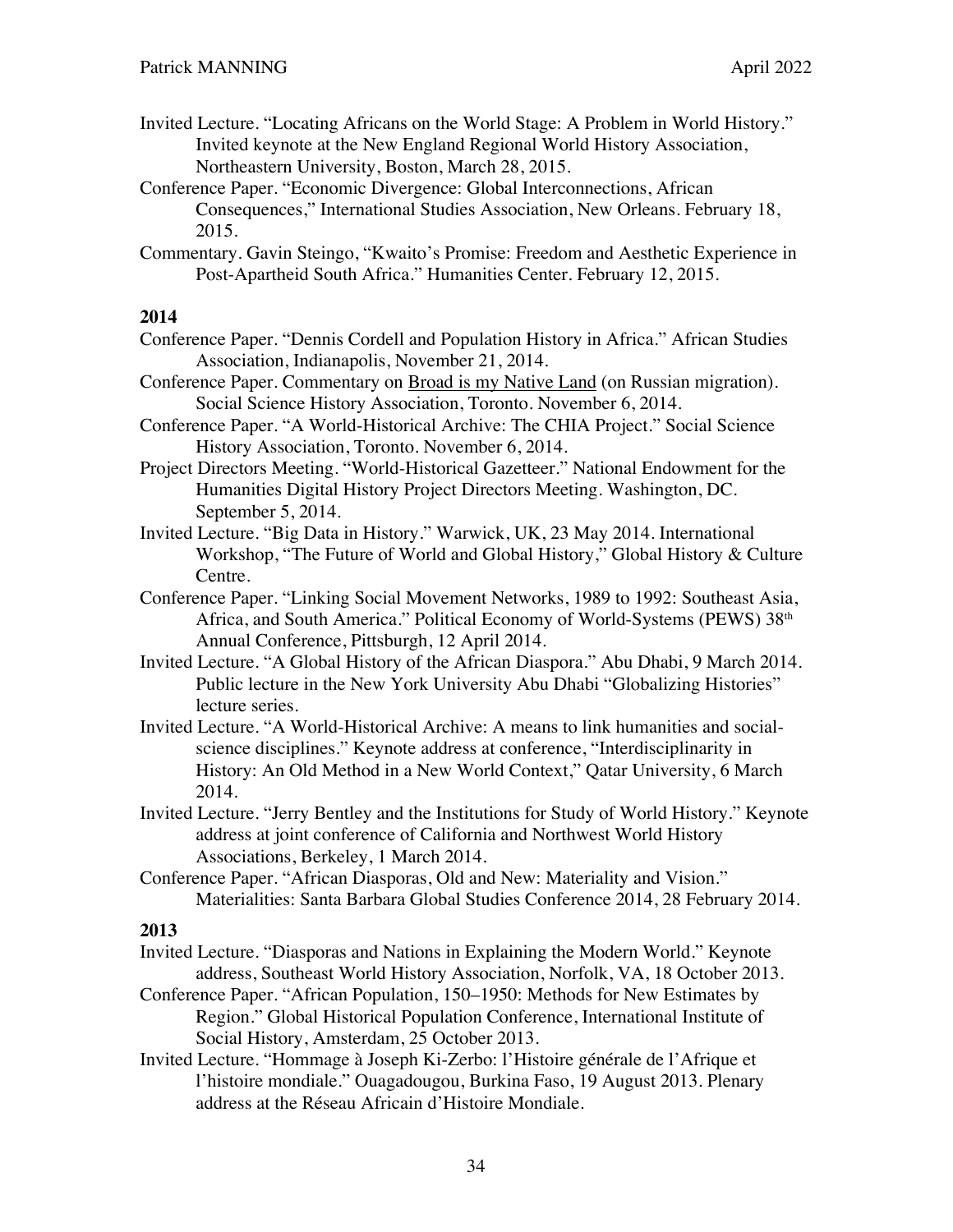- Inaugural Lecture. "Historical Studies and UNESCO: Gradual Progress." Buenos Aires, 8 August 2013. Coloquio Internacional: Lationoamérica y la Historia Global, Universidad San Andres.
- Conference Paper. "Collaborative for Historical Information and Analysis: Framework for a World-Historical Data Repository." 17 July 2013. Digital Humanities Annual Conference, University of Nebraska, Lincoln, NB.
- Invited Lecture. "Empire: The new literature on an old topic." 8 July 2013, Free University of Berlin, History Seminar.
- Conference Paper. "Alliance for Curriculum and Professional Development in World History." 28 June 2013. World History Association, Minneapolis.
- Conference Paper. "Advanced Graduate Course: Interdisciplinary Methodology." 21 June 2013, Global Studies Consortium annual meeting, Lomonsov Moscow State University, Moscow.
- Conference Paper. "Global Studies: A Historical Approach." 21 June 2013, Global Studies Consortium annual meeting, Lomonsov Moscow State University, Moscow.
- Invited Lecture. "Global History of Africa and the Diaspora: Advances in Conceptualization and Research." 10 April 2013, African Diaspora Forum, New York University.
- Conference Paper. "African Population, 1650–1950: Methods for New Estimates by Region." 20 April 2013. African Economic Development Conference, Simon Fraser University, Vancouver, BC.
- Conference Paper. "Alliance for Curriculum and Professional Development in World History." 22 March 2013. National Council for History Education annual conference, Richmond, VA.
- Conference Paper. "Climate as a Factor in Migration and Social Change, 200,000 to 5000 years ago." 5 January 2013. American Historical Association annual meeting, New Orleans. Presented jointly with Aubrey Hillman.

- Invited Lecture. "Global History and Maritime History," Ghent, Belgium, 4 July 2012. Plenary address at the International Maritime Economic History Congress.
- Conference Paper. "The Center for Historical Information and Analysis: Framework for Creating a World-Historical Data Repository." World History Association annual meeting, Albuquerque, New Mexico, 29 June 2012.
- Conference Paper. "Global Studies Center and World History Center at the University of Pittsburgh." 15 June 2012, Global Studies Consortium annual meeting, RMIT University, Melbourne.
- Invited Lecture. "Global History and Migration History: Interacting trajectories on land and sea." 24 May 2012, Posthumus Institute Annual Conference, Amsterdam.
- Conference Paper. "Enslavement-related migration within nineteenth-century Africa: methods and initial estimates." 19 May 2012, Fourth Global Migration History Conference, Rabat.
- Invited Lecture. Plenary address at the Annual Conference of the N.W. Posthumus Institute, Amsterdam. "Global History and Migration History: interacting trajectories on land and sea," delivered 24 May 2012.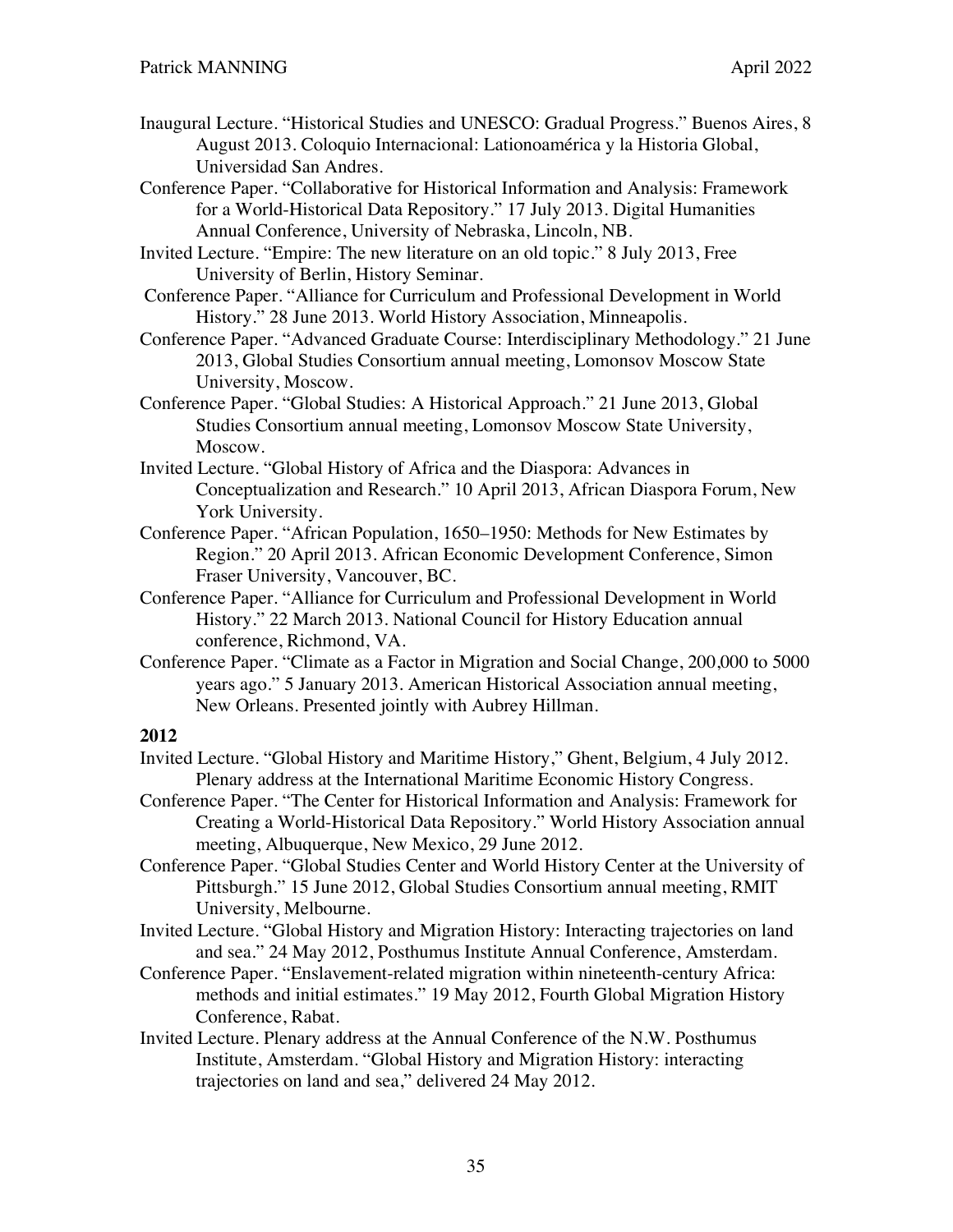- "Confluence of Cultures or Convergence of Diasporas: an International Symposium," Marrakech, Morocco, 20–22 May 2011. Paper: "The Old World African Diaspora: Parallels and Divergences."
- Keynote Address, ConIH:  $11<sup>th</sup>$  Graduate Student Conference on International History, Harvard University, 10–11 March 2011. "Connections and Systems in the African Diaspora," delivered March 10.
- Invited Lecture. "The African Diaspora & Modernity: The Black Experience and History from Below." Department of Africology, University of Wisconsin – Milwaukee. 9 February 2011.

- Sivert O. and Marjorie A. Skotheim Lecture, "The African Diaspora and the Emergence of the Modern World," Whitman College, Walla Walla, WA, 29 October 2010.
- Invited Lecture, "The African Diaspora and the Emergence of the Modern World." Queen's University, Kingston, Ontario. October 21, 2010.
- Invited Lecture, "Cross-cultural Migration in Theory and Practice." Presented to the Late Lessons from Early History Initiative, School of Human Evolution and Social Change, Arizona State University, October 8, 2010.
- Invited Lecture, "Africa and the World." Presented to the African Diaspora Research Cluster, Arizona State University, October 7, 2010.
- Paper, "UNESCO and the Global Organization of Knowledge." The Global Turn: How the Global Perspective Transformed Human and Social Sciences. Paris, 23–25 September 2010.
- Paper, "A Decolonizing World, 1955–1965." Film and the End of Empire, University of Pittsburgh, 24-26 September 2010.
- Keynote address, "The African Diaspora in World History." Pennsylvania Council of History Education annual conference, Cranberry, PA, Aug. 30. 2010.
- Paper, "Research Perspective in World and Global History: Migration." International Congress of Historical Sciences, Amsterdam, 22–28 August 2010. Second Conference of the Network of Global and World History Organizations.
- Keynote address, "Securing Our Future in Turbulent Times," National Association for the Empowerment of African People, Centre of Excellence, Macoya, Trinidad  $\&$ Tobago, 31 July 2010.
- Paper, with Scott C. Nickleach, "Retrospective Estimates of African Population, 1950 1650." International Conference on Understanding African Poverty over the Longue Durée, Accra, 15–17 July 2010.
- Paper, "Expanding Academic and Popular Debate in World History." 24–27 June 2010. World History Association, San Diego, CA.
- Keynote address, "Teaching and Researching Global History in a World of Nations," Japan Society for Western History, Ritsumeikan Asia Pacific University, Beppu, Japan, 30 May 2010.
- Keynote address, "World History and the Disciplines in the Twentieth Century," at a congress celebrating creation of the Global and European Studies Institute, Leipzig University, May 14, 2010.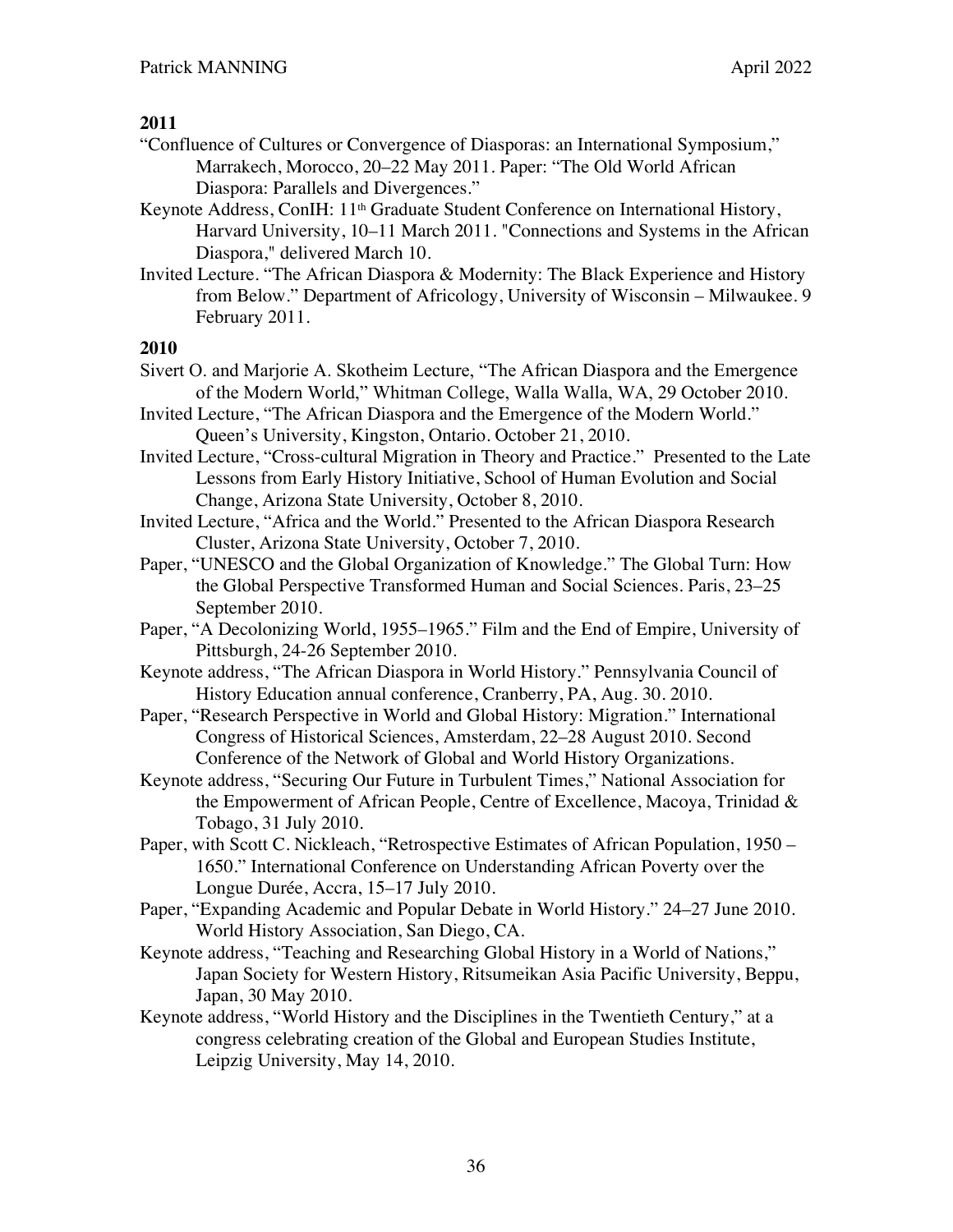## REVIEWS OF BOOKS AND DATASETS

I have published over ninety reviews of books and datasets in journals including American Historical Review, Journal of Economic History, Journal of Interdisciplinary History, Journal of African History, International Journal of African Historical Studies, Population and Development Review, Journal of World History, Journal of World-Historical Information, International Journal of Maritime History, The History Teacher, Journal of World Systems Research, Journal of the Economic and Social History of the Orient, Canadian Journal of African Studies, African Studies Review, African Economic History, Journal of Caribbean History, Journal of Asian and African Studies, and Africana Journal.

- 2020. John L. Brooke, Julia C. Straus, and Greg Anderson, eds., State Formations: Global Histories and Cultures of Statehood. Reviewed for English Historical Review https://doi.org/10.1093/ehr/ceaa047; 24 June 2020.
- 2020. Anthony G. Hopkins, An Economic History of West Africa, 2nd ed. Reviewed in H-Diplo Roundtable XXI-46.
- 2019. Sven Beckert and Dominic Sachsenmaier, eds., Global History, Globally: Research and Practice around the World. Reviewed for Asian Review of World Histories 7: 282–284.
- 2019. Robert Irwin, Ibn Khaldun. An Intellectual Biography. *Connections.*
- 2019. Urmi Engineer Willoughby, Yellow Fever, Race, and Ecology in Nineteenth-Century New Orleans.
- 2019. John L. Brooke, Julia C. Strauss, and Greg Anderson, eds. State Formations: Global Histories and Cultures of Statehood.
- 2019. Kevin Dawson, Undercurrents of Power: Aquatic Culture in the African Diaspora
- 2018. "Dataset Review—Data-Planet, A Successful Private-Sector Data Resource." Journal of World-Systems Research 24, 2, pp. 4444–446.
- 2018. "Dataset Review—Zooniverse, the online repository for Citizen Science." Journal of World-Systems Research 24, 1, pp. 196–199.
- 2018. Akira Iriye, ed., Global Interdependence: The World after 1945. "H-Diplo Roundtable XVIII, 6 on Global Interdependence: The World Since 1945," 17 October 2016. http://www.tiny.cc/Roundtable-XVIII-6 .
- 2016. Walter Alvarez, A Most Improbable Journey: A Big History of Our Planet and Ourselves; Ian Crofton and Jeremy Black, The Little Book of Big History: The Story of Life, the Universe, and Everything. Reviewed for Journal of World History 28, 3–4, pp. 698–701.
- 2016. Lincoln Paine, The Sea and Civilization: A Maritime History of the World. Reviewed for International Journal of Maritime History 28, pp. 576–600.
- 2016. Jürgen Osterhammel, translated by Patrick Camiller. *The Transformation of the World: A Global History of the Nineteenth Century.* Princeton: Princeton University Press, 2014. Pp. xxii, 1167. Reviewed for H-World, https://networks.hnet.org/h-world (July 2016)
- 2016–2017. "The Maddison Project: Historical GDP Estimates Worldwide." Journal of World-Historical Information 3–4, 1, pp. 35–39.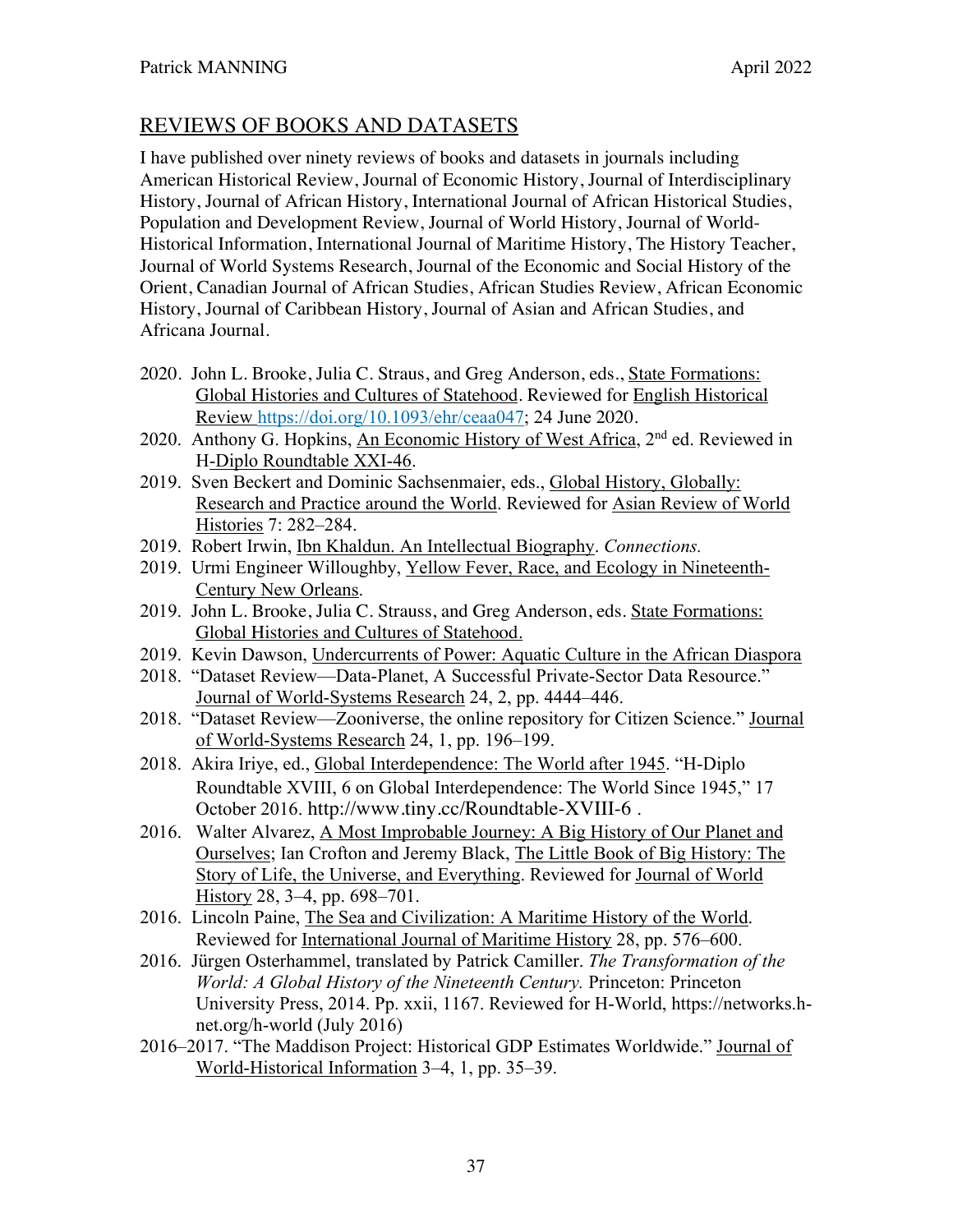- 2014–2015. "Textual Database on Women and Social Movements, International, 1800–2010." A review of "Women and Social Movements, International," compiled by Thomas Dublin and Kathryn Kish Sklar. Reviewed for Journal of World-Historical Information 2–3, 2, pp. 163–166.
- 2014–2015. "Large-scale data on U.S. disease, 1887 2014." A review of "Project Tycho: Data for Health," compiled by Wilbert van Panhuis et al., www.tycho.pitt.edu. Reviewed for Journal of World-Historical Information 2–3, 1, pp. 118–122.
- 2014a. Michael H. Fisher, Migration: A World History. Reviewed for The History Teacher 47, 4, pp. 619–20.
- 2014b. Toyin Falola, The African Diaspora: Slavery, Modernity, and Globalization. Reviewed for International Journal of African Historical Studies 47, p. 147–148
- 2014c. Donna R. Gabaccia, Foreign Relations: American Immigration in Global Perspective. Reviewed for Journal of Social History 48, pp. 212–213.
- 2013a. Eric Vanhaute, trans. Linda Weix, World History: An Introduction. Reviewed for New Global Studies 7, pp. 99–101.
- 2013b. Rila Mukherjee, ed. Networks in the First Global Age 1400–1800. Reviewed for the Journal of the Economic and Social History of the Orient 56, pp. 557–559.
- 2013c. Christine Sears. American Slaves and African Masters. Algiers and the Western Sahara, 1776–1820. Reviewed for American Historical Review 118, p. 1645.
- 2012. Ruth Mostern, "Dividing the Realm in Order to Govern": The Spatial Organization of the Song State (960–1276 CE). Reviewed for Journal of World System Research 18, pp. 132–135.
- 2011a. Maria Fusaro and Amélia Polónia, eds., Maritime History as Global History. Reviewed for International Journal of Maritime History 23, pp. 366–369.
- 2011b. Alexander X. Byrd, Captives and Voyagers: Black Migrants Across the Eighteenth-century British Atlantic World. Reviewed for Journal of Southern History 77, p. 417.
- 2011c. Christiane Harzig and Dirk Hoerder with Donna Gabaccia, What is Migration History? Reviewed for Journal of World History 22, pp. 577–579.
- 2011d. Tejumola Olaniyan and James Sweet, eds. The African Diaspora and the Disciplines. Reviewed for Journal of African History 52, pp. 252–254.
- 2010. W. M. Spellman, Uncertain Identity: International Migration Since 1945. Published online in Geschichte.transnational, 16 April 2010.
- 2009. Gwyn Campbell, Suzanne Miers, and Joseph C. Miller, Women and Slavery, 2 vols. Reviewed in Journal of African History 50, pp. 293–295.
- 2008. Emma Christopher, Slave Ship Sailors and their Captive Cargoes, 1730-1807. Reviewed in Journal of Interdisciplinary History 38, pp. 445–446.
- 2006a. Frederick Cooper, Colonialism in Question: Theory, Knowledge, History. Reviewed in American Historical Review 111, p. 431.
- 2006b. James C. Rawley, with Stephen D. Behrendt, The Transatlantic Slave Trade: A History, rev. ed. Reviewed in Journal of African History 47, p. 529.
- 2006c. Maura I. Toro-Morn and Marixsa Alicea, eds., Migration and Immigration: A Global View. Reviewed in Journal of Social History 40, pp. 520–522.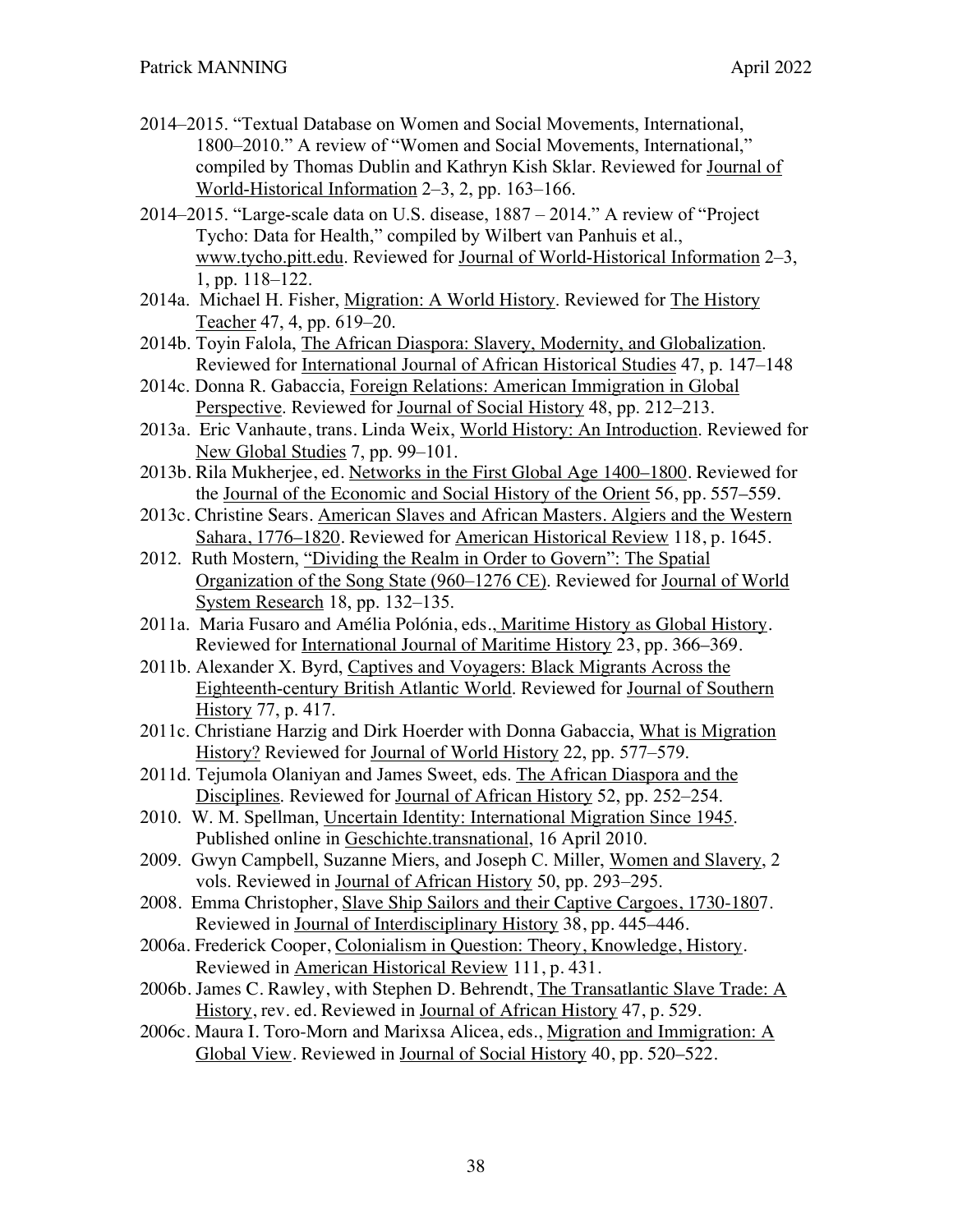- 2006d. José C. Curto and Paul E. Lovejoy, eds., Enslaving Connections: Changing Cultures of Africa and Brazil during the Era of Slavery. Reviewed in Africa Today 52, pp. 120–121.
- 2005. Sylviane Diouf, ed., Fighting the Slave Trade: West African Strategies. Reviewed in Journal of African History 46, pp. 514–515.
- 2004a. Review of David Christian, Maps of Time: An Introduction to Big History. Reviewed online for H-WORLD
- 2004b. Review of Dirk Hoerder, Cultures in Contact: World Migrations in the Second Millennium; Donna R. Gabaccia, Italy's Many Diasporas; and Adam McKeown, Chinese Migrant Networks and Cultural Change: Peru, Chicago, Hawaii, 1900– 1936. Reviewed in Population and Development Review 30 (2004), 352–356.
- 2004c. "Migration: A Millennium of Mesolevel Analysis." Review of Dirk Hoerder, Cultures in Contact: World Migrations in the Second Millennium. Reviewed in International Review of Social History 49, pp. 500–504.
- 2004d. William B. Cohen, The French Encounter with Africans: White Response to Blacks, 1530–1880, 2nd ed. Reviewed in Research in African Literatures 35, 4, pp. 172–173.
- 2004e. Christopher Ehret, The Civilizations of Africa: A History to 1800. Reviewed in Journal of World History 15, 1, pp. 243–246.
- 2002a. Robin Law and Paul E. Lovejoy, eds. The Biography of Mahommah Gardo Baquaqua: His Passage from Slavery to Freedom in Africa and America. Reviewed in International Journal of African Historical Studies 35, 2–3, pp. 616– 617.
- 2002b. David B. Abernethy, The Dynamics of Global Dominance: European Overseas Empires, 1415–1980. Reviewed in African Studies Review.
- 2002c. David Eltis et al, The Trans-Atlantic Slave Trade: A Database on CD-ROM. Reviewed in Journal of African History 43, 3, pp. 512–513.
- 2001a. Alice Conklin, A Mission to Civilize: The Republican Idea of Empire in France and West Africa, 1895–1930. Reviewed in Journal of African History 40, pp. 491–492.
- 2001b. David Eltis and David Richardson, Routes to Slavery. Reviewed in Journal of African History 40, p. 514.
- 2001c. Saul S. Friedman, Jews and the American Slave Trade. Reviewed in Shofar.
- 1999. Hugh Thomas, The Slave Trade: The Story of the Atlantic Slave Trade, 1440– 1980. Reviewed in Journal of Interdisciplinary History 30, 1, p. 111.
- 1995a. Paul Tiyambe Zeleza, A Modern Economic History of Africa. Reviewed in Journal of African History 36, 1, pp. 145–147.
- 1995b. Paul Lovejoy and Jan Hogendorn, Slow Death for Slavery: The Course of Abolition in Northern Nigeria, 1897–1936. Reviewed in American Historical Review 100, 1, pp. 206–207.
- 1995c. Roderick McDonald, The Economy and Material Culture of Slaves. Reviewed in International Journal of African Historical Studies 28, 2, pp. 379–380.
- 1994. Frederick Cooper, et al., Confronting Historical Paradigms. Reviewed in Agricultural History 68, 2, pp. 267–268.
- 1993a. John Thornton, Africans in the Making of the Atlantic World. Reviewed in American Historical Review 98, 2, pp. 469–470.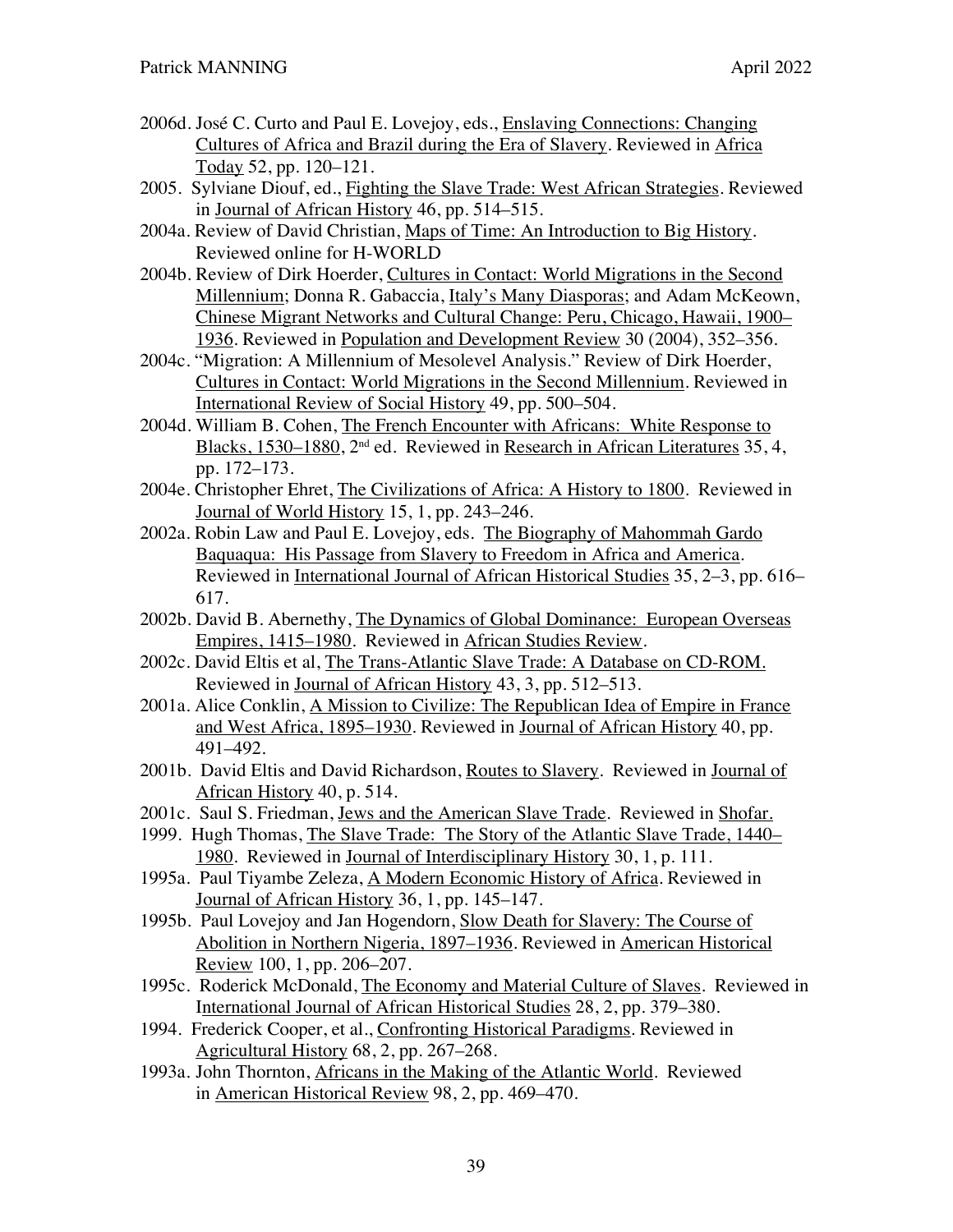- 1993b. Claude Meillassoux, Anthropology of Slavery. Reviewed Journal of Interdisciplinary History 24, 2, pp. 399–400.
- 1992. Robin Law, The Slave Coast of West Africa 1550–1750. Reviewed in Journal of African History 34, pp. 323–324.
- 1991. Sophie Dulucq and Odile Goerg, editors, Les Investissements publics dans les villes africaines. Habitat et transports. Reviewed in International Journal of African Historical Studies 24, 2, pp. 424–425.
- 1991. Johannes Postma, The Dutch in the Atlantic Slave Trade, 1600–1815. Reviewed in Journal of Interdisciplinary History 22, 1, p. 131.
- 1990a. Joseph C. Miller, Way of Death: Merchant Capitalism and the Angolan Slave Trade, 1730-1830. Reviewed in Slavery and Abolition.
- 1990b. W. G. Clarence-Smith, ed., The Economics of the Indian Ocean Slave Trade in the 19th Century. Reviewed in Journal of African History 32, 1, pp. 153–155.
- 1990c. Robert Harms, Games Against Nature: An Eco-Cultural History of the Nunu of Equatorial Africa. Reviewed in American Historical Review 95, 5, pp. 1398– 1399.
- 1990d. John Iliffe, The African Poor: A History. Reviewed in Journal of Economic History 50, 1, pp. 204–205.
- 1990e. Mary McCarthy, Social Change and the Growth of British Power in the Gold Coast: The Fante States 1807–1874. Reviewed in Africana Journal 15, pp. 398– 399.
- 1989. G. Liesegang, H. Pasch, and A. Jones, eds., Figuring African Trade. Reviewed in African Economic History 18, pp. 178–179.
- 1988a. Richard Roberts, Warriors, Merchants and Slaves: The State and the Economy in the Middle Niger Valley, 1700-1914. Reviewed in Journal of Economic History 48, 4, pp. 952–53.
- 1988b. Jan Hogendorn and Marion Johnson, The Shell Money of the Slave Trade. Reviewed in International Journal of African Historical Studies 21, 1, pp. 119–20.
- 1988c. Tony Martin, Marcus Garvey, Hero: A First Biography. Reviewed in Journal of Caribbean History.
- 1987. A. D. Roberts, ed., The Cambridge History of Africa. Vol. 7. From c. 1905 to c. 1940. Reviewed in Journal of Economic History 47, 4, pp. 1027–1028.
- 1986a. Jane I. Guyer, Family and Farm in Southern Cameroon. Reviewed in African Economic History 14, pp. 217–219.
- 1986b. Peter Duignan and L. H. Gann, The United States and Africa: A History. Reviewed in Journal of Economic History 46, 1, pp. 312–313.
- 1985a. Claire C. Robertson and Martin Klein, eds., Women and Slavery in Africa. Reviewed in Journal of Interdisciplinary History 16, 2, pp. 367–369.
- 1985b. David Birmingham and Phyllis M. Martin, eds., History of Central Africa, 2 vols. Reviewed in International Journal of African Historical Studies 18, 2, pp. 325–326.
- 1985c. Terence K. Hopkins, Immanuel Wallerstein, and associates, World-Systems Analysis: Theory and Methodology. Reviewed in African Economic History 13, pp. 222–224.
- 1985d. Boniface I. Obichere, ed., Studies in Southern Nigerian History. Reviewed in African Economic History 13, p. 224.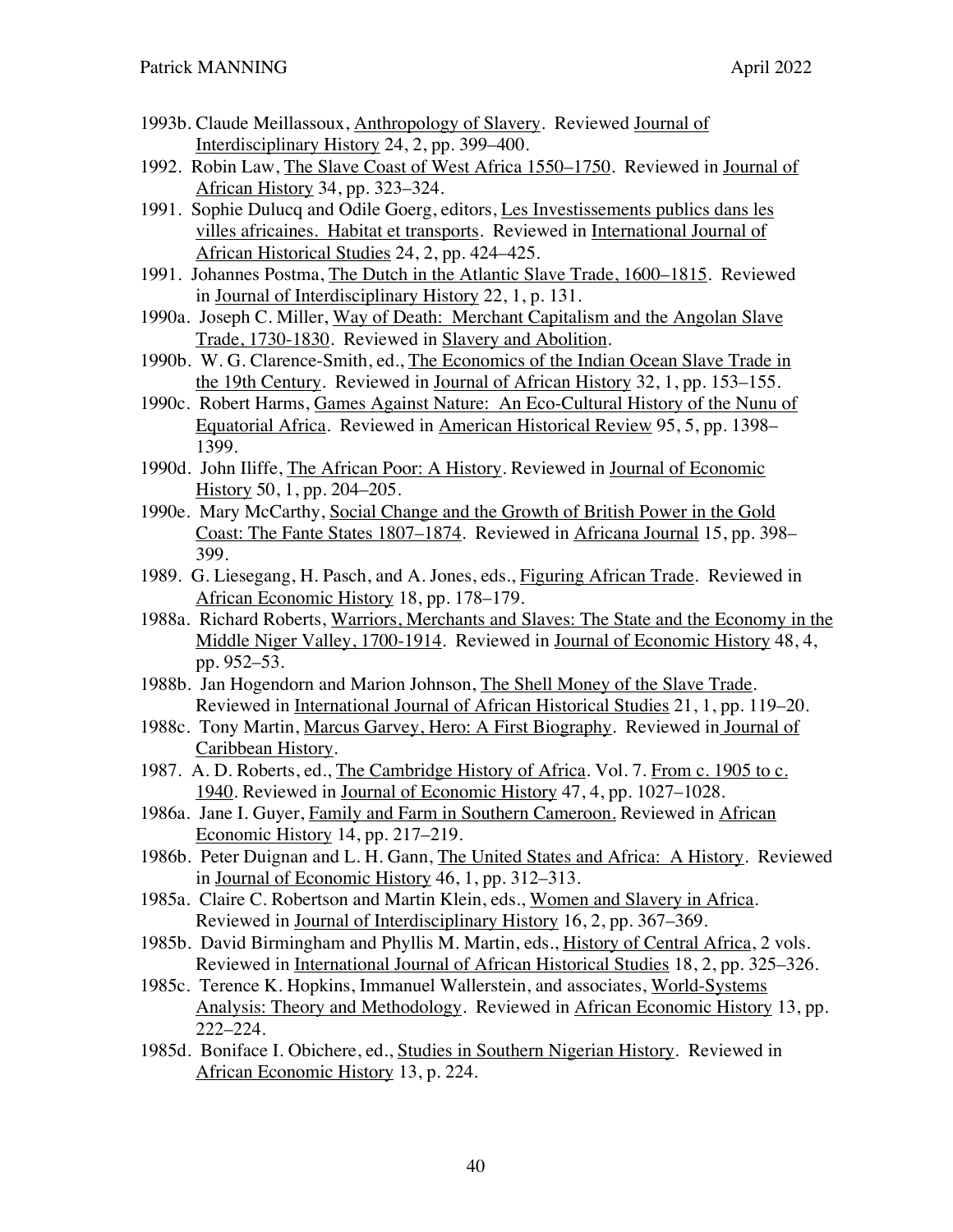- 1985e. Josephine F. Milburn, British Business and Ghanaian Independence. Reviewed in African Economic History 13, pp. 221–222.
- 1984a. Ray Kea, Settlements, Trade and Politics in the Seventeenth-Century Gold Coast. Reviewed in American Historical Review 89, 3, pp. 823–824.
- 1984b. Elias Saad, Social History of Timbuktu: The Role of Muslim Scholars and Notables, 1400–1900. Reviewed in American Historical Review 89, 5, pp. 1371– 1372.
- 1984c. Robert H. Bates, Essays on the Political Economy of Rural Africa. Reviewed in International Journal of African Historical Studies 17, 3, pp. 562–564.
- 1983a. J. E. Inikori, ed., Forced Migration: The Impact of the Export Slave Trade on African Societies. Reviewed in Journal of African History 24, 3, p. 416.
- 1983b. Victor C. Uchendu, ed., Dependency and Underdevelopment in West Africa. Reviewed in International Journal of African Historical Studies 16, 1, p. 146.
- 1983c. Catherine Coquery-Vidrovitch, ed., Societes paysannes du Tiers-Monde. Reviewed in International Journal of African Historical Studies 16, 2, p. 305.
- 1982. Stephen Baier, An Economic History of Central Niger. Reviewed in International Journal of African Historical Studies 15, 1, pp. 93–96.
- 1980a. Mahdi Adamu, The Hausa Factor in West African History. Reviewed in American Historical Review 85, 3, pp. 689–690.
- 1980b. Werner Peukert, Der atlantische Sklavenhandel von Dahomey (1740–1797). Reviewed in African Economic History 9, pp. 131–133.
- 1979a. Clive Dewey and A. G. Hopkins, ed., The Imperial Impact: Studies in the Economic History of Africa and India. Reviewed in African Economic History 8, pp. 274–276.
- 1979b. Robin Law, The Oyo Empire, c. 1600 c. 1836. Reviewed in Journal of African History 20, 1, pp. 137–138.
- 1978. Alain Auger, L'Afrique historique et geographique. Reviewed in African Economic History 6, p. 197.
- 1977a. J. Forbes Munro, Africa and the International Economy, 1800–1960. Reviewed in American Historical Review 82, 4, p. 1032.
- 1977b. Robert July, Precolonial Africa: An Economic and Social History. Reviewed in African Economic History, No. 3, pp. 57–58.
- 1975a. R. O. Ekundare, An Economic History of Nigeria, 1860–1960. Reviewed in African Historical Studies 8, 2, pp. 314–317.
- 1975b. Giovanni Arrighi and John S. Saul, Essays on the Political Economy of Africa. Reviewed in African Economic History Review 2, 1, pp. 24–27.
- 1974a. A. G. Hopkins, An Economic History of West Africa. Reviewed in Canadian Journal of African Studies 8, 1, pp. 177–179; reprinted in African Economic History Review 1, 1, pp. 12–14.
- 1974b. A. E. Afigbo, The Warrant Chiefs. Reviewed in Journal of Asian and African Studies 9, 1–2, pp. 125–127.
- 1973a. Claude Meillassoux, ed., The Development of Indigenous Trade and Markets in West Africa. Reviewed in African Historical Studies 6, 1, pp. 139–141.
- 1973b. George Brooks, The Kru Mariner in the Nineteenth Century. Reviewed in African Historical Studies 6, 3, pp. 498–499.
- 1972a. Abner Cohen, Custom and Politics in Urban Africa. Reviewed in African Historical Studies 5, 1, pp. 136–137.